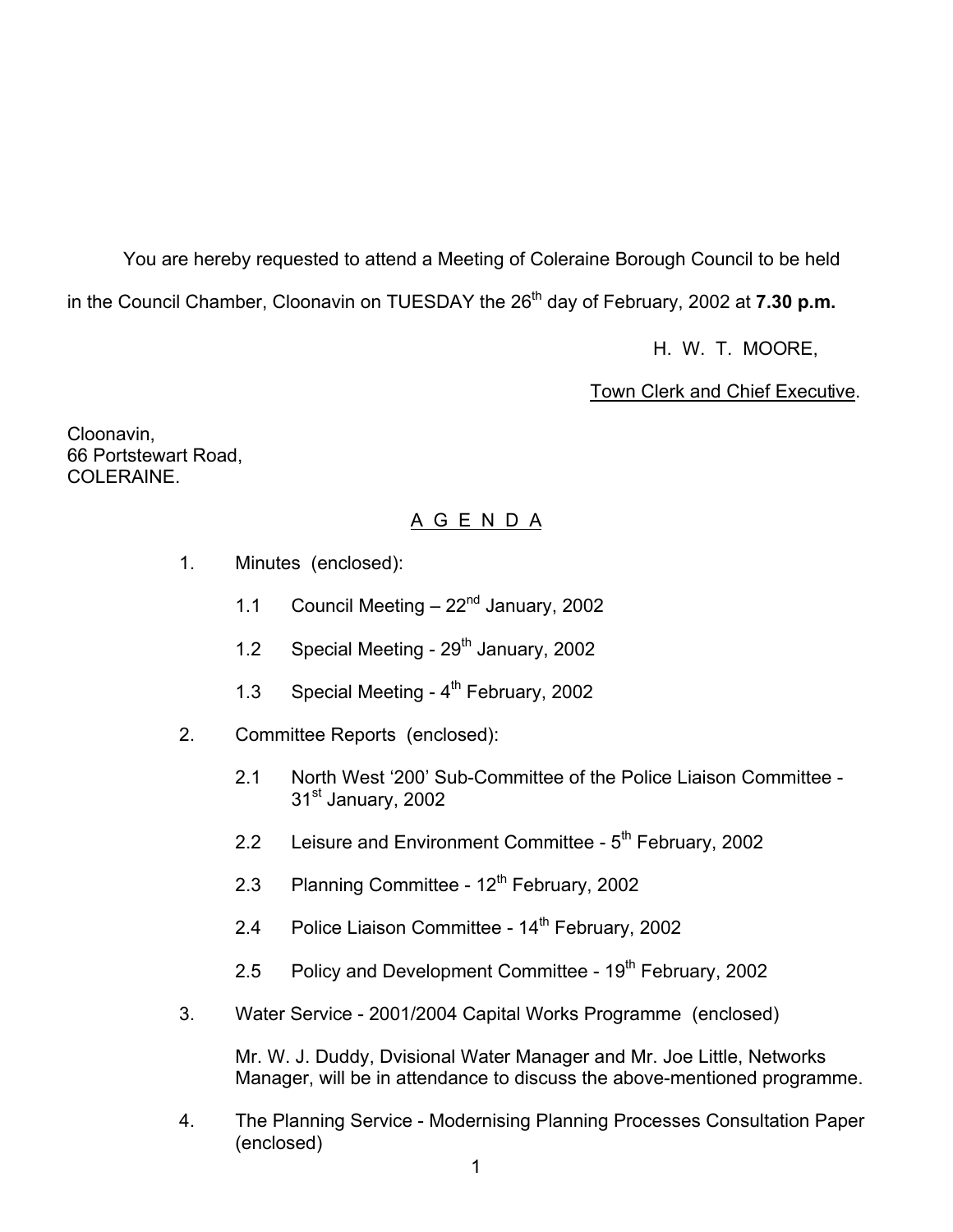- 5. Tenders Wheeled Refuse Collection Containers (Report enclosed)
- 6. Correspondence
- 7. Documents for Sealing

#### **Enclosed for Information:**

- (1) Minutes of Northern Health and Social Services Council dated  $9<sup>th</sup>$  January, 2002
- (2) Letter, with enclosures, dated 5th February, 2002 from Northern Ireland Housing Council

To: Each Member of Council. 22<sup>nd</sup> February, 2002.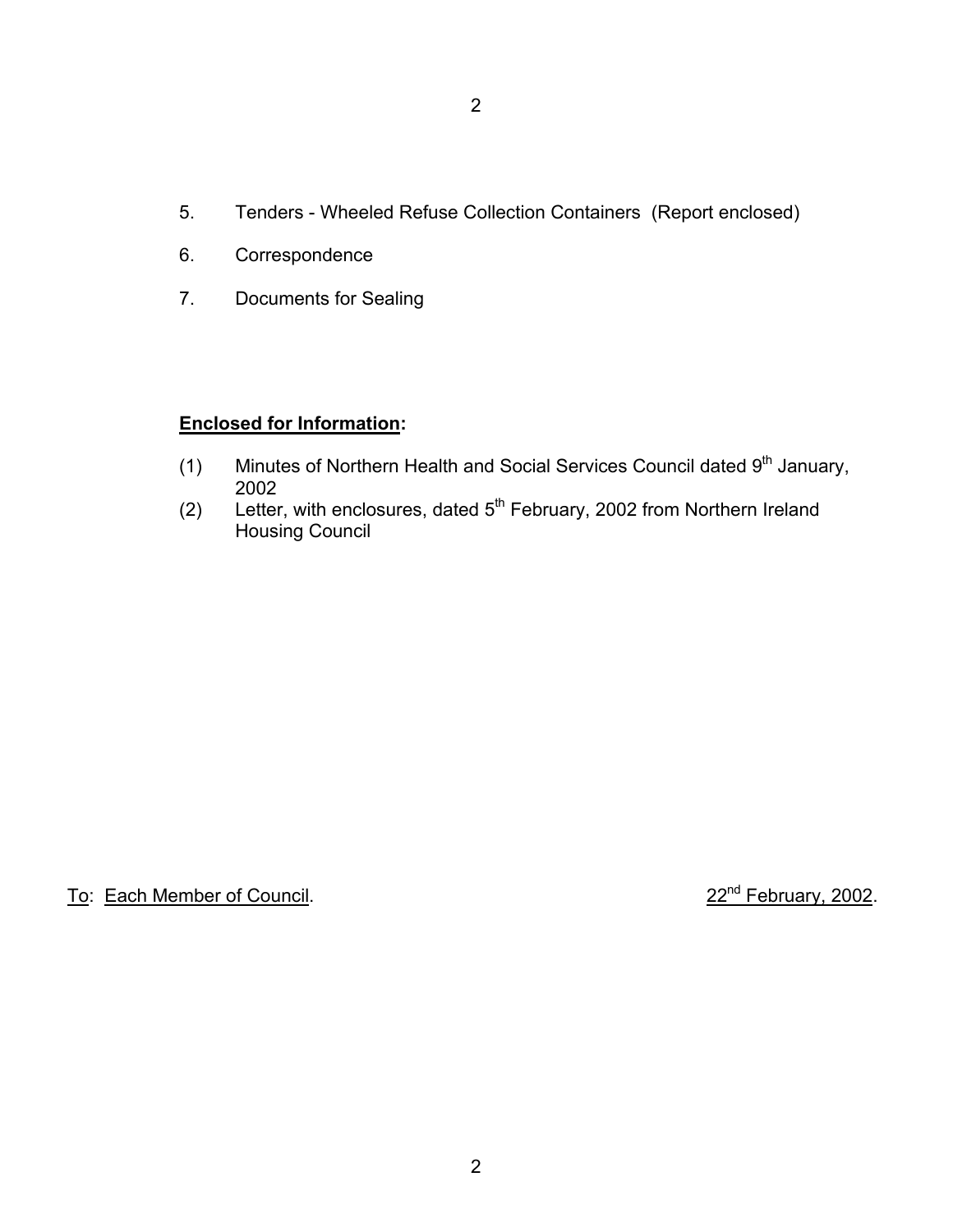# **COLERAINE BOROUGH COUNCIL**

 Minutes of proceedings of Coleraine Borough Council held in the Council Chamber, Cloonavin on Tuesday 22<sup>nd</sup> January, 2002 at 7.30 p.m.

**Convened:** As per Notice attached

**Present:** The Mayor, Councillor J. J. Dallat in the Chair

The Deputy Mayor, Councillor R. D. Stewart

#### **Aldermen**

P. E. A. Armitage (Mrs.) W. T. Creelman  $($ ltems  $1.0 - 4.0)$  B. Leonard E. T. Black (Mrs.) (Items 3.3 – 11.0)

# **Councillors**

- C. S. Alexander (Ms.) E. A. Johnston (Mrs.) D. D. Barbour W. A. King J. M. Bradley **R. A. McPherson** O. M. Church (Mrs.) A. McQuillan T. J. Deans **E. M. Mullan** E. P. Fielding (Mrs.) W. J. Watt N. F. Hillis
- 

# **Officers in**

- **Attendance:** Town Clerk and Chief Executive, Director of Corporate Services, Director of Environmental Health, Director of Leisure Services, Senior Technical Officer, Principal Administrative Officer and Administrative Assistant
- **Apologies**: Alderman McClure, Councillors McClarty and **McLaughlin**

#### **1.0 WELCOME**

 The Mayor extended a warm welcome to Meike Meier and Fabian Middelhoff from Gummersbach in Germany who were at present in Coleraine gaining an insight into local government through practical training/work experience with Council.

#### **2.0 MINUTES**

The Minutes of the Council Meeting of 18<sup>th</sup> December, 2001 were confirmed and signed.

# **3.0 COMMITTEE REPORTS**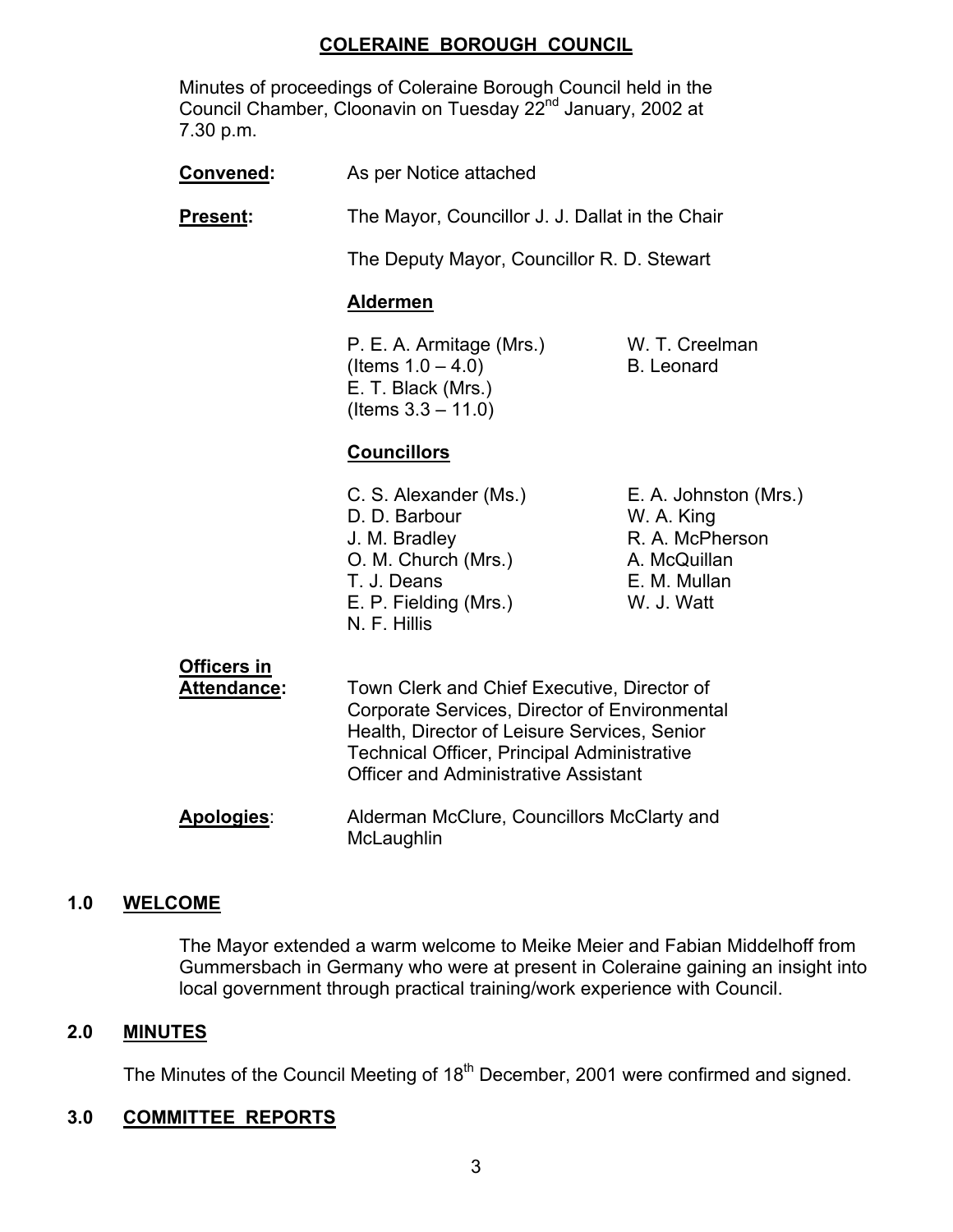3.1 Leisure and Environment The Chairman, Councillor McPherson, moved Committee **the adoption of the Leisure and Environment**  Committee Report; this was duly seconded by Councillor Mullan.

Matters arising:

3.1.1 Street Trading In connection with the new street trading Legislation legislation consideration was given to the Technical Services Report – Criteria for Award of Licences (circulated to each member).

> Following discussion it was agreed that the amendments to the criteria be adopted as follows:

|    | <b>FACTOR</b>                                                                                                                | <b>POINTS</b> |
|----|------------------------------------------------------------------------------------------------------------------------------|---------------|
| 1. | Trader licensed with Coleraine Borough Council for the<br>past two years and trading at the location applied for:            | 10            |
| 2. | Trader licensed with Coleraine Borough Council for the<br>past two years and trading within the Borough during<br>this time: | 5             |
| 3. | Convictions/revocations relating to trading activities:                                                                      | -25           |
| 4. | <b>Fixed Penalty:</b>                                                                                                        | $-10$         |
| 5. | Any breach under Section 9 of the Act. Each item:                                                                            | $-5$          |
| 6. | Appropriateness of stall/vehicle to meet requirements<br>of site e.g.                                                        |               |
|    | Litter control                                                                                                               | +1            |
|    | Noise control                                                                                                                | $+1$          |
|    | Appearance                                                                                                                   | $+1$          |
|    | Odour control                                                                                                                | $+1$          |
|    | Commodities for sale                                                                                                         | +1            |
| 7. | Earliest application (only to be used in the event of all<br>criteria above being equal)                                     | $+1$          |

The Committee Report was, therefore, adopted subject to this amendment.

 3.2 Planning Committee The Chairman, Councillor Mrs. Church, moved the adoption of the Planning Committee Report; this was duly seconded by Councillor Watt and agreed. 3.3 Policy and Development The Chairman, Councillor Bradley, moved the Committee adoption of the Policy and Development Committee Report; this was duly seconded by Councillor Barbour and agreed.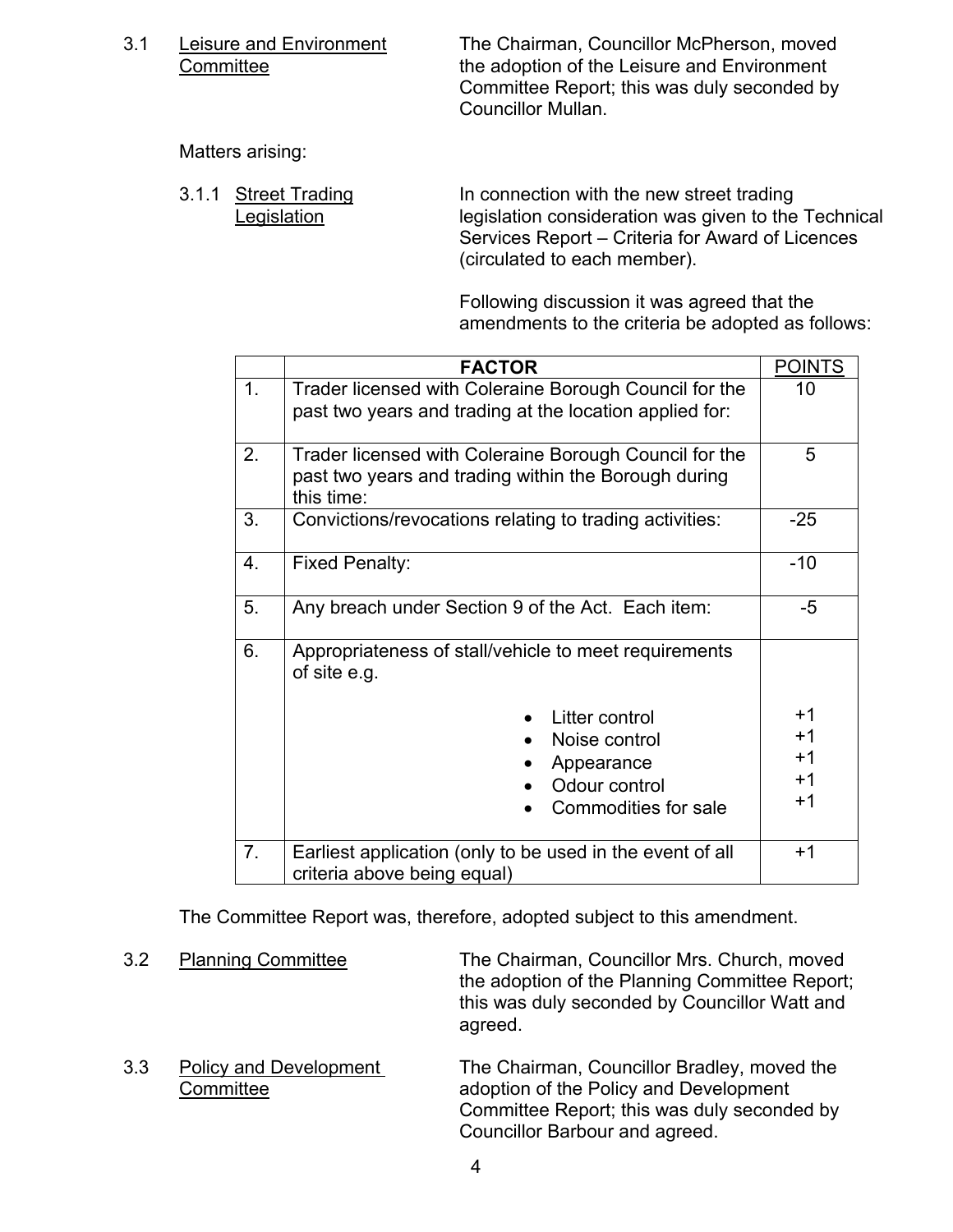### **4.0 PLANNING APPEALS COMMISSION**

 The Mayor welcomed Mr. John Warke, Chief Commissioner and Mrs. Maire Campbell, Deputy Chief Commissioner from the Planning Appeals Commission who were in attendance to make a presentation about the work of the Commission.

 The representatives outlined the variety of functions fulfilled by the Commission under planning and other legislation. In exercising these functions it has two main roles:

- (i) decision making on appeals relating to such matters as planning applications, enforcement notices and advertisement/listed building consents; and
- (ii) hearing and reporting to the Department of the Environment (NI) on such matters as major planning applications and objections to development plans/development schemes/tree preservation orders.

 A full discussion ensued during which the representatives answered various members' questions.

The Chairman thanked the representatives for attending after which they withdrew.

### **5.0 UTV - CRIMECALL**

 Read letter from the Director of Programmes, UTV, in response to Council's letter concerning the termination of the Crime Call Programme.

 Crimecall had at one stage been a very popular programme but was no longer able to attract the audiences sought and for that reason had been discontinued.

Noted.

### **6.0 NORTH-EASTERN EDUCATION AND LIBRARY BOARD**

Tabled:

 Minutes of the North-Eastern Education and Library Board dated 27<sup>th</sup> November, 2001.

# **7.0 NORTHERN IRELAND HOUSING EXECUTIVE**

Tabled:

Quarterly On-Site Progress Report received 10<sup>th</sup> January, 2002.

#### **8.0 NORTHERN IRELAND HUMAN RIGHTS COMMISSION**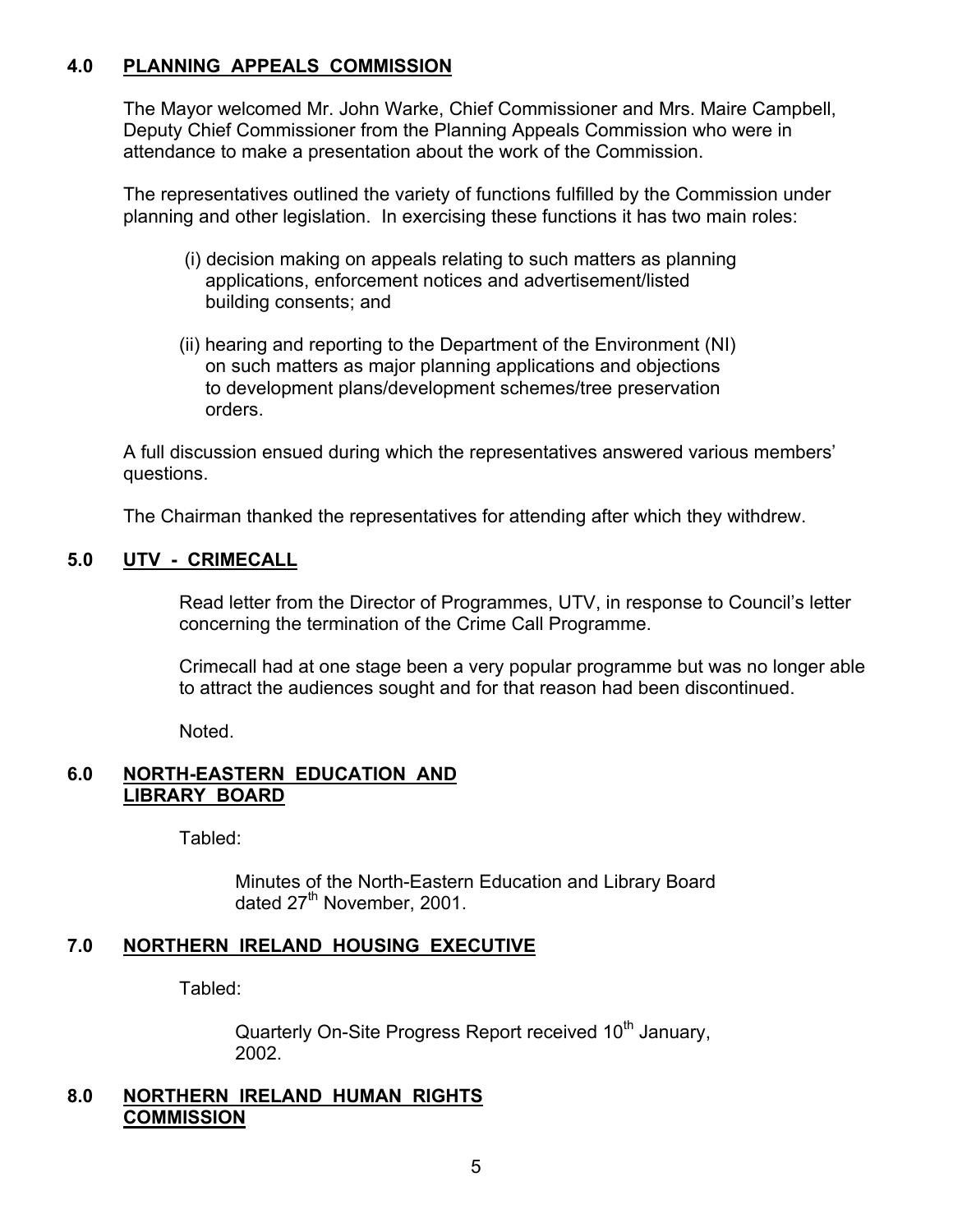Tabled:

 Northern Ireland Human Rights Commission's Annual Report 2001.

#### **9.0 NORTHERN IRELAND MAIL CENTRE - MALLUSK**

 Read letter from Consignia in connection with Council's proposed visit to the Northern Ireland Mail Centre at Mallusk.

It was agreed that the visit be arranged for Wednesday,  $6<sup>th</sup>$  February, 2002, departing Cloonavin at 4.30 p.m. and returning at approximately 9.30 p.m.

### **10.0 TENDER FOR PREPARATION OF COMMUNITY SUPPORT PLAN**

The Town Clerk and Chief Executive reported that six tenders had been received from consultants to prepare a community support plan.

The tender had been awarded to Venture International.

Noted.

# **11.0 DOCUMENTS FOR SEALING**

Resolved:

That the following documents be sealed:

| 1.<br><b>Cemetery Titles</b>                   | <b>Grant of Right of Burial Deeds</b><br>Register Nos. 2771 - 2777 inclusive:<br>Agherton<br>Ballywillan<br>1<br>Coleraine<br>3<br>Kilrea<br>Portstewart<br>3 |
|------------------------------------------------|---------------------------------------------------------------------------------------------------------------------------------------------------------------|
|                                                | Advanced Deeds - Register Nos. 0028 -<br>0030 inclusive:<br>Agherton<br>1<br>Ballywillan<br>Coleraine<br>1<br>Portstewart<br>1                                |
| 2. Contract Document                           | Portstewart Harbour Remedial Works;<br>Council and McLaughlin & Harvey Ltd.,<br>15 Trench Road, Malllusk, Newtownabbey.                                       |
| 3. Contract Document and<br><b>Counterpart</b> | Replacement Toilet Block at Bridge Street,<br>Garvagh;<br>Council and PVH Contracts, 34 Liscall Road,<br>Garvagh.<br>6                                        |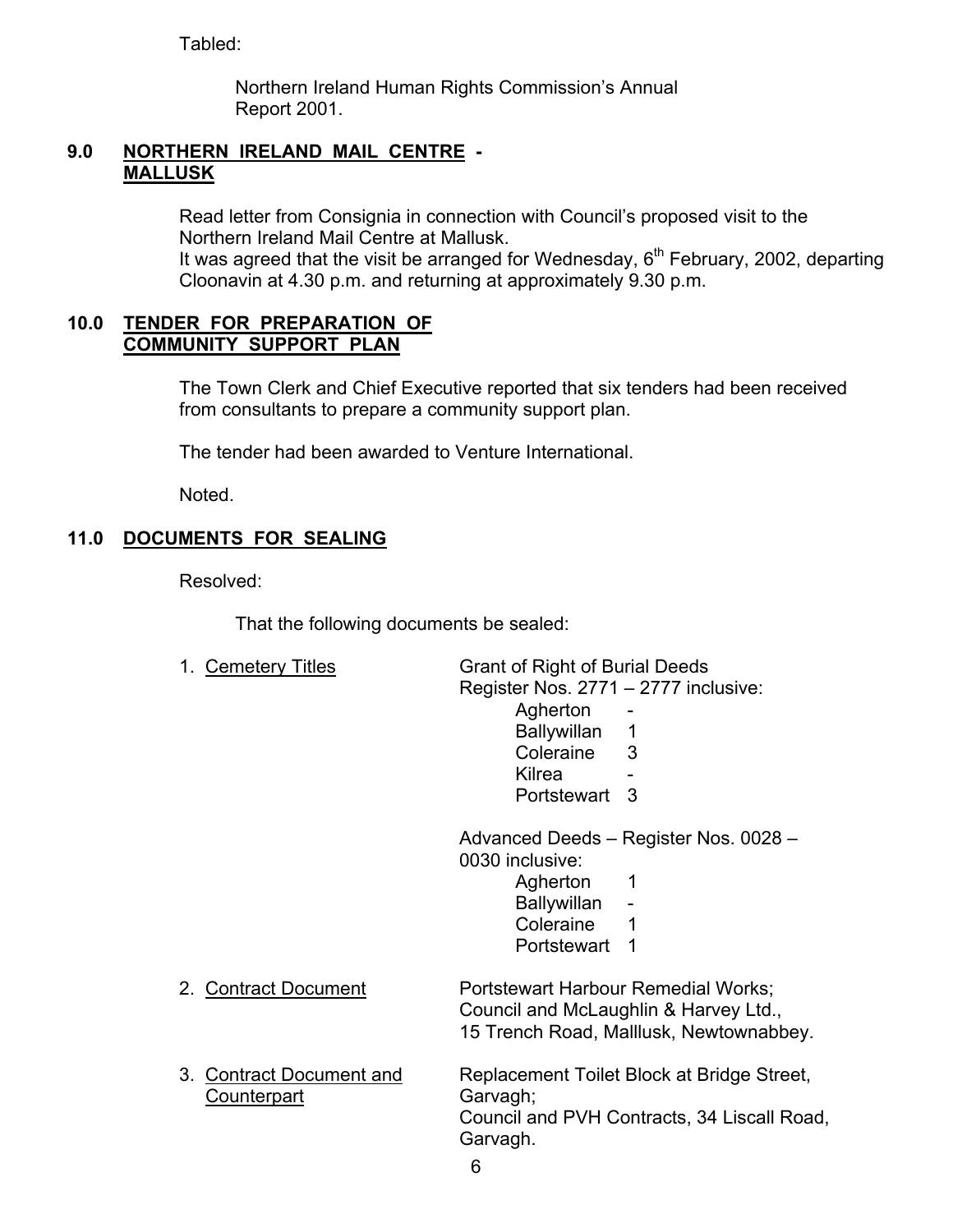#### **SPECIAL MEETING**

# **29th January, 2002**

| <b>Convened:</b>                  | To consider a submission to the Northern Ireland<br>Office on:                                                                         |                                                                                                     |       |
|-----------------------------------|----------------------------------------------------------------------------------------------------------------------------------------|-----------------------------------------------------------------------------------------------------|-------|
|                                   | (a) Criminal Justice Review – Implementation Plan<br>and Draft Justice (N.I.) Bill.                                                    | (b) Northern Ireland Court Service - Criminal Justice<br>Review Group's Equality Impact Assessment. |       |
| Present:                          | The Mayor, Councillor J. J. Dallat, in the Chair                                                                                       |                                                                                                     |       |
|                                   | The Deputy Mayor, Councillor R. D. Stewart                                                                                             |                                                                                                     |       |
|                                   | <b>Aldermen</b>                                                                                                                        |                                                                                                     |       |
| Black (Mrs.)                      | P. E. A. Armitage (Mrs.) W. T. Creelman<br>W. J. McClure                                                                               |                                                                                                     | E. T. |
|                                   | <b>Councillors</b>                                                                                                                     |                                                                                                     |       |
|                                   | C. S. Alexander (Ms.)<br>D. D. Barbour<br>J. M. Bradley<br>O. M. Church (Mrs.)<br>T. J. Deans<br>N. F. Hillis<br>E. A. Johnston (Mrs.) | W. A. King<br>G. L. McLaughlin<br>R. A. McPherson<br>A. McQuillan<br>E. M. Mullan<br>W. J. Watt     |       |
| <b>Officers in</b><br>Attendance: | Town Clerk and Chief Executive, Policy<br>Development Officer and Administrative Assistant                                             |                                                                                                     |       |
| <b>Apologies:</b>                 | Alderman Leonard and Councillor McClarty                                                                                               |                                                                                                     |       |

The Town Clerk and Chief Executive reminded members that the formal consultation period for these documents had expired although submissions could still be made.

# **(a) CRIMINAL JUSTICE REVIEW - IMPLEMENTATION PLAN/ JUSTICE (N.I.) BILL**

# The Town Clerk and Chief Executive explained how the Implementation Plan set out the Government's decisions on the recommendations of the Review and the timescale for delivery.

A full discussion ensued during which members expressed a wide range of views on various recommendations set out in the document.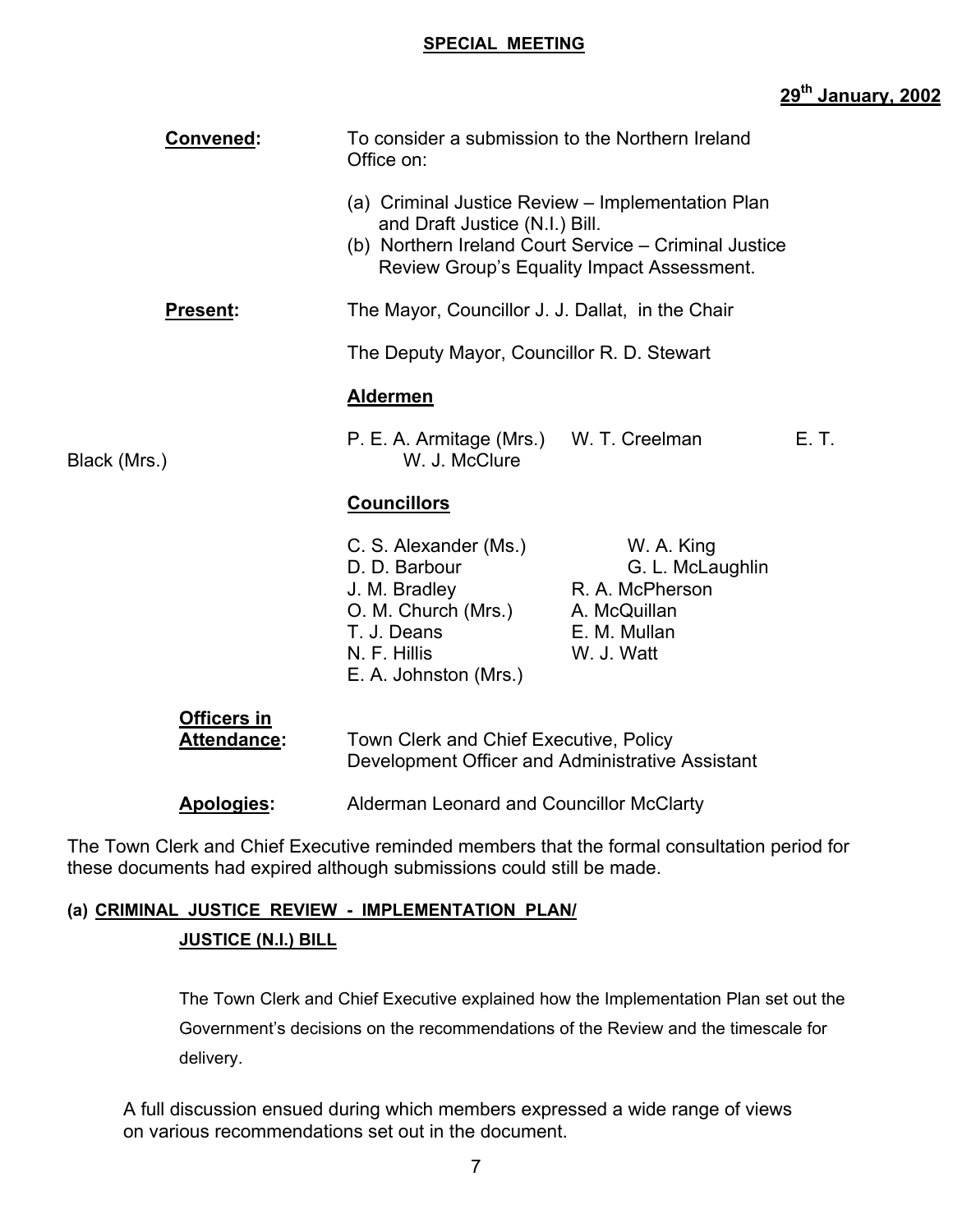At the close of the discussion and in the absence of any proposal, the Town Clerk and Chief Executive suggested that submissions could be prepared by each party grouping for collation and submission to the Northern Ireland Office, thus representing the full range of views.

 It was then proposed by Alderman Mrs. Armitage and seconded by the Deputy Mayor:

That Council strongly object to recommendation nos. 138, 139 and 141.

 It was proposed as an amendment by Councillor Watt and seconded by Alderman Mrs. Black:

 That each party grouping on Council submit its views to the Review Group via the Town Clerk and Chief Executive.

 On being put to the Meeting, the amendment received fifteen votes for and three votes against. The amendment was, therefore, carried by fifteen votes to three.

 The Town Clerk and Chief Executive advised members that further information on the issue of community safety was expected in the next couple of months.

### **(b) NORTHERN IRELAND COURT SERVICE - CRIMINAL JUSTICE REVIEW GROUP'S EQUALITY IMPACT ASSESSMENT**

 It was agreed that responses to the Equality Impact Assessment would be prepared on an individual party grouping basis, as for the previous reports, for submission to the Northern Ireland Court Service via the Town Clerk and Chief Executive.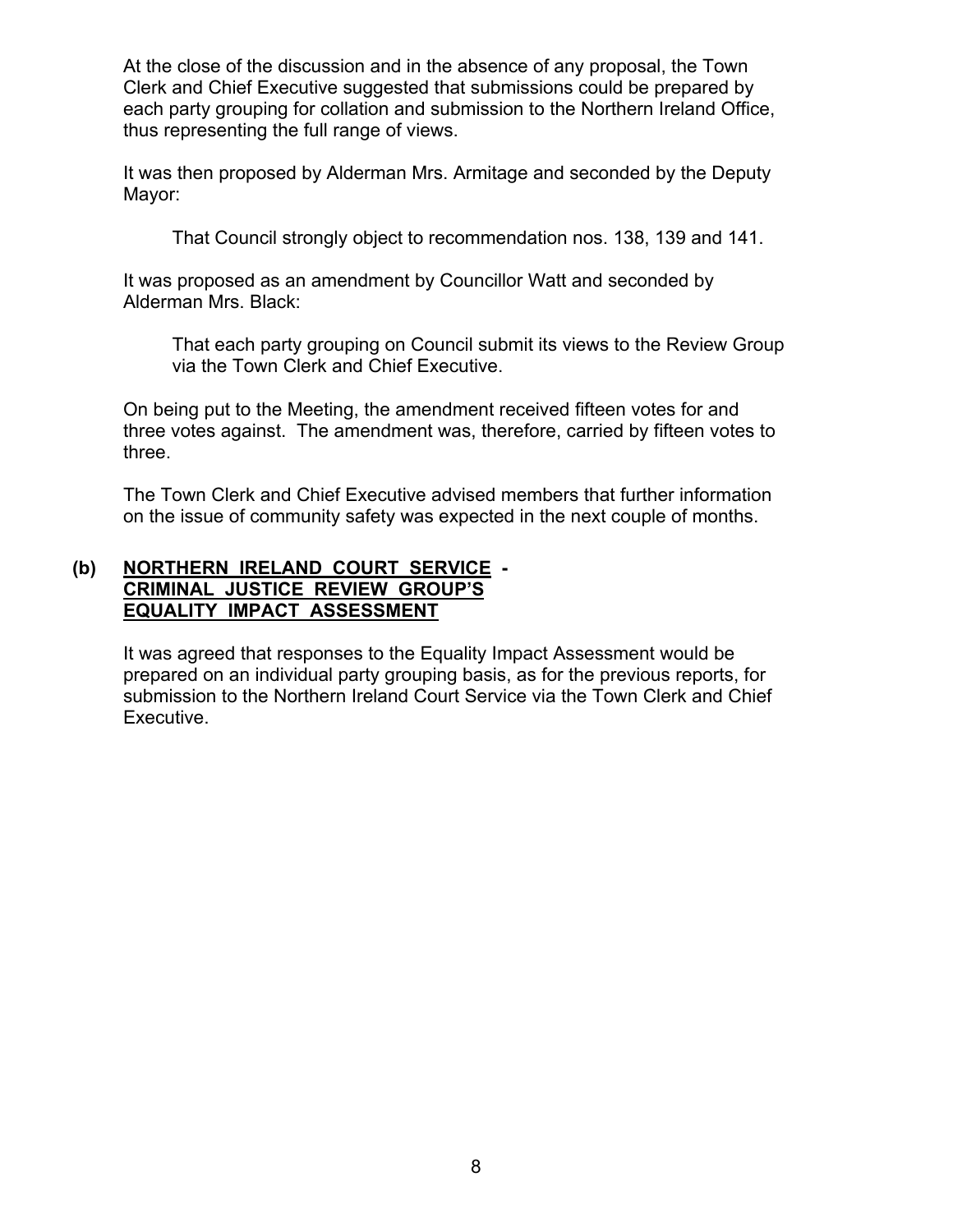#### **SPECIAL MEETING**

# **4th February, 2002**

| Convened:                         | To consider the Rate Estimates and strike a Borough<br>Rate for the year ending 31 <sup>st</sup> March, 2003.                                                                                                                                                  |                                                                                                                |
|-----------------------------------|----------------------------------------------------------------------------------------------------------------------------------------------------------------------------------------------------------------------------------------------------------------|----------------------------------------------------------------------------------------------------------------|
| <b>Present:</b>                   | The Mayor, Councillor J. J. Dallat, in the Chair                                                                                                                                                                                                               |                                                                                                                |
|                                   | The Deputy Mayor, Councillor R. D. Stewart                                                                                                                                                                                                                     |                                                                                                                |
|                                   | <b>Aldermen</b>                                                                                                                                                                                                                                                |                                                                                                                |
|                                   | W. T. Creelman<br><b>B.</b> Leonard                                                                                                                                                                                                                            | W. J. McClure                                                                                                  |
|                                   | <b>Councillors</b>                                                                                                                                                                                                                                             |                                                                                                                |
|                                   | C. S. Alexander (Ms.)<br>D. D. Barbour<br>J. M. Bradley<br>O. M. Church (Mrs.)<br>T. J. Deans<br>E. P. Fielding (Mrs.)<br>N. F. Hillis<br>E. A. Johnston (Mrs.)                                                                                                | W. A. King<br>D. McClarty<br>G. L. McLaughlin<br>R. A. McPherson<br>A. McQuillan<br>E. M. Mullan<br>W. J. Watt |
| <u>Officers in</u><br>Attendance: | Town Clerk and Chief Executive, Director of<br><b>Technical Services, Director of Environmental</b><br>Health, Director of Leisure Services, Director of<br>Corporate Services, Finance Officer, Administrative<br><b>Officer and Administrative Assistant</b> |                                                                                                                |

**Apologies:** Aldermen Mrs. Armitage and Mrs. Black

# **1.0 SYMPATHY**

 The Mayor extended condolences to Councillor Mrs. Johnston on the recent death of her father-in-law. Members asked to be associated with these remarks.

# **2.0 RATE ESTIMATES 2002/2003**

 The Town Clerk and Chief Executive outlined the background to the production of the Rate Estimates Report to be presented by the Director of Corporate Services (previously supplied).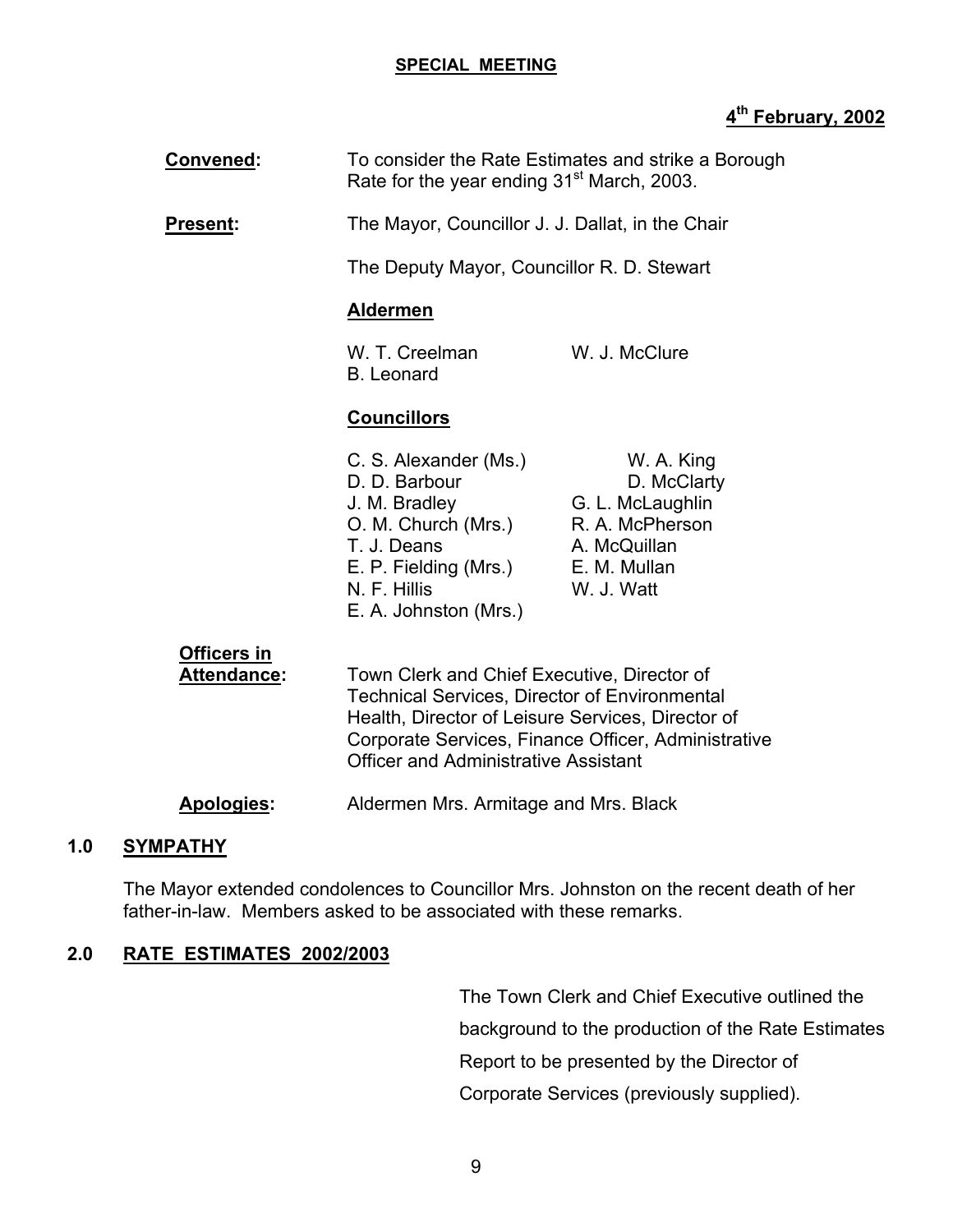2.1 Director of Corporate The Director of Corporate Services presented his Services' Report report on the Rate Estimates for 2002/2003 and highlighted the main factors which gave rise to the proposed increase, viz:

#### **Salaries and Wages**

 An annual inflationary increase of 3% had been provided for. Several new posts had recently been approved by Council. These included two posts in the Environmental Health Department and a training post in Personnel.

### **Loan Charges**

 The financial provision required to cover the payment of interest and principal on Council's borrowings had decreased by 1.6%. This was primarily due to a number of old loans now being fully repaid, although interest rates have also fallen during the last year.

 The main areas where new capital expenditure is anticipated during the next financial year are:

- Flowerfield Arts Centre, where a major extension will be added
- Final phase of the Anderson Park Refurbishment Scheme
- A new pavilion at The Warren in Portstewart
- The Arcadia scheme, incorporating refurbishment of the building, café, toilets and play area, and commencement of the environmental improvements
- Further expenditure on both the Craigahulliar Landfill Site and closure of old sites

#### **Other Expenditure**

This category of expenditure has risen by 10.9%. The main influences giving rise to this increase are as follows:

- Costs of around £100,000 have been budgeted for in relation to carrying out Council's role under the new Policing Act. These costs are grant aided at a rate of 75%
- A rise of £1 per tonne in the government-imposed landfill tax will cost an extra £60,000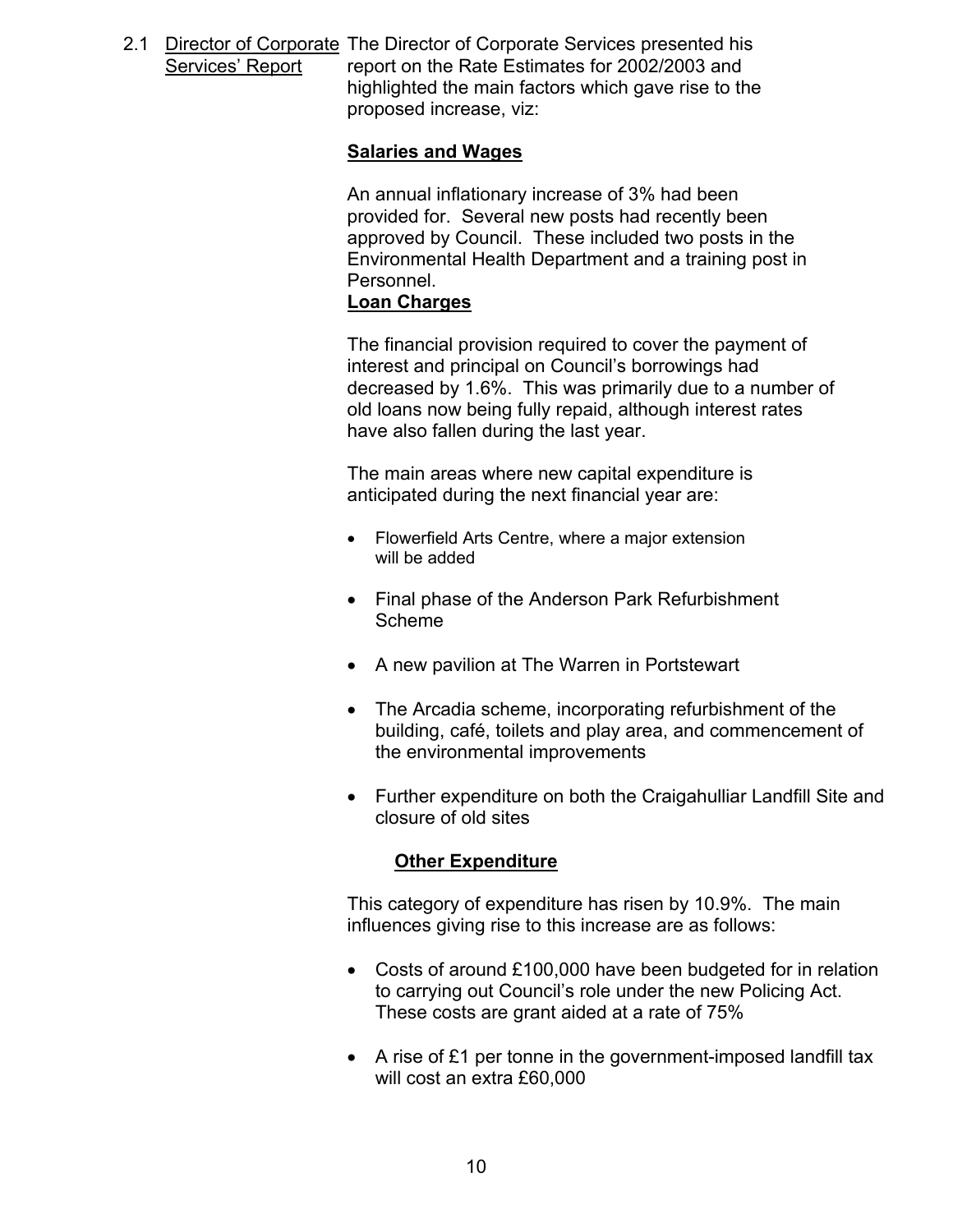|                                  | Insurance costs are likely to rise significantly in light of last<br>$\bullet$<br>year's atrocities in the United States                                                                                                                     |             |
|----------------------------------|----------------------------------------------------------------------------------------------------------------------------------------------------------------------------------------------------------------------------------------------|-------------|
|                                  | • Provision of £30,000 has been made for special events to<br>mark the Queen's Golden Jubilee                                                                                                                                                |             |
|                                  | Tourism Marketing and Development costs have risen by<br>£32,000, primarily due to the implementation of Council's new<br><b>Tourism and Development Strategy</b>                                                                            |             |
|                                  | Members noted that Council's overall operating income showed a rise<br>of 9.1% due to the various factors detailed in the report.                                                                                                            |             |
|                                  | The Finance Officer further explained various aspects of<br>Council's income and expenditure programme.                                                                                                                                      |             |
|                                  | A full discussion ensued during which many members expressed<br>concern at the proposed rate increase of 5.9% and the<br>subsequent impact on ratepayers. However, Council would<br>remain one of the lowest rated councils in the Province. |             |
|                                  | Various questions from members were answered by the Director<br>of Corporate Services and other Officers.                                                                                                                                    |             |
| 2.1.1 Estimate<br><b>Summary</b> | The estimate of rates culminated in the following rate<br>requirement:                                                                                                                                                                       |             |
|                                  | £                                                                                                                                                                                                                                            |             |
|                                  | <b>Net Cost of Services</b>                                                                                                                                                                                                                  | 9,081,959   |
|                                  | <b>Less General Grant</b>                                                                                                                                                                                                                    | 542,847     |
|                                  | <b>Less Credit Balance Applied</b>                                                                                                                                                                                                           | 117,000     |
|                                  | Amount to be raised                                                                                                                                                                                                                          | 8,422,112   |
|                                  | Estimated product of 1p rate                                                                                                                                                                                                                 | 461,830     |
|                                  | It was proposed by Councillor McClarty, seconded by<br>Councillor Mrs. Johnston and agreed:                                                                                                                                                  |             |
|                                  | That Council strike a Borough Rate for the 2002/2003<br>year as follows:                                                                                                                                                                     |             |
|                                  | (a) Non-Domestic Rate of 18.24 pence<br>(b) Domestic Rate of                                                                                                                                                                                 | 107.5 pence |
|                                  | This represented a rise of 5.9%.                                                                                                                                                                                                             |             |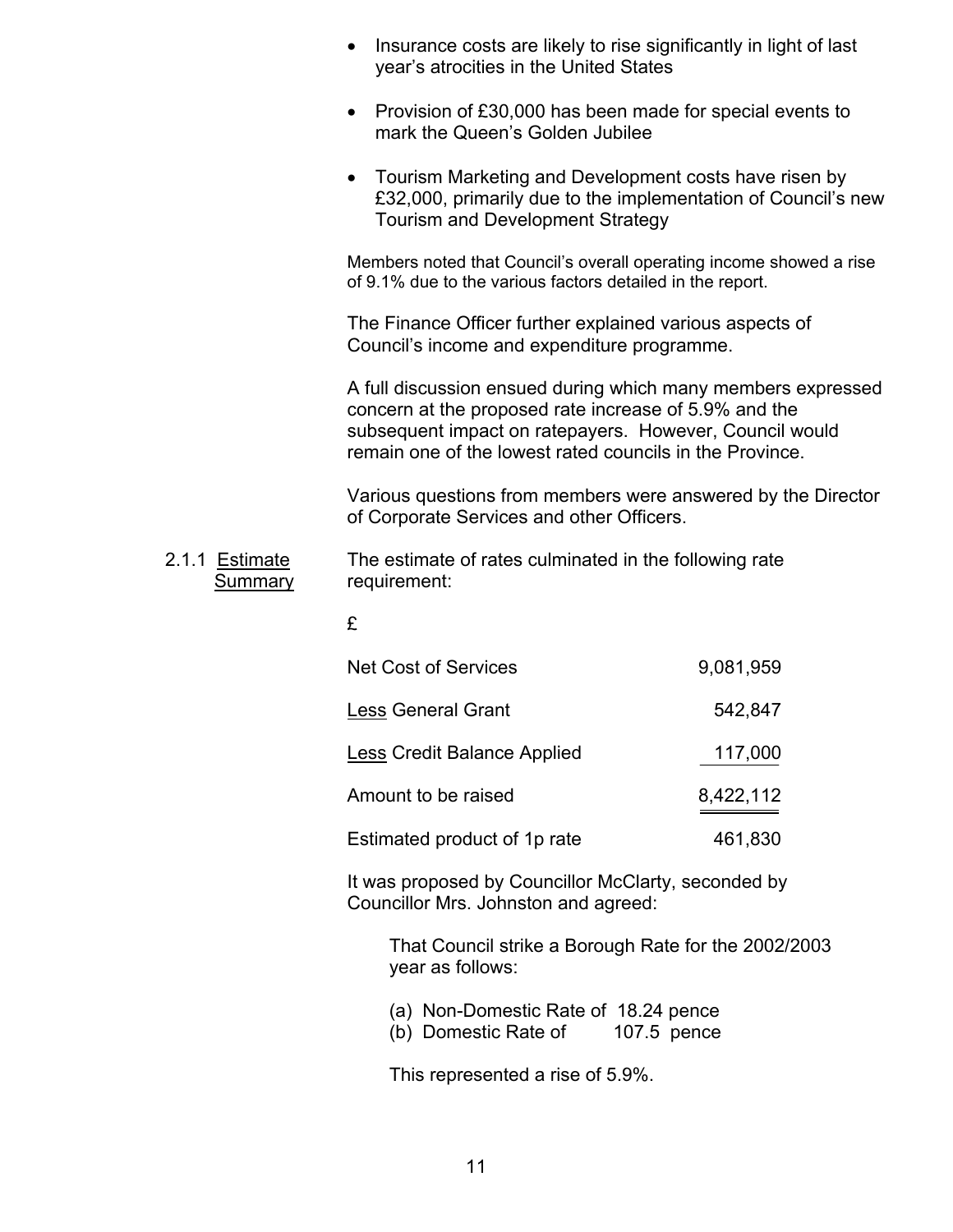#### **POLICE LIAISON**

#### **NORTH WEST '200' SUB-COMMITTEE**

# **31st January, 2002.**

| <b>Present:</b>                                                                            | The Deputy Mayor, Councillor R. D. Stewart,<br>in the Chair                                                                                                                                                          |              |
|--------------------------------------------------------------------------------------------|----------------------------------------------------------------------------------------------------------------------------------------------------------------------------------------------------------------------|--------------|
|                                                                                            | <b>Alderman</b>                                                                                                                                                                                                      |              |
|                                                                                            | P. E. A. Armitage (Mrs.)<br>(Items $4.0 - 9.0$ )                                                                                                                                                                     |              |
|                                                                                            | <b>Councillors</b>                                                                                                                                                                                                   |              |
|                                                                                            | C. S. Alexander (Ms.)                                                                                                                                                                                                | N. F. Hillis |
| <b>Represent-</b><br>atives from<br><b>Coleraine</b><br>and District<br><b>Motor Club:</b> | Mr. E. Johnston, Race Director and Mr. M. Whyte,<br>Clerk of the Course/Race Secretary                                                                                                                               |              |
| <b>Represent-</b><br>atives from<br><b>P.S.N.I.:</b>                                       | Inspector P. Trotter and Sergeant I. Archibald                                                                                                                                                                       |              |
| Officers in<br><b>Attendance:</b>                                                          | Director of Environmental Health, Director of Technical<br>Services, Head of Development Services, Principal<br>Administrative Officer, Enforcement Officer, Services<br><b>Manager and Administrative Assistant</b> |              |
| Apologies:                                                                                 | Councillor Mrs. Johnston and Director of Leisure<br><b>Services</b>                                                                                                                                                  |              |
|                                                                                            |                                                                                                                                                                                                                      |              |

#### **1.0 SYMPATHY**

 The Chairman referred to the death of Councillor Mrs. Johnston's father-in-law. It was agreed that a letter of sympathy be sent to the family.

# **2.0 DATE OF NORTH WEST '200' - 2002**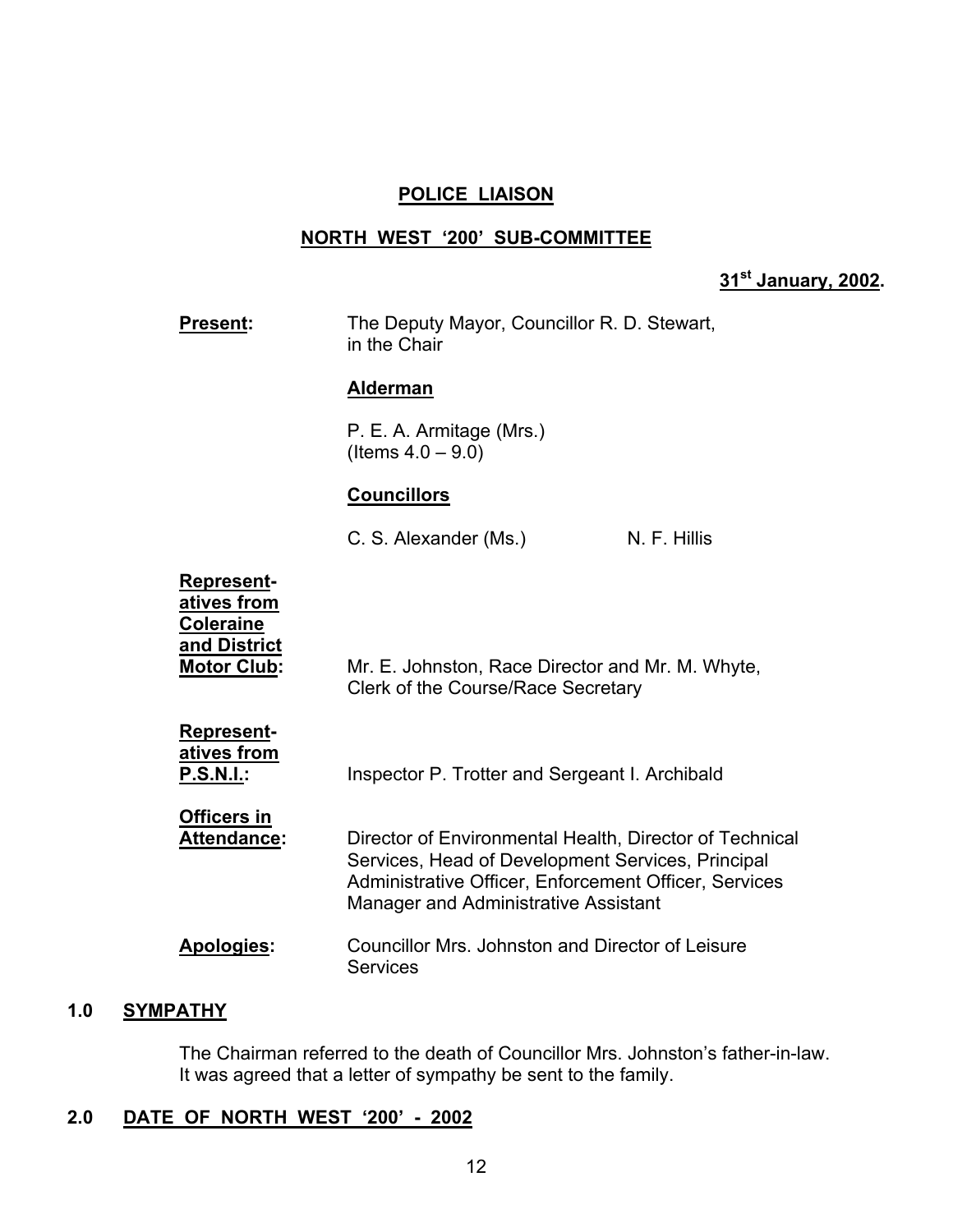Mr. Whyte reported that the North West '200' would be held on 18<sup>th</sup> May, 2002 with practices on the evenings of  $14<sup>th</sup>$  and  $16<sup>th</sup>$  May, 2002.

Noted.

# **3.0 OFFICIAL CAMP SITE**

 Reported that Coleraine and District Motor Club were at present negotiating the operation of the camp site with the Sports and Social Club based at Ballyrashane. Confirmation was expected on  $6<sup>th</sup>$  February, 2002.

A co-ordinator would be appointed by the Motor Club to liaise with Council.

3.1 Camp Site at Ballyreagh Road The Motor Club had not yet appointed (beside McLaughlin's Bar) anyone to organise this camp site. They would do so shortly and forward details to the Director of Environmental Health.

### **4.0 STREET TRADING**

The Director of Environmental Health referred to the possibility of zoning particular areas for Street Trading during the North West '200'.

Following discussion it was recommended that the following areas be zoned for  $14^{th}$ ,  $16^{th}$ and  $18<sup>th</sup>$  May, 2002 for the issue of temporary Street Trading Licences:

 Ring Road/Atlantic Road/Cromore Road areas Coleraine – No restrictions Mill Road area Portstewart - No restrictions Central Avenue/High Road/Portmore Road areas Portstewart – No restrictions Glenmanus Road/Glenvale Crescent area Portrush – 4 vehicles Eglinton Street area Portrush - 4 vehicles

# **5.0 OTHER EVENTS**

 The Head of Development Services reported that discussions had taken place between the Motor Club, the Director of Leisure Services and herself regarding events to be staged during the week of the North West '200'.

When a final package of events has been agreed an application would be made to the N.I. Tourist Board for funding.

It was agreed that details of proposed new events be circulated as soon as possible to enable the additional demand on Police and Council resources to be adequately addressed.

Noted.

# **6.0 OPERATIONAL ISSUES**

 Reported that operational issues were proceeding very well and meetings would continue on a regular basis.

# **7.0 CATCH FENCING - METROPOLE AREA**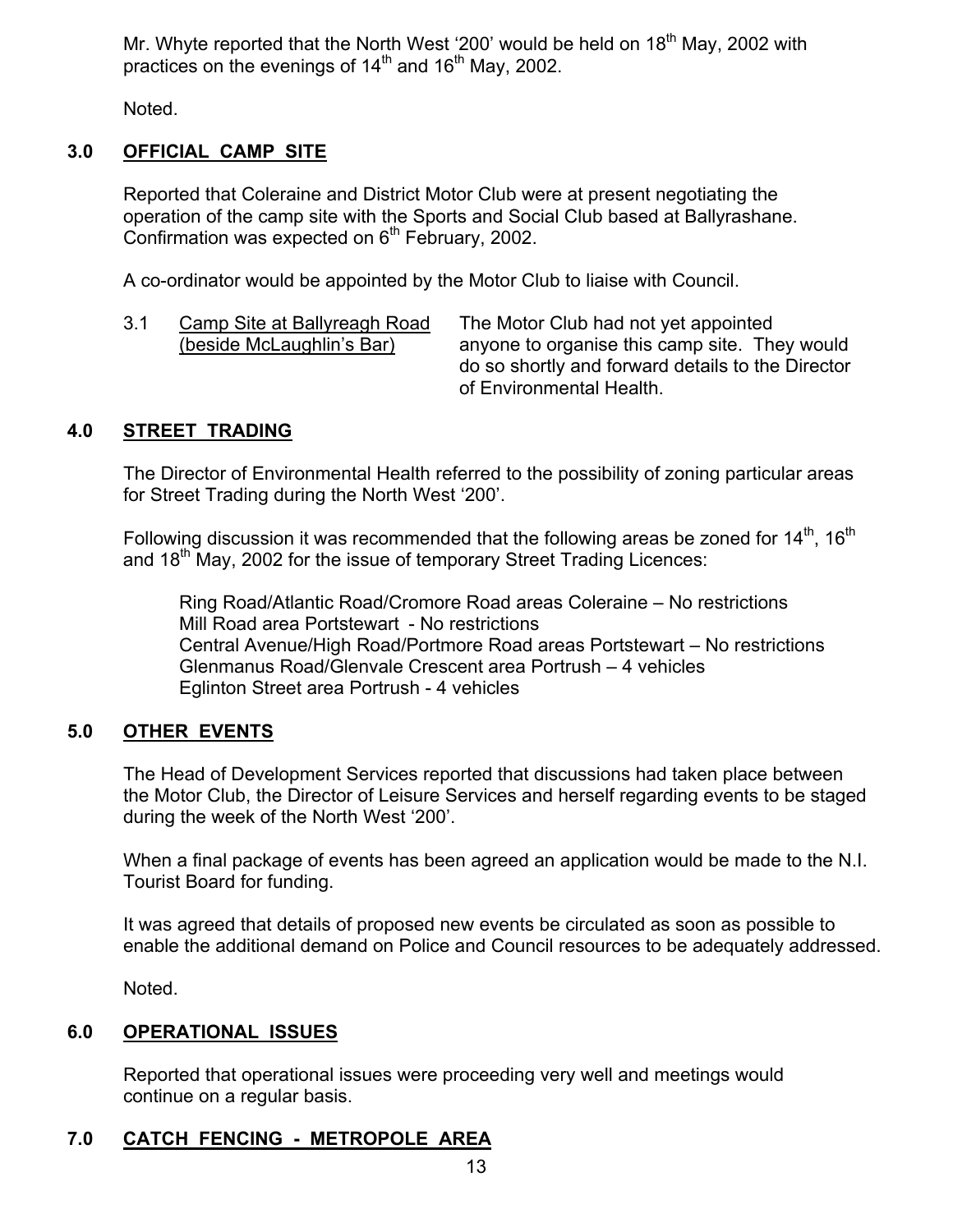Reference was made to the need for catch fencing to protect planting which had been provided at the Metropole area of Portrush.

The Club would investigate the matter.

# **8.0 SKIPS**

The siting of skips would be agreed with the Services Manager to facilitate access for the emptying of same.

# **9.0 START AREA**

Mr. Whyte thanked Council for the work carried out at the start area.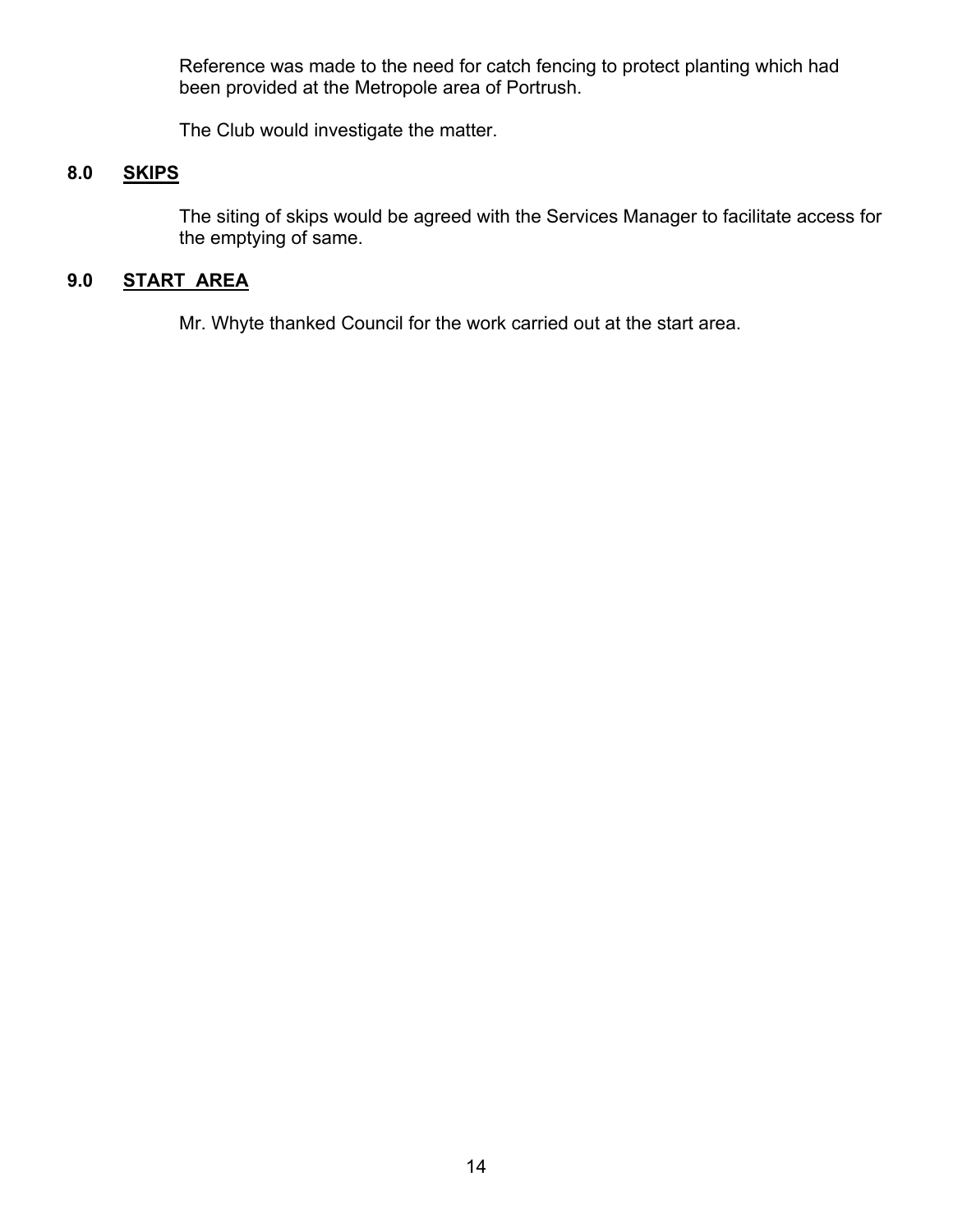# **LEISURE AND ENVIRONMENT COMMITTEE**

### **5th February, 2002.**

**Present:** Councillor R. A. McPherson, in the Chair

The Mayor, Councillor J. J. Dallat

The Deputy Mayor, Councillor R. D. Stewart

#### **Aldermen**

| E. T. Black (Mrs.) | B. Leonard    |
|--------------------|---------------|
| W. T. Creelman     | W. J. McClure |

# **Councillors**

| C. S. Alexander (Ms.) | E. A. Johnston (Mrs.)  |
|-----------------------|------------------------|
| D. D. Barbour         | D. McClarty            |
| J. M. Bradley         | G. L. McLaughlin       |
| O. M. Church (Mrs.)   | A. McQuillan           |
| T. J. Deans           | E. M. Mullan           |
| E. P. Fielding (Mrs.) | (Items $1.0 - 2.4.1$ ) |
| N. F. Hillis          | W. J. Watt             |
|                       |                        |

# **Officers in**

 **Attendance:** Town Clerk and Chief Executive, Director of Environmental Health, Director of Technical Services, Director of Leisure Services, Head of Development Services (Item 1.0), Senior Building Control Officer (Items 1.0 - 4.7), Principal Administrative Officer, Senior Technical Officer, Manager - Kilrea Sports Hall (Items 1.0 - 3.10) and Administrative Assistant

**Apologies:** Alderman Mrs. Armitage and Councillor King

#### **1.0 A MANAGEMENT PLAN FOR THE CAUSEWAY COAST**

The Head of Development Services gave members a brief background on the production of a

Management Plan For The Causeway Coast by the Environment and Heritage Service.

The Chairman welcomed Mr. R. Miller of the Environment and Heritage Service and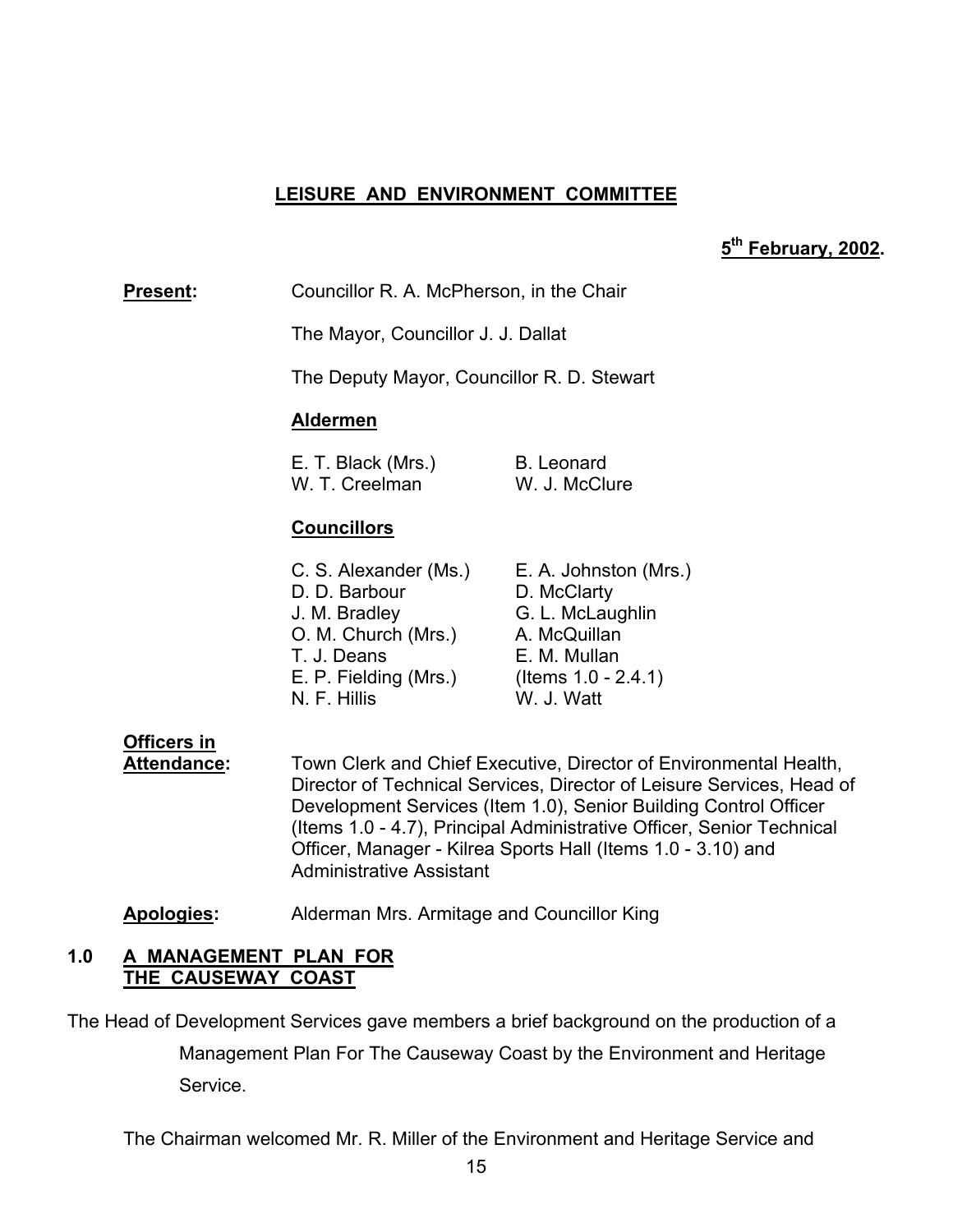Miss A. Farmer of Landscape Design Consultants, who were in attendance to address Committee on this topic (leaflet previously supplied).

The representatives elaborated on the contents of the leaflet which outlined the terms of the proposed management plan and timescale for its preparation.

A full discussion ensued during which the representatives answered various members' questions.

The Chairman thanked Mr. Miller and Miss Farmer for their interesting and informative presentation after which they withdrew.

# **2.0 ENVIRONMENTAL HEALTH REPORT**

The Report of the Director of Environmental Health was considered (previously supplied).

Matters arising:

| Travellers - Illegal | Consideration was given to information, as      |
|----------------------|-------------------------------------------------|
| Encampments          | detailed in the report, on Travellers - Illegal |
|                      | Encampments.                                    |

Following a full discussion on this topic it was recommended that Council make representations to

the Office of the First and Deputy First Minister to expedite the implementation of the main proposals of the Local Authority Partnership on Traveller Issues Report, viz:

- Establishment of an Interagency Forum with responsibility for monitoring, co-ordinating and facilitating services for Travellers;
- Transfer of responsibility for provision of permanent sites for Travellers to the Northern Ireland Housing Executive;
- Decision on which authority is to be responsible for the provision of transit sites - the Partnership and Councils are unanimous that this responsibility should also rest with the Housing Executive;
- The speedy introduction of the legislation regarding illegal encampments which is already in place in Great Britain and the Republic of Ireland.

Managing Radioactive Waste Consideration was given to information, as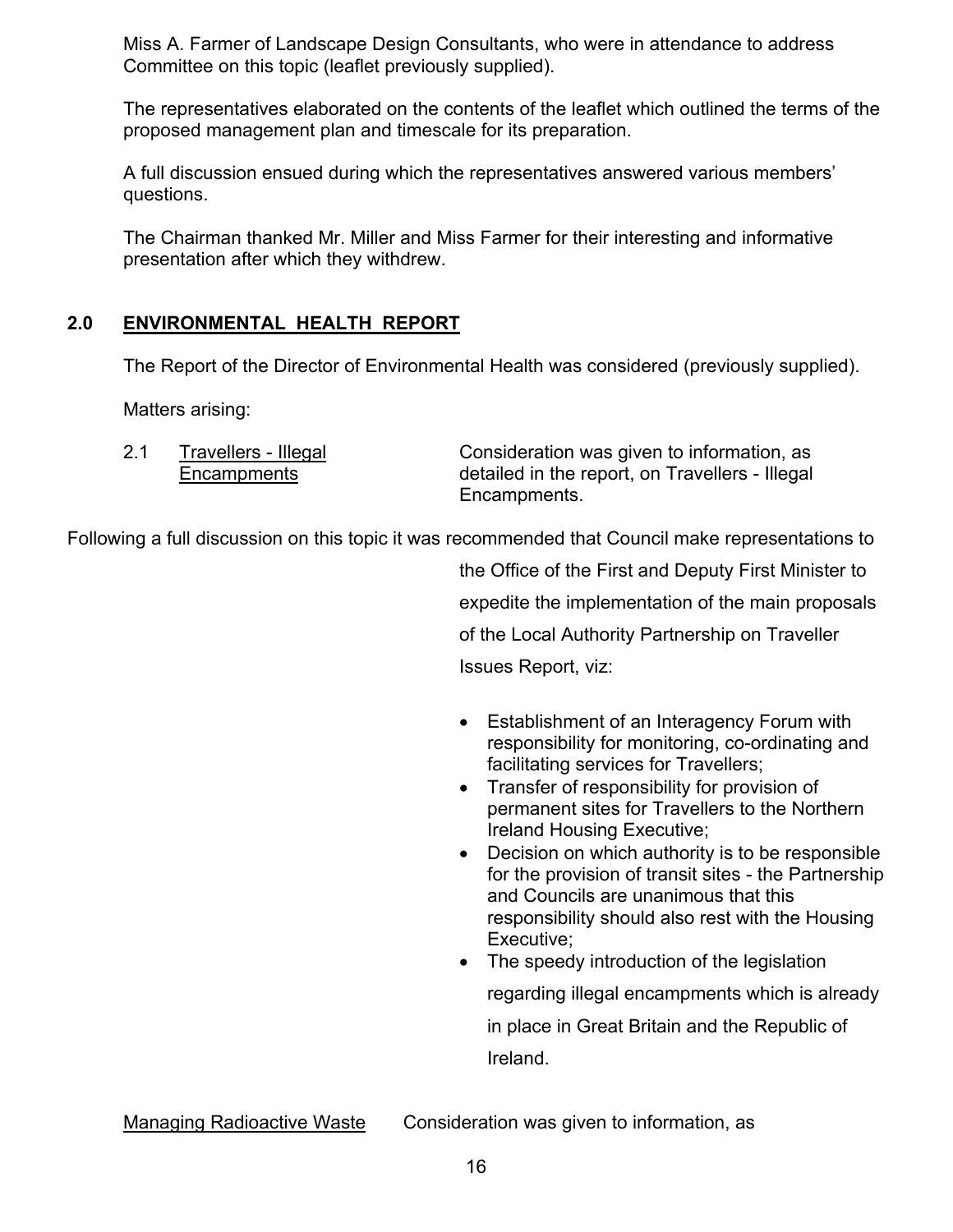Safety detailed in the report, on the Northern Ireland Radiation Monitoring Group's response to the consultation paper issued by the Department of the Environment on managing radioactive waste safely.

Council is recommended to support the Monitoring Group's recommendations regarding the proposed timetable, authoritative body, consultation with residents and preferred option.

2.3 Conference - "Waves of Recommended: Concern - Mobile Phone Masts and Electromagnetic That the Director of Environmental Health Fields" attend a Conference entitled - "Waves of Concern - Mobile Phone Masts and

Electromagnetic Fields" on Wednesday,

13<sup>th</sup> March, 2002 at Craigavon Civic Centre.

2.4 Legal Proceedings

| 2.4.1 | The Betting, Gaming,     | It was proposed by Councillor McClarty,  |
|-------|--------------------------|------------------------------------------|
|       | Lotteries and Amuse-     | seconded by Councillor Mrs. Johnston and |
|       | ments (N.I.) Order 1985  | agreed:                                  |
|       | <b>Local Government</b>  |                                          |
|       | (Miscellaneous           | That this matter be considered "In       |
|       | Provisions) (N.I.) Order | Committee" at the end of the meeting.    |
|       | 1985 - Amusement and     |                                          |
|       | Snooker Arcade,          |                                          |
|       | Limavady Road, Garvagh   |                                          |

# **LEISURE SERVICES REPORT**

The Report of the Director of Leisure Services was considered (previously supplied).

Matters arising:

3.1 Manager - Kilrea Sports Hall The Director of Leisure Services introduced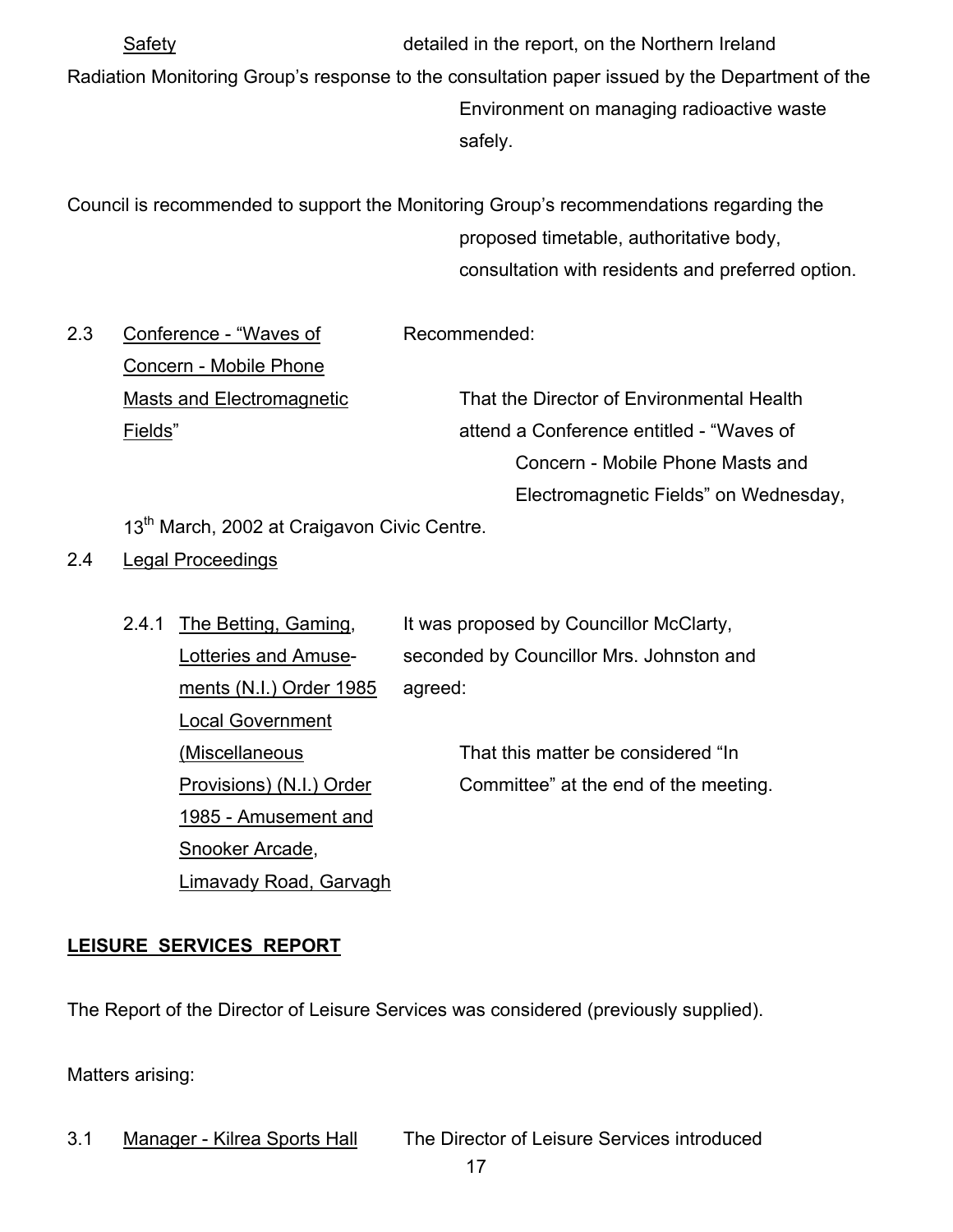Mr. B. Tohill, Manager - Kilrea Sports Hall, who was in attendance at the meeting.

3.2 Ring Road, Coleraine Planning Service had requested Council to maintain areas of open space at a new housing development on the Ring Road, Coleraine under an Article 40 Agreement.

Following discussion it was agreed that this request be deferred pending the receipt of further information.

3.3 Causeway Museum Service Council is recommended to agree to the Officer - Ms. H. Perry renewal of the current Museum Officer's (Ms. H. Perry) contract for a further three year period.

3.4 Irish Museums Association - Recommended:

Spring Conference 2002

 That Alderman Mrs. Black (if available), Councillor Mrs. Church and the Museum Service Officer attend the Irish Museums Association Spring Conference in Westport from  $22^{nd}$  to  $24^{th}$  February, 2002.

3.5 Coleraine Sports Council Coleraine Sports Council had requested financial assistance for 2002 towards their work in the promotion of sport in the Borough.

> Council is recommended to contribute £6,500 for 2002.

3.6 Downhill Strand Helping Hand, the official charity to the Royal Belfast Hospital for Sick Children, had requested the use of Downhill Strand on Saturday, 21<sup>st</sup> September, 2002 to attempt to break the world record for the longest sand castle.

Council is recommended to agree.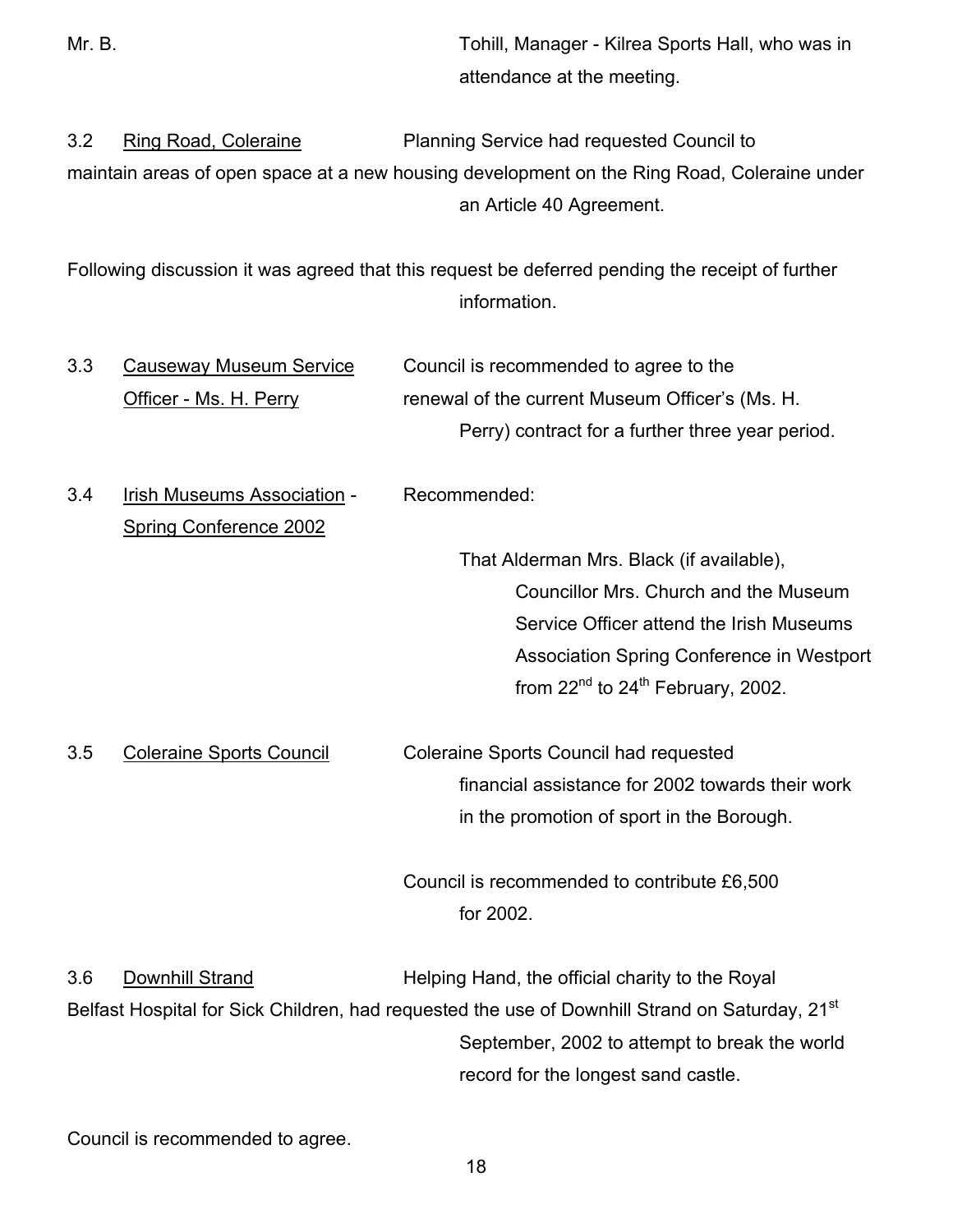3.7 "Drive-In Church" Portrush Evangelistic Mission had requested permission to hold a series of religious services in the East Strand Car Park, Portrush on Sunday evenings from  $14<sup>th</sup>$  July -  $11<sup>th</sup>$  August, 2002.

Council is recommended to agree.

3.8 Kilrea Sports Hall Committee noted that Kilrea Sports Hall would open to the public on Monday, 4<sup>th</sup> March, 2002.

Council is recommended to agree to the Mayor performing the official opening of the hall on Saturday, 23<sup>rd</sup> March, 2002.

All members of Council would be invited to attend the ceremony.

| 3.9                                                                                                 | Harpur's Hill Community | The Salvation Army (Coleraine Corps) had     |
|-----------------------------------------------------------------------------------------------------|-------------------------|----------------------------------------------|
|                                                                                                     | Centre                  | requested the use of Harpur's Hill Community |
|                                                                                                     |                         | Centre on Sundays between 10.30 a.m. and     |
| 4.00 p.m. for a six week period from $3rd$ March, 2002 whilst renovations were being carried out to |                         |                                              |
|                                                                                                     |                         | their own building.                          |

It was proposed by Councillor Bradley, seconded by Councillor McClarty and recommended:

 That Council grant the Salvation Army the use of the building during this short period.

3.10 Town Halls - Commercial Recommended: Usage

> That Council set a commercial letting rate for the Town Halls of double the standard fee.

# **TECHNICAL SERVICES REPORT**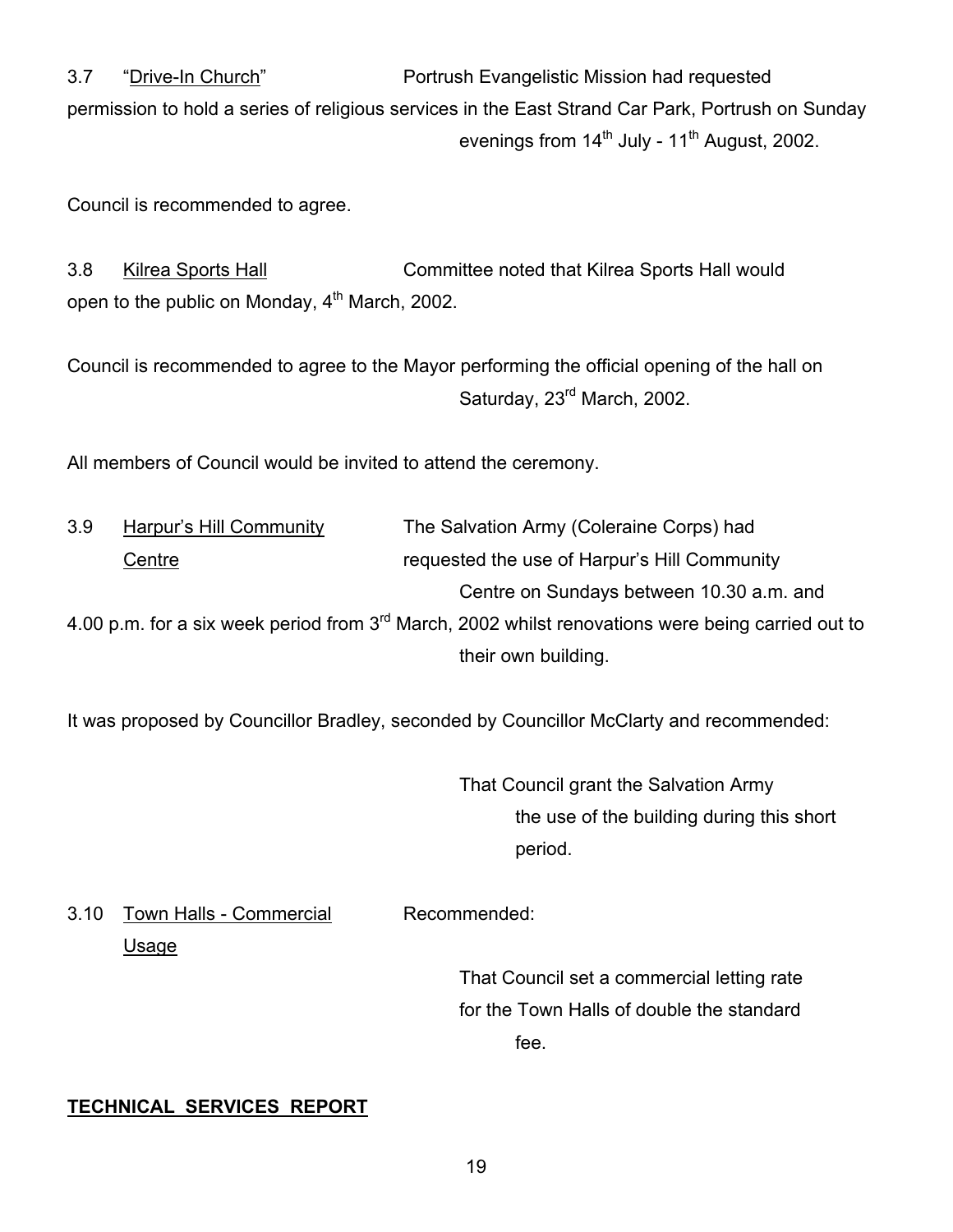The Report of the Director of Technical Services was considered (previously supplied).

Matters arising:

| 4.1                                                                                               | <b>Street Trading Legislation</b> | Consideration was given to the        |
|---------------------------------------------------------------------------------------------------|-----------------------------------|---------------------------------------|
|                                                                                                   |                                   | recommendations of the Street Trading |
| Sub-Committee, as detailed, regarding the designation of certain streets/areas within the Borough |                                   |                                       |
|                                                                                                   |                                   | for stationary street trading.        |
|                                                                                                   |                                   |                                       |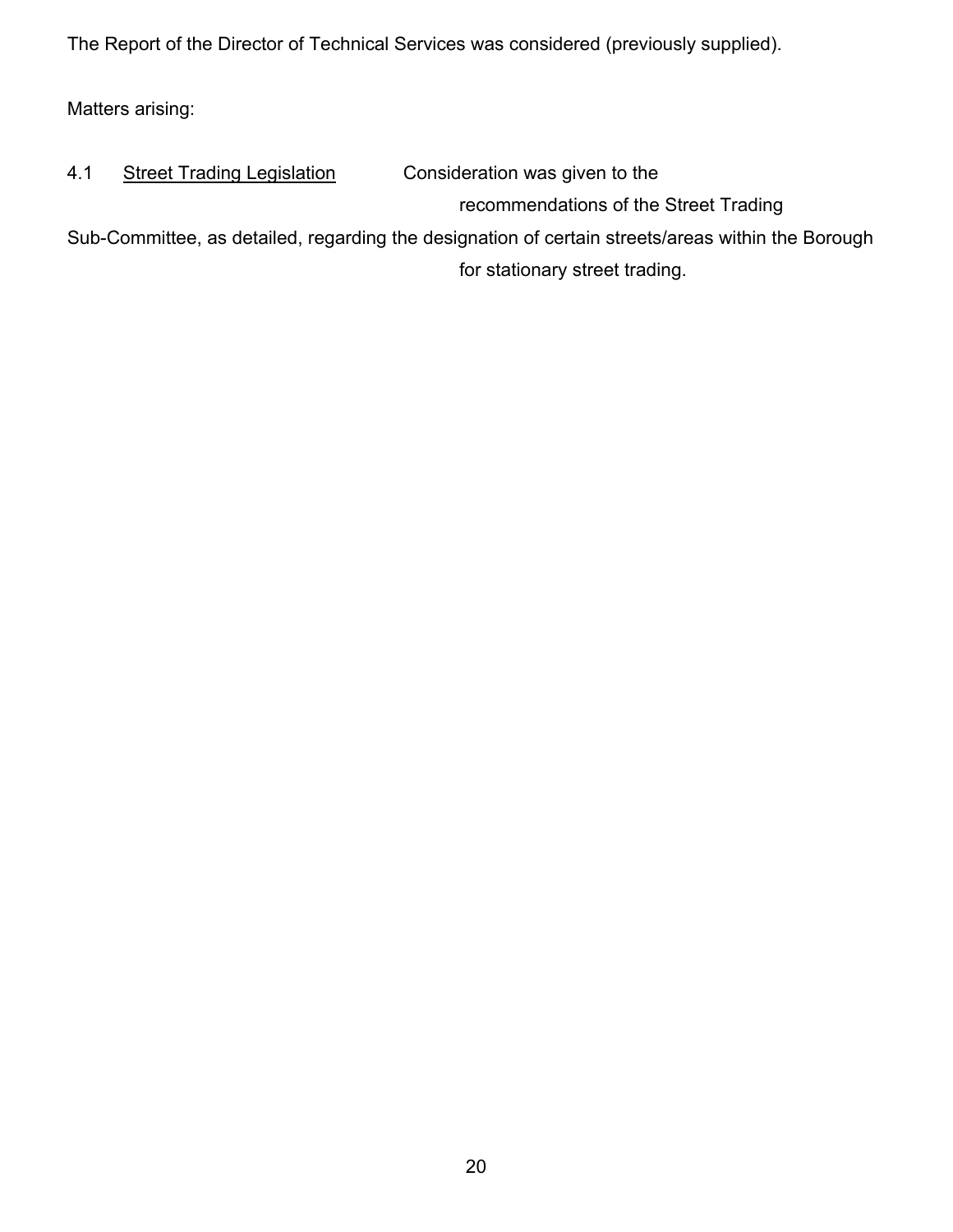| <b>Pitch</b><br>Ref.  | Location                                                                | <b>Roads Service</b><br><b>Comments</b>                                                                                                           | <b>Committee Recommendation</b>                                                                                                                                                                                     |
|-----------------------|-------------------------------------------------------------------------|---------------------------------------------------------------------------------------------------------------------------------------------------|---------------------------------------------------------------------------------------------------------------------------------------------------------------------------------------------------------------------|
| No.<br>1 <sub>1</sub> | <b>CASTLEROCK:</b>                                                      |                                                                                                                                                   |                                                                                                                                                                                                                     |
|                       |                                                                         |                                                                                                                                                   |                                                                                                                                                                                                                     |
|                       | Area adjacent to public toilets<br>on the Promenade,<br>Castlerock      | Area not maintained by Roads Service.<br>Uncontrolled parking at this site can cause a<br>restriction to the flow of traffic.<br>Reject proposal. | TO DESIGNATE AS PROPOSED - The area adjacent to the<br>public toilets. This area has been let by Council for trading for<br>some 20 years with two years of the present contract to run.                            |
|                       |                                                                         | Suggest re relocating pitch in the adjacent<br>Council maintained lay-by.                                                                         |                                                                                                                                                                                                                     |
| 2.                    | <b>COLERAINE:</b>                                                       |                                                                                                                                                   |                                                                                                                                                                                                                     |
|                       | Car park opposite to shops at<br>Greenmount Avenue                      | Area not maintained by Roads Service. Limited<br>car parking specifically for shops.<br>Reject proposal.                                          | TO DESIGNATE AS PROPOSED - This area is designated<br>specifically for the sale of fresh fish. The present trader<br>operates one day each week.                                                                    |
| 3.                    | Dunhill Road lay-by at<br>Macosquin on south east<br>side of A37        | Protected route. Traffic movements likely to<br>cause hazard.<br>Reject proposal.                                                                 | TO DESIGNATE AS PROPOSED - Trading has taken place in<br>this lay-by for some 20 years with no record of any accidents at<br>the location. Traffic movements on to and off the protected<br>route well established. |
| 4.                    | Newbridge Road lay-by on<br>north east side of A26 (Two<br>Mile Bridge) | Protected route. Traffic movements likely to<br>cause hazard.<br>Reject proposal.                                                                 | TO DESIGNATE AS PROPOSED - Trading has taken place in<br>this lay-by for some 17 years with no record of any accidents at<br>the location. Traffic movements on to and off the protected<br>route well established. |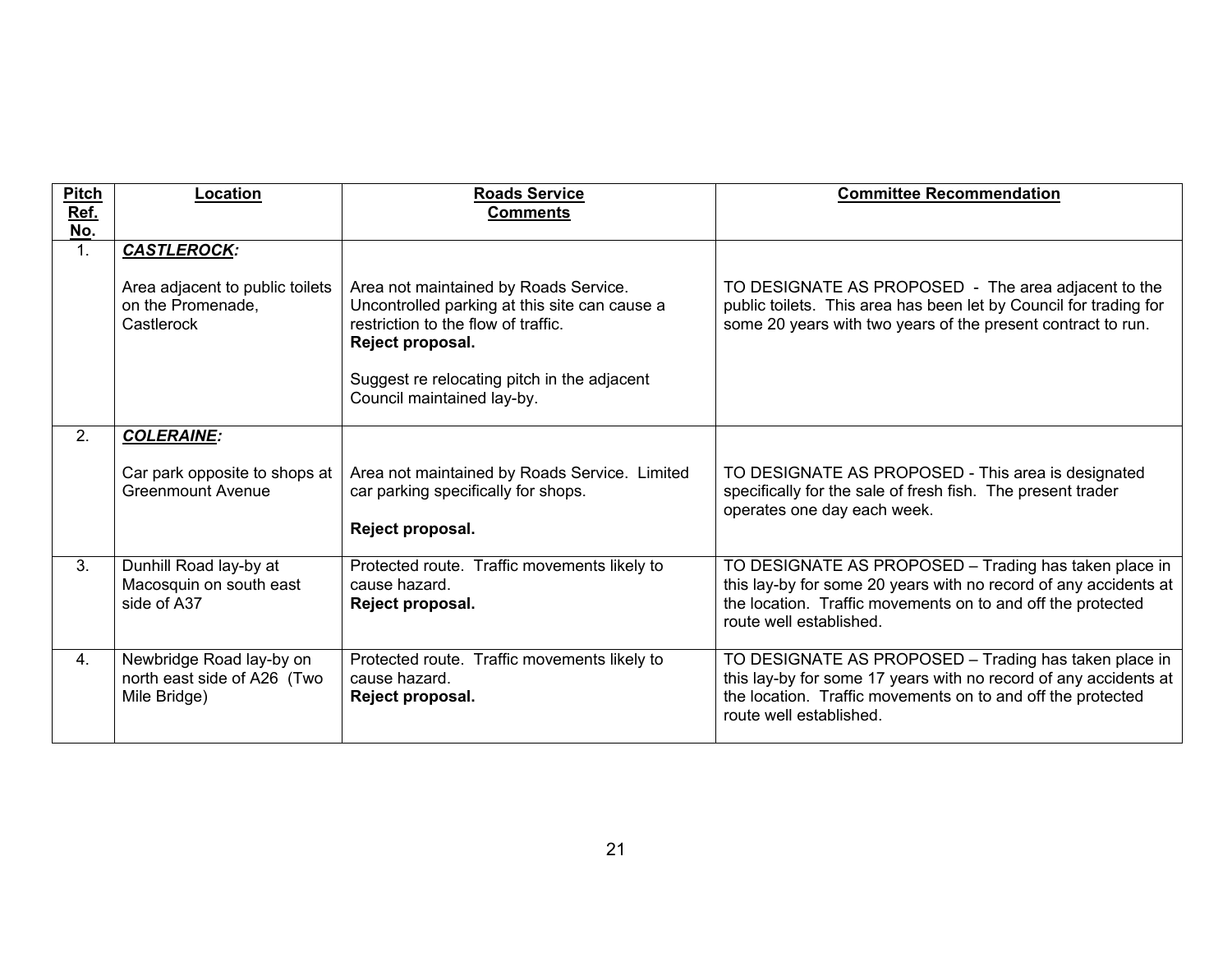| J. | Harpurs Hill. Lay-by at shops | Vehicles park on Tullyarton Road and restrict<br>movement at car park access.<br><b>Reject proposal.</b><br>Relocate pitch at side of shops to reduce<br>I likelihood of parking on Tullyarton Road. | TO DESIGNATE AS PROPOSED |
|----|-------------------------------|------------------------------------------------------------------------------------------------------------------------------------------------------------------------------------------------------|--------------------------|
|    |                               |                                                                                                                                                                                                      |                          |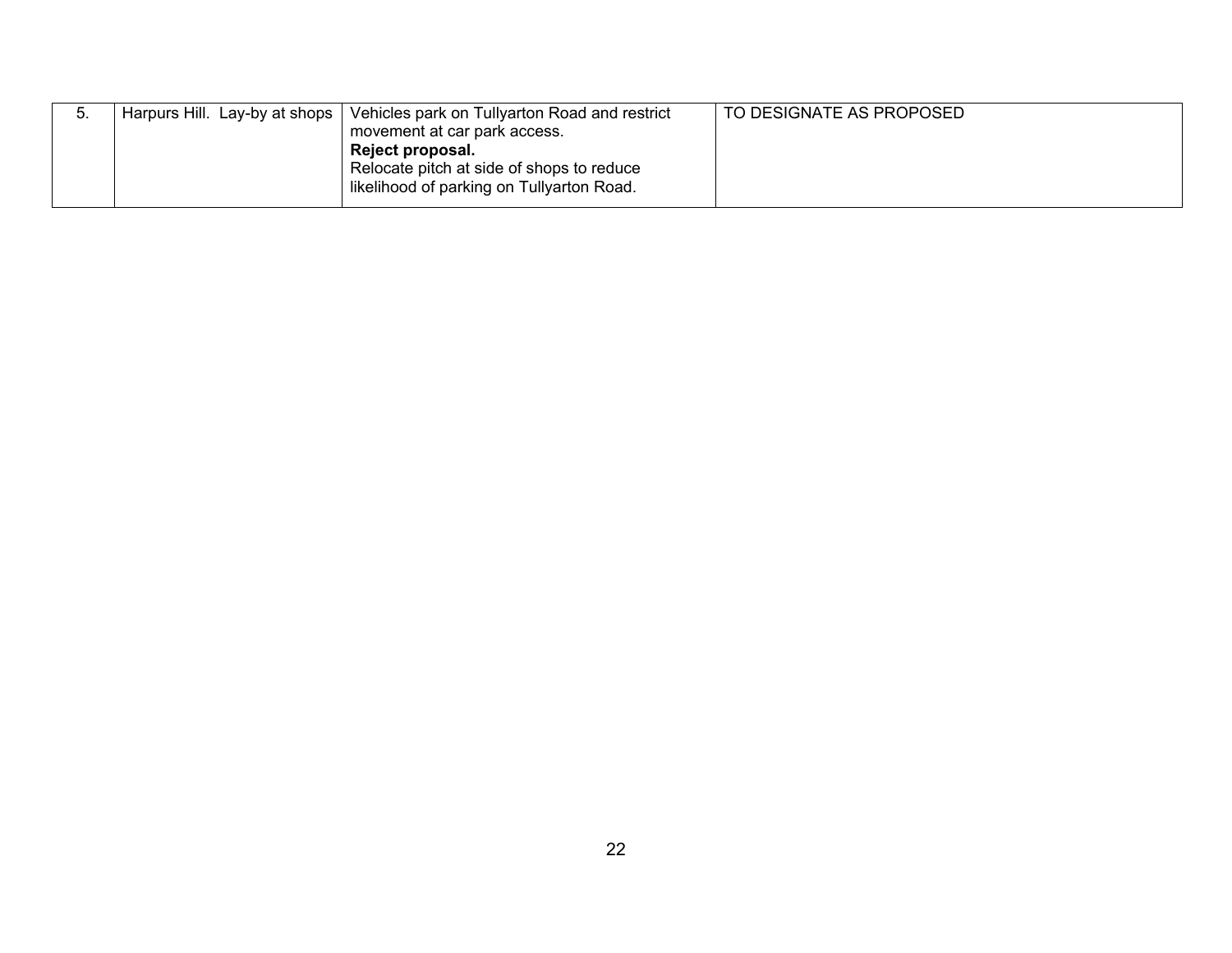| <b>Pitch</b><br>Ref.<br>No. | Location                                                                                                                                                  | <b>Roads Service</b><br><b>Comments</b>                                                                                                                                      | <b>Committee Recommendation</b>                                                                                                                                                                                 |
|-----------------------------|-----------------------------------------------------------------------------------------------------------------------------------------------------------|------------------------------------------------------------------------------------------------------------------------------------------------------------------------------|-----------------------------------------------------------------------------------------------------------------------------------------------------------------------------------------------------------------|
| 6.                          | Car park at shops Daneshill<br>Road, Ballysally                                                                                                           | Confine pitch to north west boundary.                                                                                                                                        | TO DESIGNATE AS PROPOSED                                                                                                                                                                                        |
| 7.                          | Loughanhill Industrial Estate                                                                                                                             | Pitch undesirable on carriageway.                                                                                                                                            | TO DESIGNATE AS PROPOSED - Local need appears to<br>have been established.                                                                                                                                      |
| 8.                          | <b>Wattstown Industrial Estate</b>                                                                                                                        | Pitch undesirable on carriageway.                                                                                                                                            | NO DESIGNATION - Mobile licence will suffice.                                                                                                                                                                   |
| 9.                          | Windyhall, Hall Road lay-by                                                                                                                               | Planning approval has been granted for the<br>construction of dwellings adjacent to this site. Hot<br>food trading is likely to give rise to complaints.<br>Reject proposal. | NO DESIGNATION - Mobile licence will suffice.                                                                                                                                                                   |
| 10.                         | <b>Ballycairn Road Area</b><br>adjacent to Coleraine<br><b>Academical Institution</b><br>entrance                                                         | Pitch unacceptable on carriageway. Likelihood of<br>pedestrian / vehicular accidents.                                                                                        | NO DESIGNATION - Mobile licence will suffice.                                                                                                                                                                   |
| 11.                         | Castlerock Road lay-by at<br>Loreto College                                                                                                               | Pitch acceptable.                                                                                                                                                            | NO DESIGNATION - Mobile licence will suffice.                                                                                                                                                                   |
| 12.                         | <b>PORTRUSH</b>                                                                                                                                           |                                                                                                                                                                              |                                                                                                                                                                                                                 |
|                             | Lower Lansdowne Road from<br>a point 19m measured from<br>front left hand corner of the<br>boathouse for a distance 90m<br>west towards Ramore<br>Avenue. | Pitches acceptable. Trade towards footway.                                                                                                                                   | TO DESIGNATE AS PROPOSED – with the amendment that<br>the four sites can be used for either hot food or ice cream as<br>opposed to the original designation of two sites for hot food<br>and two for ice cream. |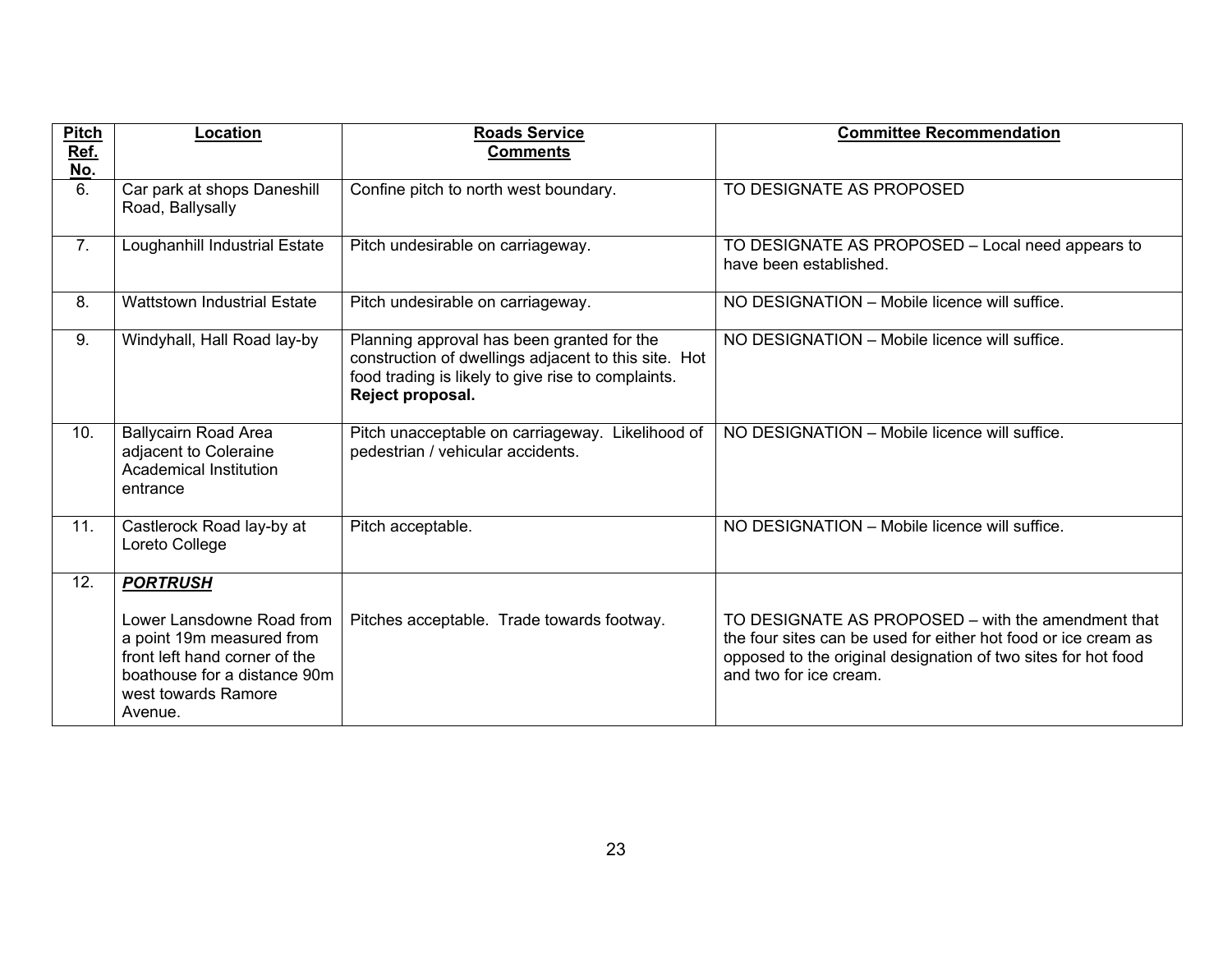Following discussion it was proposed by Councillor Watt, seconded by Councillor Mrs. Johnston and recommended that Council agree to the proposed designations for stationary street trading with effect from 8<sup>th</sup> April, 2002.

The Director of Technical Services would consider the possible designation of Hillman's Way, Coleraine and report back to a future meeting of Committee.

 4.1.1 Stationary Street Consideration was given to a draft stationary street Trading Licence Policy trading licence policy, as detailed in the report.

> Council is recommended to adopt this policy document.

# 4.2 Entertainments Licences

4.2.1 The Canning Arms, An application for the grant of an Entertainments Garvagh Licence had been received in respect of:

> The Canning Arms, 95 Main Street, Garvagh

Recommended:

That an Entertainments Licence be granted.

4.2.2 Garvagh Community An application for the grant of an Entertainments Centre **Licence had been received in respect of:** 

> Garvagh Community Centre, 83 - 89 Main Street, Garvagh

Recommended: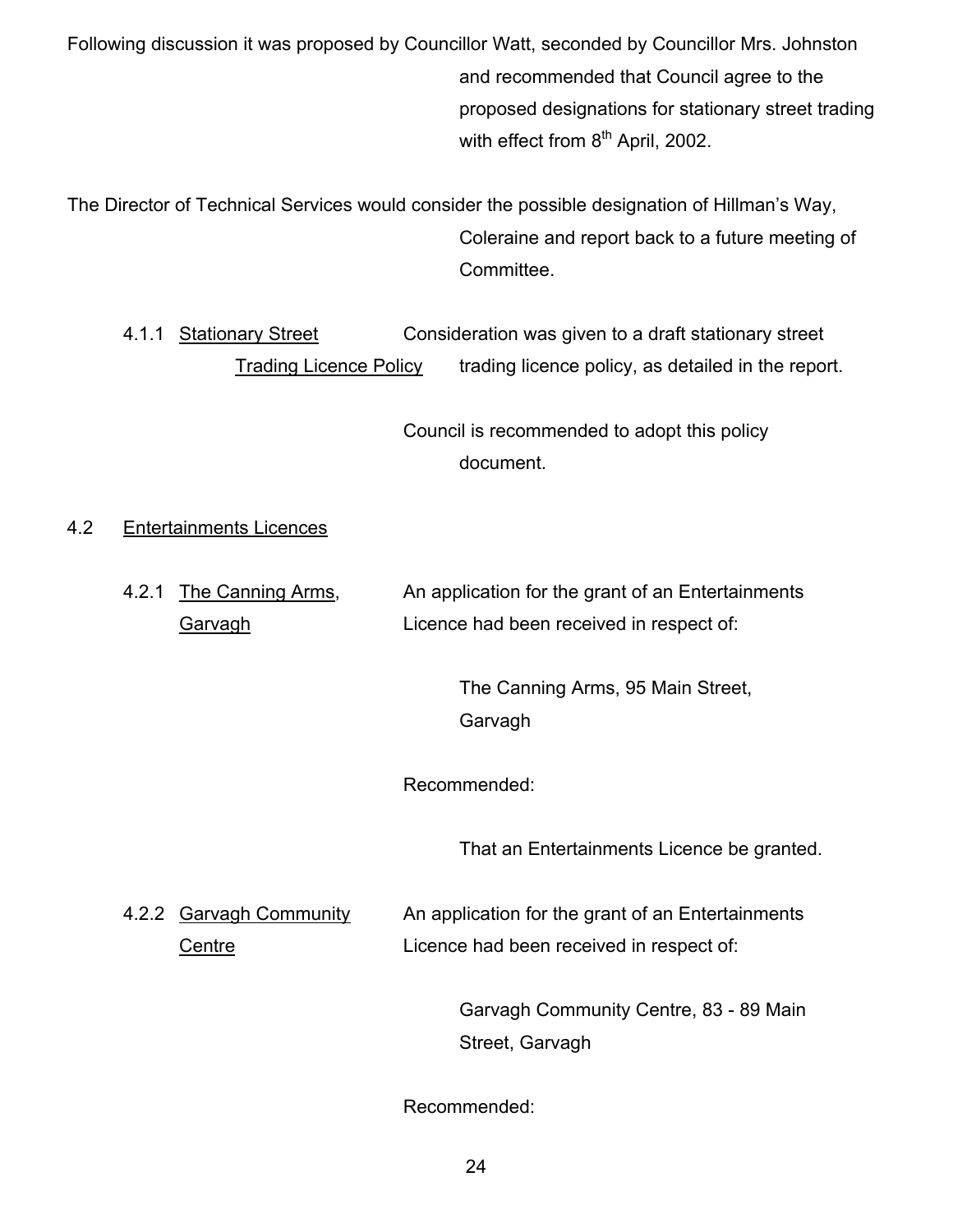That an Entertainments Licence be granted.

4.3 Garvagh Environmental Consideration was given to information, as detailed Improvement Scheme in the report, regarding Garvagh Environmental Improvement Scheme.

> Council is recommended to agree to contribute an estimated amount of £16,000 to facilitate the provision of festive lights.

# 4.4 Department of Regional Development - Roads Service

 4.4.1 Nursery Avenue/Lodge Consideration was given to the Department's Road/Lodge Manor, proposals, as detailed in the report, to assist Coleraine **pedestrians** at this location.

Following discussion it was proposed by Alderman McClure and seconded by Councillor Deans:

 That the Department be asked to provide a controlled pedestrian crossing at this junction.

On being put to the meeting, the proposal was carried by eight votes to six.

 4.4.2 Waiting Restrictions - Consideration was given to the Department's Railway Road/ Bushmills response to Council's comments on proposed Road, Coleraine **Road, Coleraine** waiting restrictions at this location.

Following discussion it was recommended:

 That Council seek the re-introduction of a one hour in any two waiting restriction on the west side of Bushmills Road, Coleraine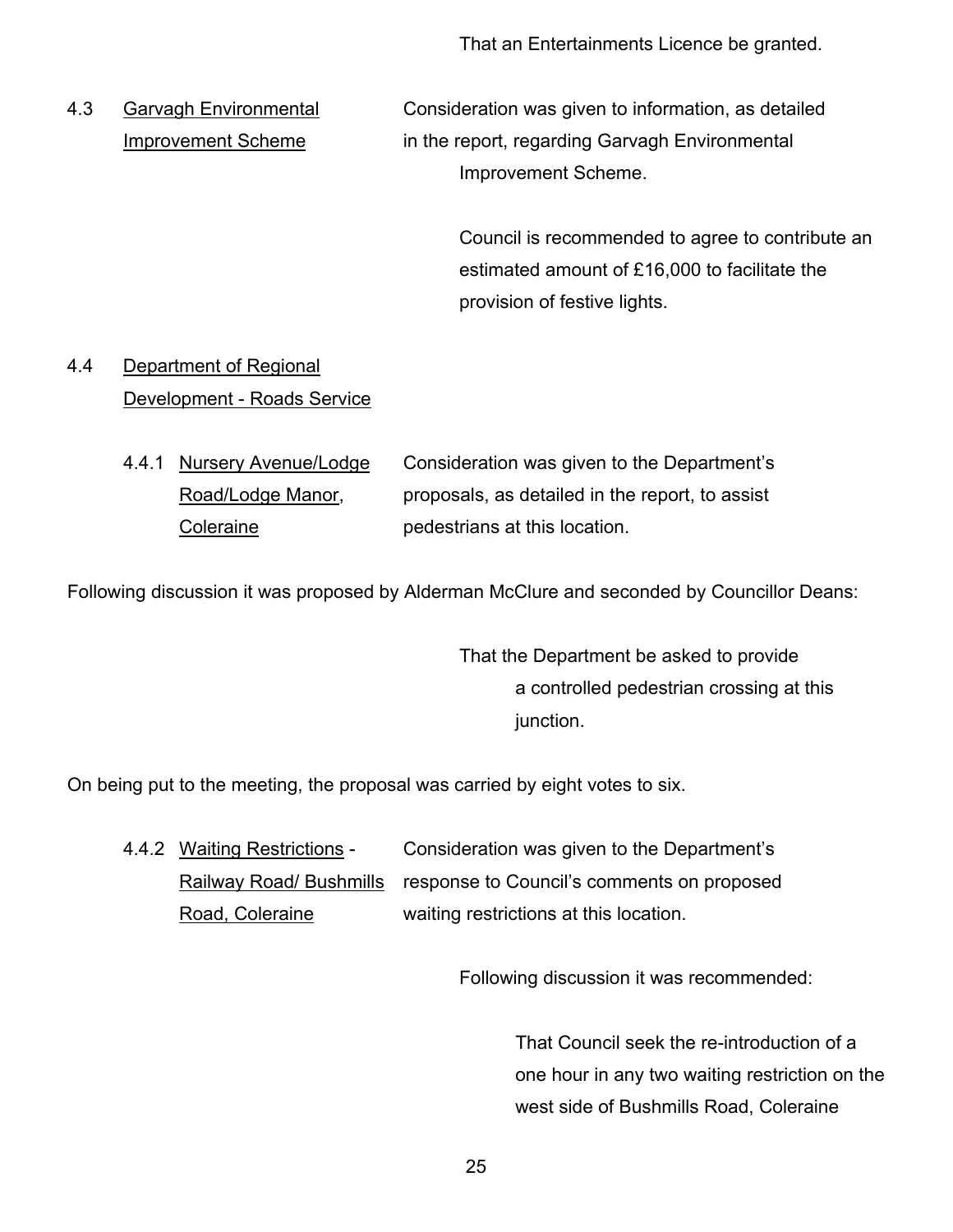between Hawthorne Terrace and the railway gates.

Regulations, for reasons as detailed in the report.

#### 4.5 Building Control

4.5.1 Approvals Approval had been given for sixty-one applications. 4.5.2 Rejections Council is recommended to reject twenty-four applications for approval under Building

# 4.6 North West Regional Waste Management Group

4.6.1 Waste Management Council is recommended to approve expenditure Grant Scheme 2001/02 of £139,000 from the Department of the Environment under the Waste Management Grant Scheme 2001/02, as detailed in the report.

Committee noted that the Director of Technical Services would provide information to a future meeting on proposed sites to be included in the pilot re-cycling scheme.

 4.6.2 Waste Management Committee noted information, as detailed in the Plan - Consultations report, on public meetings regarding the Waste Management Plan.

4.7 For Information The Director of Technical Services included information in his report on the following:

- (a) Craigahulliar Landfill Site
- (b) Capital Schemes

#### **DEPARTMENT OF CULTURE, ARTS**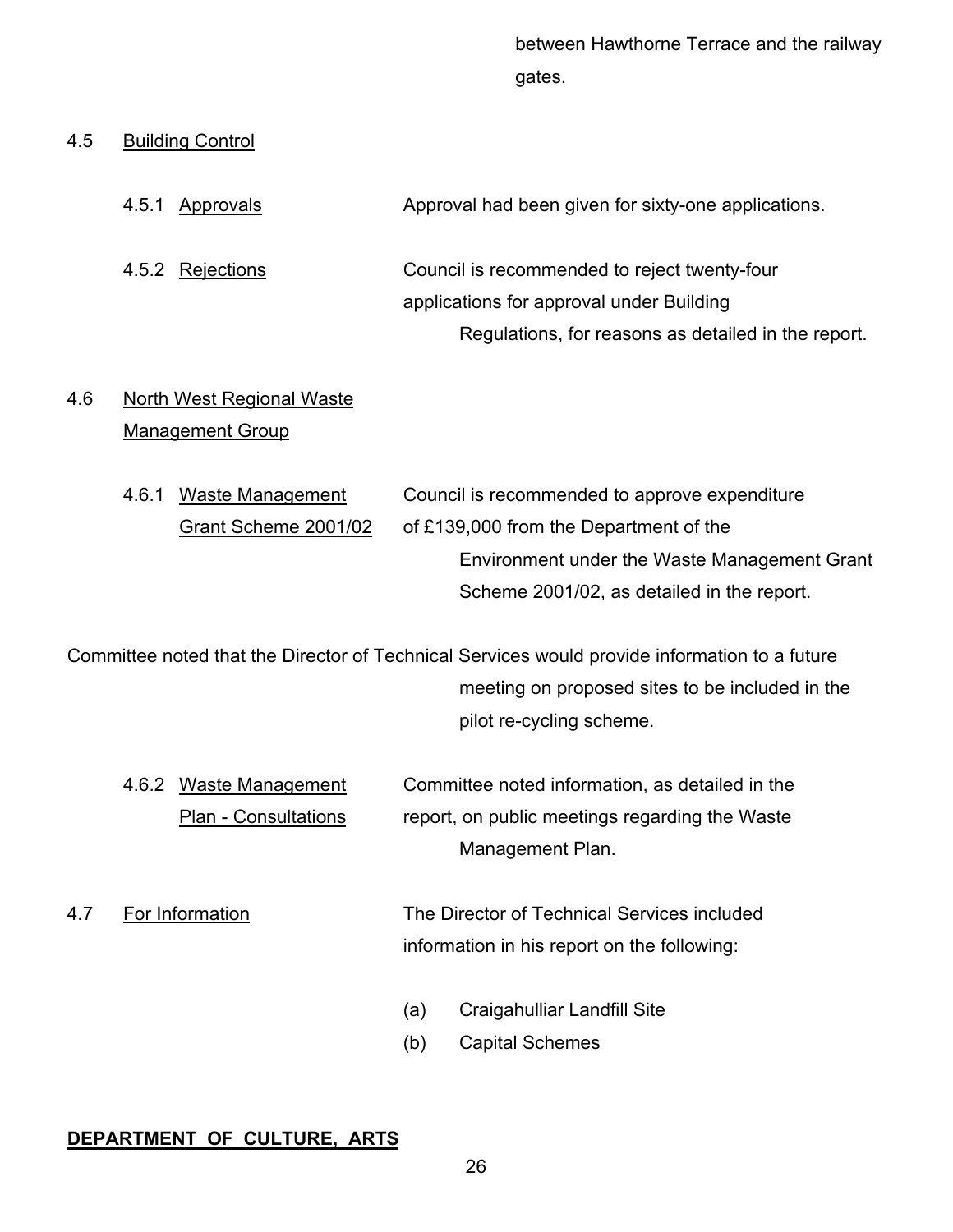# **AND LEISURE - BOARD OF TRUSTEES NATIONAL MUSEUMS AND GALLERIES OF NORTHERN IRELAND (MAGNI)**

rtment of Culture, Arts and Leisure advising that they were seeking to appoint members to MAGNI with effect from 1<sup>st</sup> July, 2002. The Department also sought to appoint three members to the Board of the Northern Ireland Museums Council with effect from September 2002.

taining an application pack were asked to contact the Town Clerk and Chief Executive.

# **6.0 NATIONAL ASSOCIATION OF COUNCILLORS - CONFERENCE - DURHAM - 1ST-3RD MARCH, 2002**

I Association of Councillors was organising a Conference entitled "Leisure - The Wider Community and Regeneration Benefits" at the Royal County Hotel, Durham City from 1<sup>st</sup> - 3<sup>rd</sup> March. 2002.

ending the Conference were asked to contact the Town Clerk and Chief Executive.

# **ARTS COUNCIL OF NORTHERN**

# **IRELAND - NATIONAL LOTTERY FUND**

Tabled:

Annual Report 2000/2001

# **CRIME/VANDALISM - RURAL AREAS**

at increasing incidents of crime/vandalism especially in rural areas of the Borough.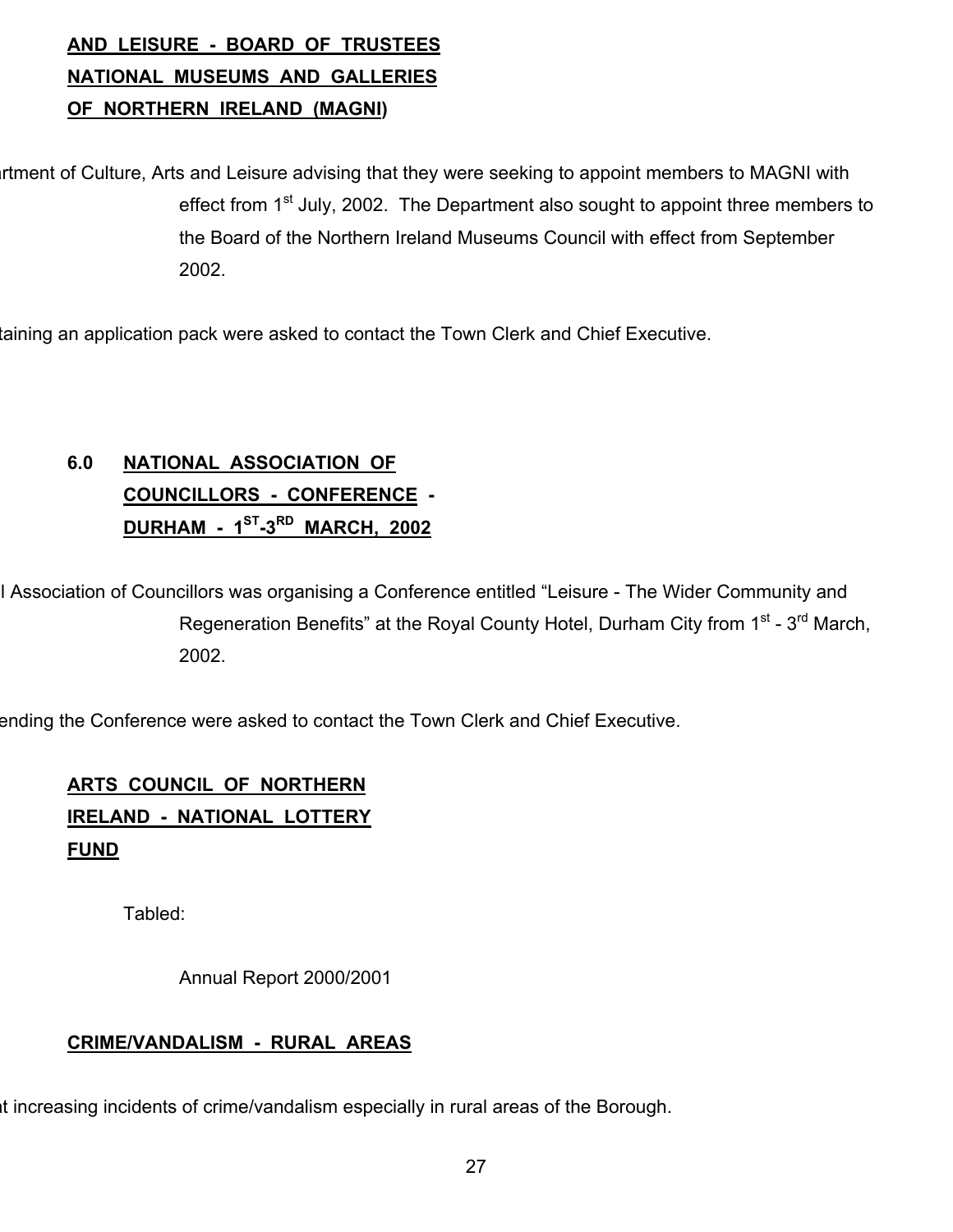ic be raised at the meeting of the Police Liaison Committee on  $14^{th}$  February, 2002.

# **BOTTLE BANKS**

Concern was expressed at the frequency of emptying of bottle banks in the Borough.

 The Director of Technical Services agreed to raise this matter with the contractor with a view to increasing the frequency of such collections.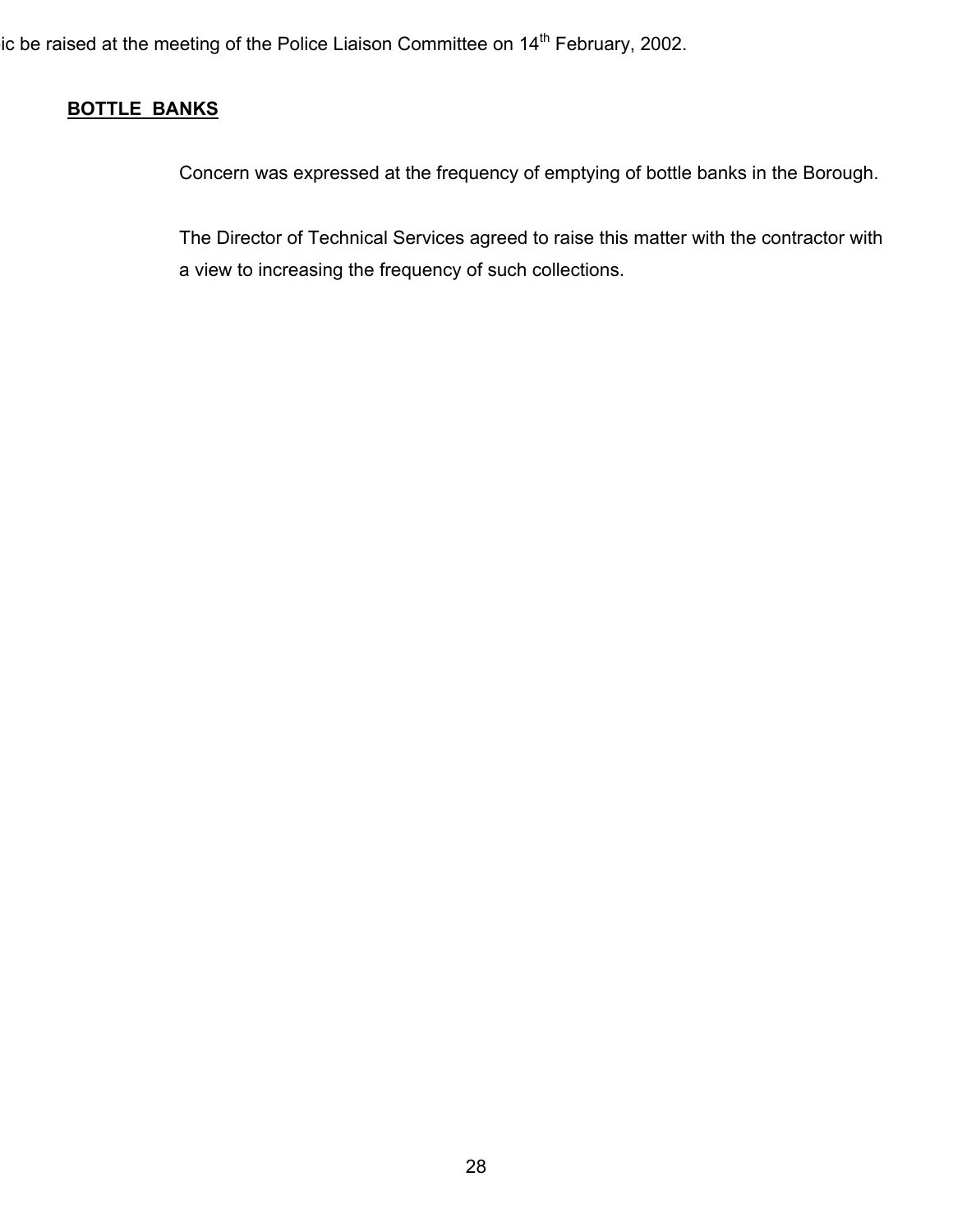#### **PLANNING COMMITTEE**

# **12th February, 2002.**

| <b>Present:</b> | Councillor O. M. Church (Mrs.) in the Chair |
|-----------------|---------------------------------------------|
|                 |                                             |

 The Mayor, Councillor J. J. Dallat  $($  I tems  $3.18 - 6.0)$ 

The Deputy Mayor, Councillor R. D. Stewart

#### **Aldermen**

| P. E. A. Armitage (Mrs.) | W. T. Creelman |
|--------------------------|----------------|
| E. T. Black (Mrs.)       | B. Leonard     |
| (Items $1.0 - 3.20$ )    | W. J. McClure  |

#### **Councillors**

C. S. Alexander (Ms.) D. McClarty D. D. Barbour G. L. McLaughlin J. M. Bradley **R. A. McPherson** T. J. Deans A. McQuillan E. P. Fielding (Mrs.) (Items  $3.1 - 6.0$ ) N. F. Hillis **E. M. Mullan** (Items  $3.1 - 6.0$ ) (Items  $3.1 - 6.0$ )<br>E. A. Johnston (Mrs.) W. J. Watt E. A. Johnston (Mrs.) W. A. King

| Also in            | Representatives from the Planning Service -             |  |
|--------------------|---------------------------------------------------------|--|
| Attendance:        | Mr. W. Robinson and Miss H. Clements                    |  |
| <b>Officers in</b> | Principal Administrative Officer, Senior Environmental  |  |
| <b>Attendance:</b> | Health Officer (Items $3.23 - 6.0$ ) and Administrative |  |

#### **1.0 WELCOME**

The Chairman welcomed everyone to the Meeting.

Assistant

#### **2.0 SYMPATHY**

 The Chairman referred to the recent death of HRH The Princess Margaret, Countess of Snowden and extended sympathy to The Queen, The Queen Mother and all the Royal family at this time of great grief. The Chairman paid tribute to the contribution that The Princess had made to the charitable organisations she supported.

As a mark of respect members stood for a minute's silence. It was agreed that a letter of condolence be forwarded to Her Majesty the Queen.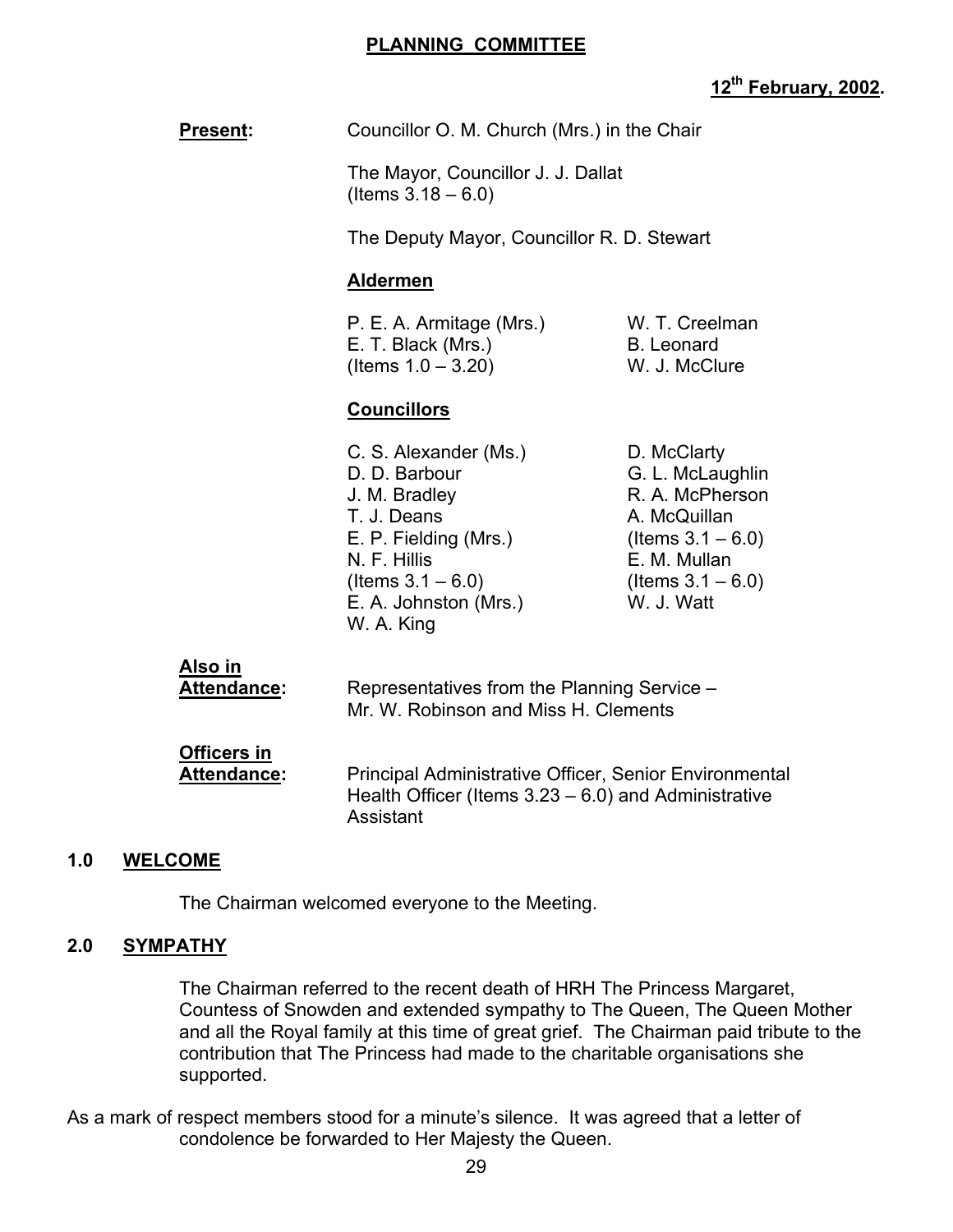# **3.0 PLANNING APPLICATIONS**

 A list of ninety-six applications was considered (previously supplied). **New Application**

3.1 Application No. 3 C/2001/0674/O Redevelopment of existing caravan park to site for residential development and redevelopment of No. 24 and No. 26 Burnside Road, Portstewart to provide access to same on lands adjacent to Burnside Road, Portstewart for Mr. B. O'Neill

The opinion of the Planning Service was to approve.

The Planning Officer outlined the history of the application resulting in a revised concept plan which would form the basis of an acceptable scheme subject to conditions.

The Chairman welcomed Dr. Gilmour, Chairman of Portstewart Planning Action Group who was in attendance to speak against this application. Dr. Gilmour referred to concerns about density, car parking, etc. and requested that Council defer this application until the Group had an opportunity to study the restriction criteria.

Mr. K. Mullan, GM Design addressed Committee on behalf of the applicant and explained the context and type of accommodation to be provided.

Following discussion it was proposed by Alderman Mrs. Armitage, seconded by Councillor McClarty and agreed:

> That the application be deferred for one month to enable the objectors to study the new plans and to facilitate a Council site visit.

Following a member's question regarding the application proceeding to Reserved Matters the Planning Officer agreed that neighbour notification would be carried out.

#### **Applications Deferred from Previous Meeting**

3.2 Application No. D1 The opinion of the Planning Service was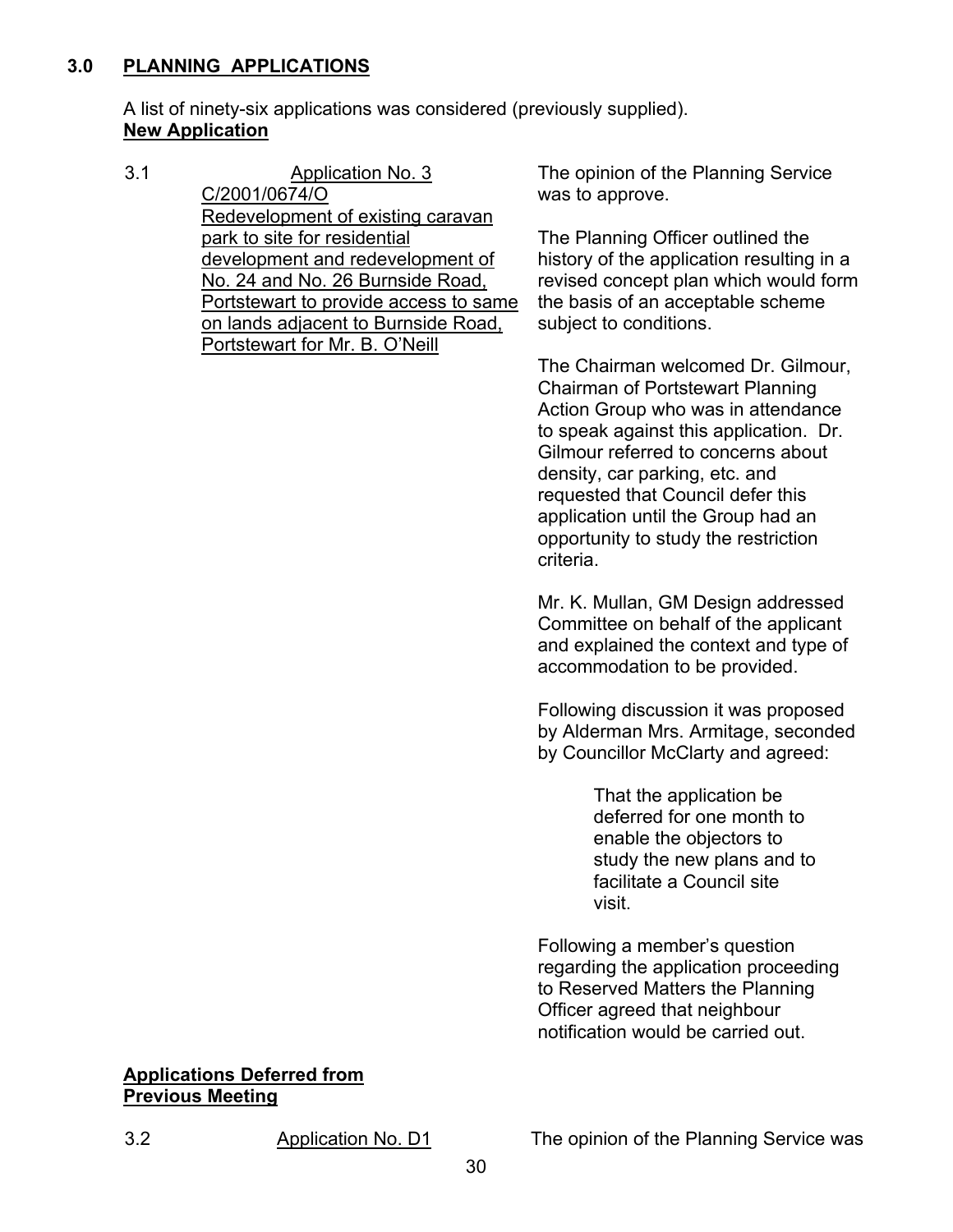C/2001/0239/O Proposed dwelling at Priestland Road, Bushmills for Mr. F. McLean

to approve.

It was agreed that the application be approved.

3.3 Application No. D2 C/2001/0428/F Erection of 19 no. apartments (amended scheme) at Nos. 6 – 8 (inclusive) Bath Terrace, Portrush for Patton Homes

The opinion of the Planning Service was to approve.

It was proposed by the Deputy Mayor, seconded by Councillor Ms. Alexander and agreed:

> That the application be deferred to facilitate referral to BDP Planning for examination before deciding whether it should be forwarded to the Planning Management Board for further consideration.

3.4 Application No. D3 C/2001/0711/F Retention of patio doors as a fixed window with a fixed guard rail, retention of flat roof over porch and patio door on ground floor at 4 Blackrock Park, Portrush for Mr. A. Russell

3.5 Application No. D4 C/2001/0767/O Site for new dwelling adjacent to Ballylagan Lane, Aghadowey, Coleraine for Mr. D. McNeill

The opinion of the Planning Service was to approve.

It was noted that this was a retrospective application.

Reported that satisfactory amended plans had been received and the application would be approved subject to a condition specifying that the patio doors remain permanently sealed.

The opinion of the Planning Service was to refuse.

It was proposed by Councillor Mullan and seconded by Alderman Leonard:

> That the application be approved.

On being put to the Meeting the proposal was lost, three members voting in favour and eight members voting against.

The opinion of the Planning Service was to approve.

Reported that a satisfactory amended

3.6 Application No. D5 C/2001/0771/F Erection of 4 no. holiday cottages (revised scheme) at Ballyhome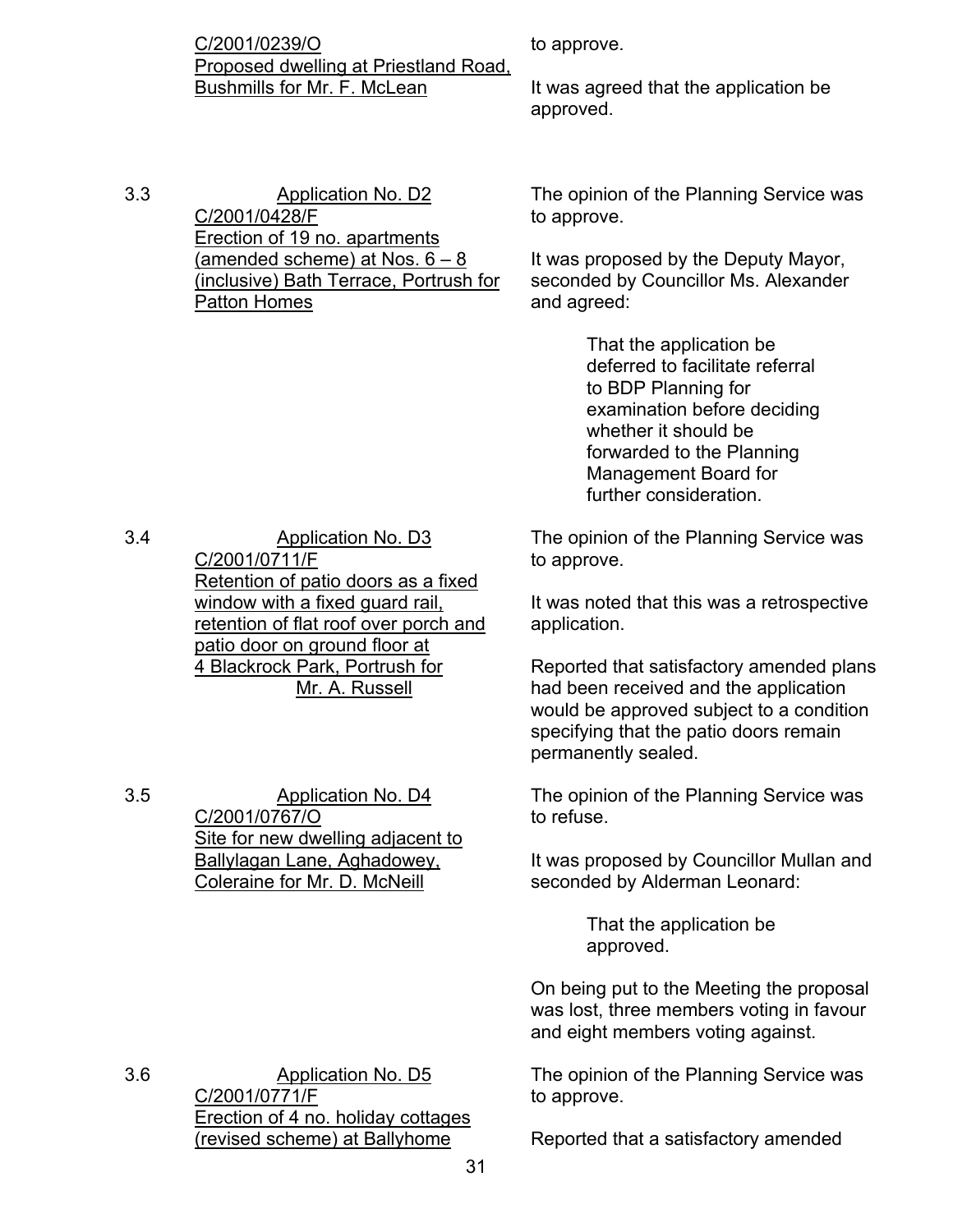Road/Corbally Road, Portrush for Ballyhome Cottages

3.7 Application No. D6 C/2001/0901/F Ground and first floor extension with conservatory at 8 West Drive, Portstewart for Mrs. F. McCool

3.8 Application No. D7 C/2001/0908/F Construction of 14 new apartments at Lis Na Rhin, 6 Victoria Terrace, Portstewart for Mr. F. Gardiner

3.9 Application No. D8 C/2001/0961/F Proposed development of 2 no. apartments (two storey amended scheme) at 14 Heathmount, Portstewart for Mr. and Mrs. D. Hanna scheme had been received and the application would be approved.

The opinion of the Planning Service was to approve.

Reported that satisfactory amended plans had been received and the application would be approved.

The opinion of the Planning Service was to approve.

Reported that satisfactory amended plans had been received and the application would be approved.

The opinion of the Planning Service was to approve.

Reported that satisfactory amended plans had been received reducing the height of the development.

It was proposed by Councillor Ms. Alexander, seconded by Councillor Bradley and agreed:

> That the application be deferred to facilitate referral to BDP Planning for examination before deciding whether it should be forwarded to the Planning Management Board for further consideration.

The opinion of the Planning Service was to approve.

Reported that satisfactory amended plans had been received and the application would be approved.

The opinion of the Planning Service was to approve.

Reported that satisfactory amended plans had been received and the application would be approved.

3.12 Application No. D11 The opinion of the Planning Service was

3.10 Application No. D9 C/2001/0984/F Erection of dwelling and double garage between 110 and 118 Boleran Road, Garvagh for Mr. and Mrs. R. Moon

3.11 Application No. D10 C/2001/0987/F Erection of conservatory at 10 Hillhead Road, Boveedy for Mr. A. Anderson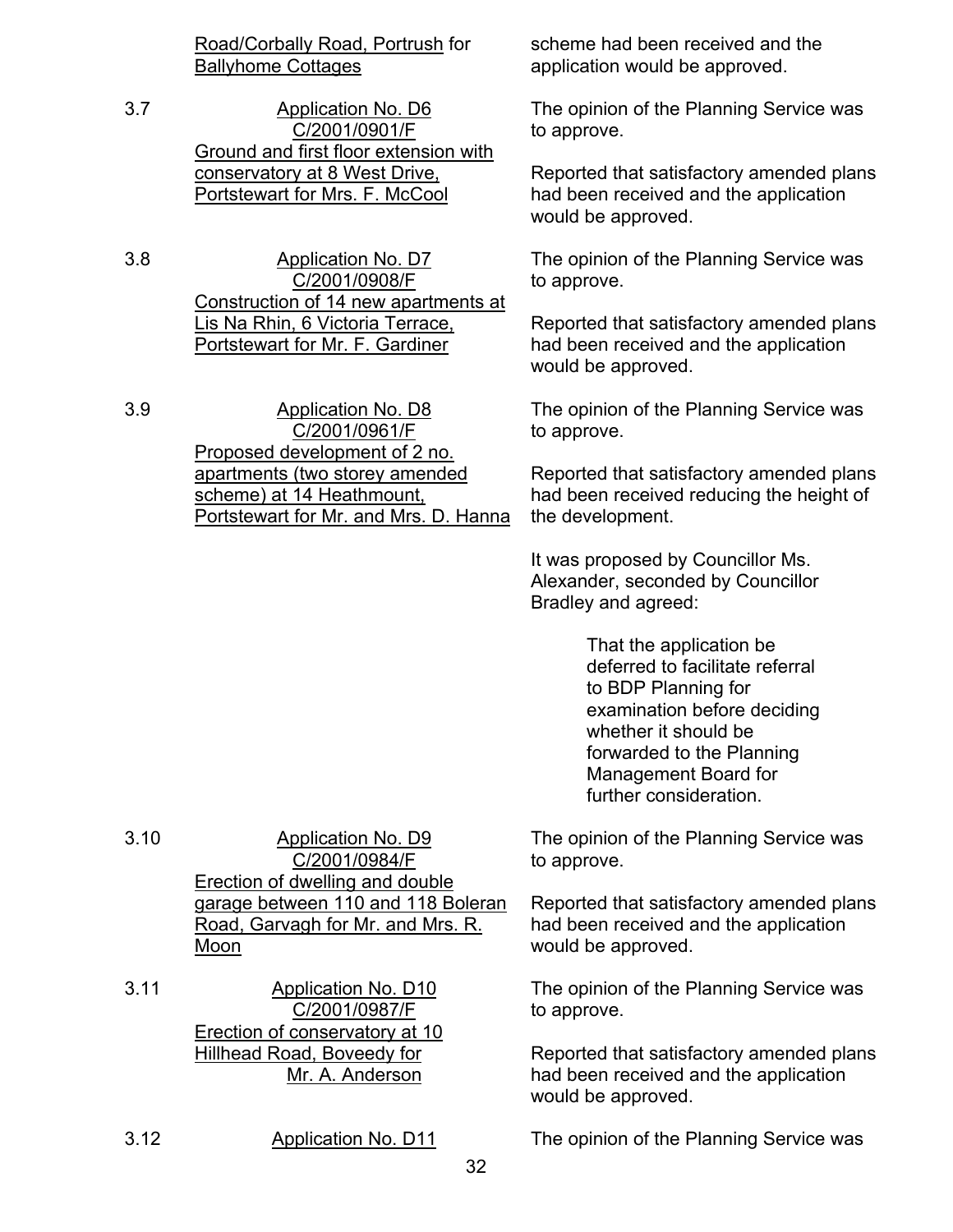C/2001/1044/F

Erection of 4 no. semi-detached dwellings and garages (amended scheme) at No. 71 – 73 Strand Road, Portstewart for O'Kane and Devine Ltd.

- 3.13 Application No. D12 C/2001/1060/F Erection of one-and-a-half storey dwelling and detached garage at Lisnascrehog Road, Garvagh for Miss E. McNicholl and Mr. G. **Dempsey**
- 3.14 Application No. D13 C/2001/1085/F Erection of two storey extension to existing dwelling at 3 Convention Avenue, Portstewart for Mr. R. Vance

3.15 Application No. D14 C/2001/1086/O Site for two storey dwelling on land at 130 Carhill Road, Swatragh for Mr. R. Neely

C/2001/1108/O

of No. 107 Carhill Road, Garvagh for

3.16 Application No. D15

Mr. H. McPeake

to approve.

It was agreed that the application be approved.

The opinion of the Planning Service was to approve.

Reported that satisfactory amended plans had been received and the application would be approved.

The opinion of the Planning Service was to approve.

Reported that satisfactory amended plans had been received and the application would be approved.

The opinion of the Planning Service was to refuse.

It was proposed by Councillor Mullan, seconded by Councillor Bradley and unanimously agreed:

> That the application be approved.

Site for dwelling and garage 50m N.E. The opinion of the Planning Service was to refuse.

> It was proposed by Councillor Mullan, seconded by Councillor Watt and unanimously agreed:

> > That the application be approved.

The opinion of the Planning Service was to approve.

Reported that satisfactory amended plans had been received and the application would be approved.

3.17 Application No. D16 C/2001/1113/F Erection of two storey rear extension to dwelling and proposed detached garage at 50 Agherton Road, Portstewart for Mr. and Mrs. Anderson

# **NEW APPLICATIONS**

3.18 Application No. 1 The opinion of the Planning Service was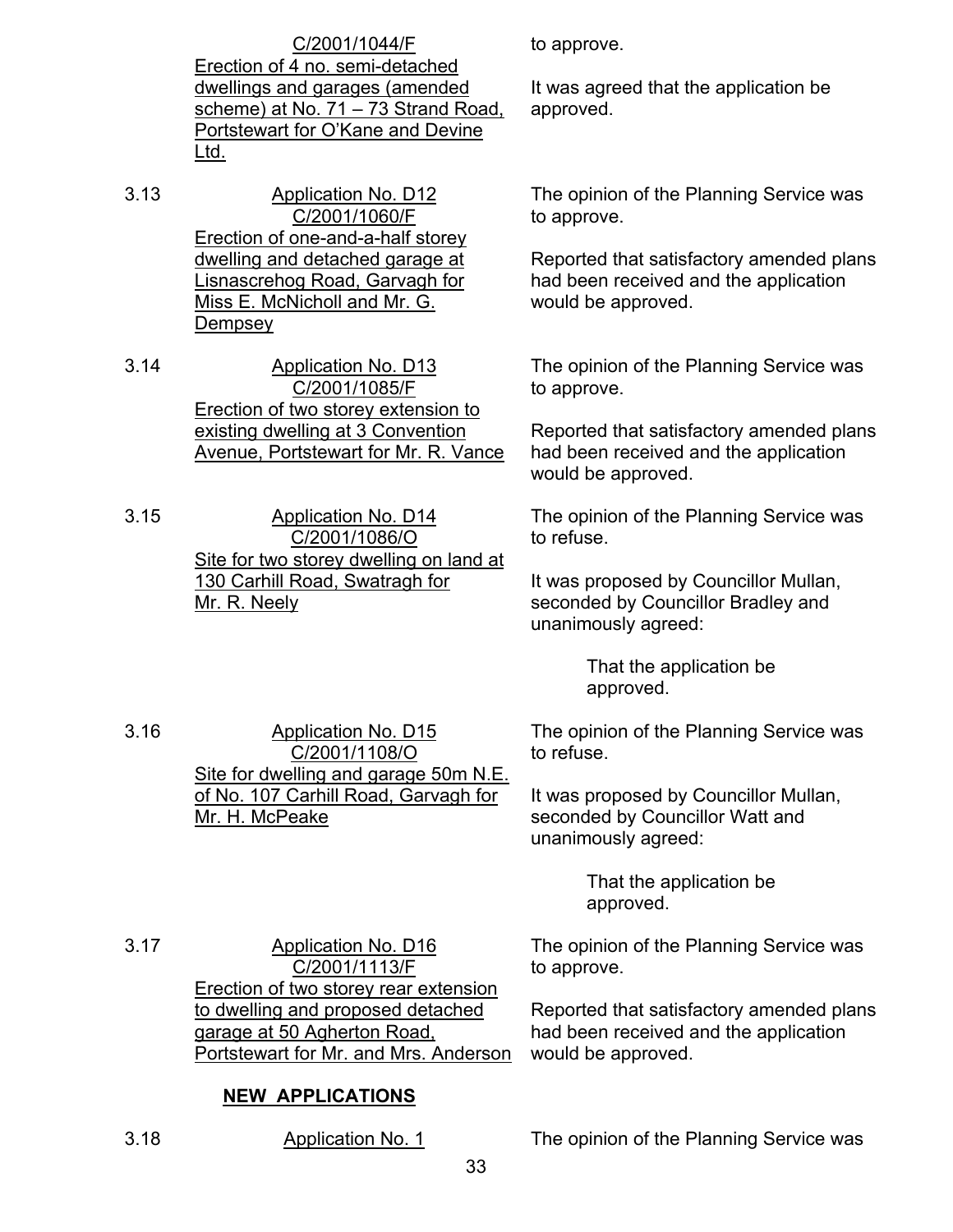C/2000/0985/F Proposed new stone boundary wall and gates, resurfacing car park, indigenous tree and shrub planting and fencing at Wildgeese Sky Centre, 116 Carrowreagh Road, Garvagh for Dave Penny, Wildgeese Sky Centre

3.19 Application No. 2 C/2001/0506/O Development of site for 10 no. chalet style holiday homes (mobile) and activity area centre adjacent to 41 Ballyhackett Road, Castlerock for Mr. W. Purcell

3.20 Application No. 5

C/2001/0950/O Replacement of existing dwelling/garages/outhouses with new two storey dwelling/detached garage and domestic shed at 52 Ballymacrea Road, Portrush (and land adjoining the same) for Ms. C. Alexander

to refuse.

It was agreed that the application be deferred for two weeks to facilitate further discussions with the applicant. If agreement could be reached the application would be approved otherwise it would be refused.

The opinion of the Planning Service was to refuse.

The application had now been withdrawn.

The opinion of the Planning Service was to refuse.

Councillor Ms. Alexander declared an interest in this application.

It was proposed by Councillor McLaughlin, seconded by the Mayor and agreed:

> That the application be deferred for one month to facilitate further discussions with the applicant.

The opinion of the Planning Service was to approve.

It was agreed that the application be held to enable a member to inspect the plans at County Hall.

3.21 Application No. 8 C/2001/0960/F Redevelopment of 2 no. existing residential dwellings to create site for a 4.5 storey 5 no. apartment block (to be viewed in conjunction with C/2001/1189) at No. 58 and 60 Mark Street, Portrush for Fletcher Homes

3.22 Application No. 9 C/2001/1021/F 30 bedroom hotel, 18 apartments and car parking, etc. at 86, 88 and 88A Strand Road, Portstewart for Mr. K. O'Malley

The opinion of the Planning Service was to approve.

Following discussion it was proposed by Alderman Mrs. Armitage, seconded by Councillor Ms. Alexander and agreed:

> That the application be deferred for one month to facilitate a Council site visit.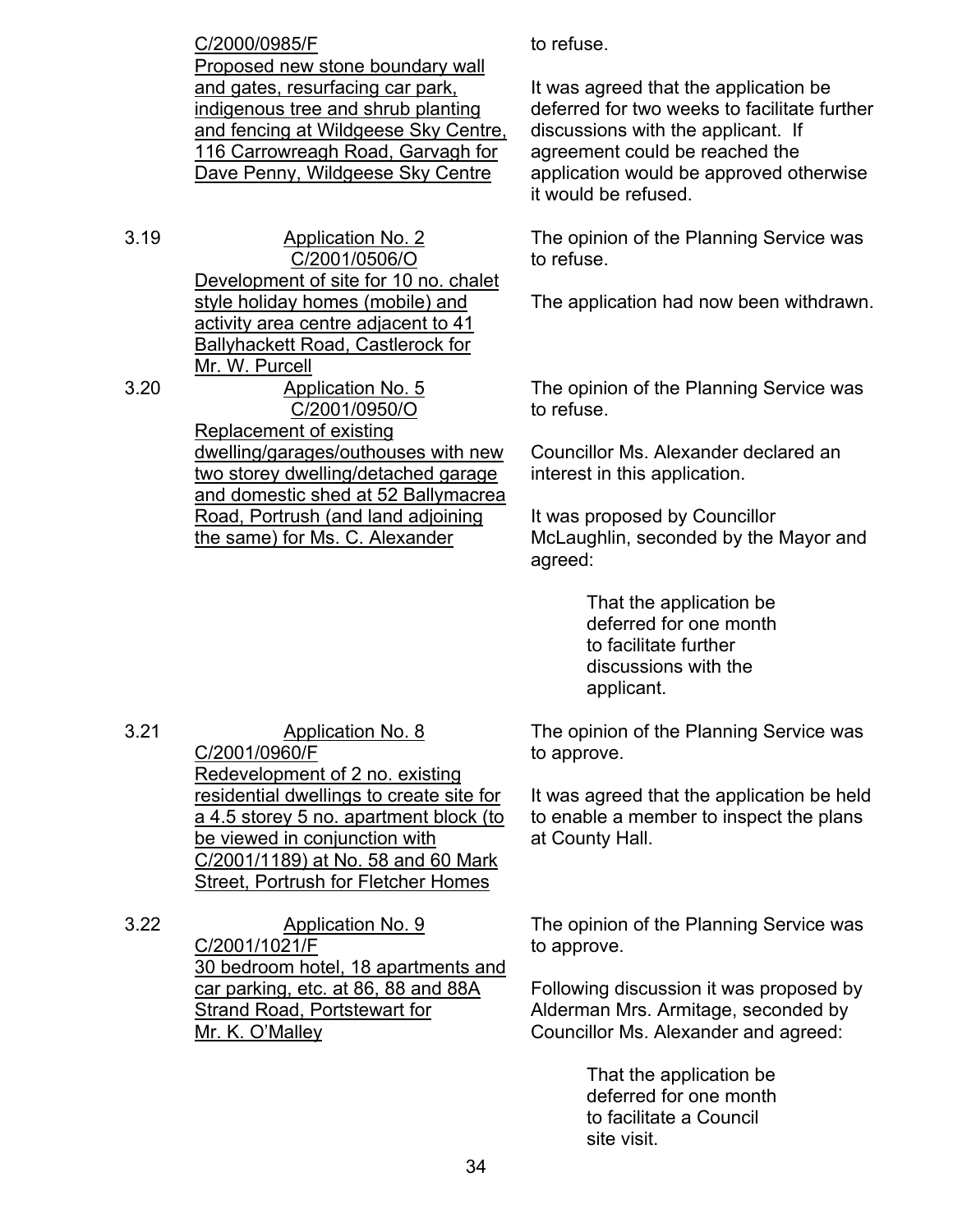| 3.23 | <b>Application No. 78</b><br>C/2002/0032/F<br>Proposed housing development on                                                    | The opinion of the Planning Service was<br>to refuse.                                                                                                                                                                                       |
|------|----------------------------------------------------------------------------------------------------------------------------------|---------------------------------------------------------------------------------------------------------------------------------------------------------------------------------------------------------------------------------------------|
|      | field to south of Dunluce Park/Gortnee<br>Drive, townlands of Gortnee,<br>Portballintrae for A. F. Hastings & Co.<br><u>Ltd.</u> | It was agreed that the application be<br>deferred for one month to facilitate an<br>office meeting with applicant and<br>members of Council.                                                                                                |
| 3.24 | <b>Application No. 22</b><br>C/2001/1148/F<br><b>Erection of replacement dwelling at</b>                                         | The opinion of the Planning Service was<br>to refuse.                                                                                                                                                                                       |
|      | 17 Ballyrashane Road, Coleraine for<br>Mr. M. Smyth                                                                              | It was agreed that the application be<br>deferred to enable Planning Service to<br>consider amended plans. If agreement<br>could be reached the application would<br>be approved otherwise it would be<br>brought back to a future meeting. |
| 3.25 | <b>Application No. 24</b><br>C/2001/1150/F                                                                                       | The opinion of the Planning Service was<br>to refuse.                                                                                                                                                                                       |
|      | Proposed new detached dwelling with<br>integral garage adjacent to 3<br><b>Ballylagan Lane, Aghadowey for</b><br>Mr. D. McNeill  | It was proposed by Councillor<br>McLaughlin, seconded by Councillor<br>Mullan and agreed:                                                                                                                                                   |
|      |                                                                                                                                  | That the application be<br>deferred for one month<br>to facilitate an office<br>meeting with the agent.                                                                                                                                     |
| 3.26 | Application No. 33<br>C/2001/1164/F<br>Erection of dwelling and garage 40m                                                       | The opinion of the Planning Service was<br>to refuse.                                                                                                                                                                                       |
|      | east of 11 Tamneyrankin Road,<br>Swatragh for Mr. J. P. Tohill                                                                   | It was agreed that the application be<br>deferred for one month to facilitate an<br>office meeting with applicant and agent.                                                                                                                |
| 3.27 | <b>Application No. 35</b><br>C/2001/1167/F<br>Proposed 4 no. townhouses/accesses                                                 | The opinion of the Planning Service was<br>to refuse.                                                                                                                                                                                       |
|      | at Site Nos. 1, 1A, 2 and 2A<br>Magheramenagh Drive, Portrush for<br><b>Sandel Homes Ltd.</b>                                    | It was agreed that the application be<br>deferred for one month to facilitate an<br>office meeting with applicant, agent and<br>members of Council.                                                                                         |
| 3.28 | <b>Application No. 43</b><br>C/2001/1177/O<br>Site for dwelling and garage adjacent                                              | The opinion of the Planning Service was<br>to refuse.                                                                                                                                                                                       |
|      | to 11 Hillhead Road, Kilrea, Coleraine<br>for Mr. F. Hogg                                                                        | It was agreed that the application be<br>deferred to facilitate a Council site visit.                                                                                                                                                       |
|      | 35                                                                                                                               |                                                                                                                                                                                                                                             |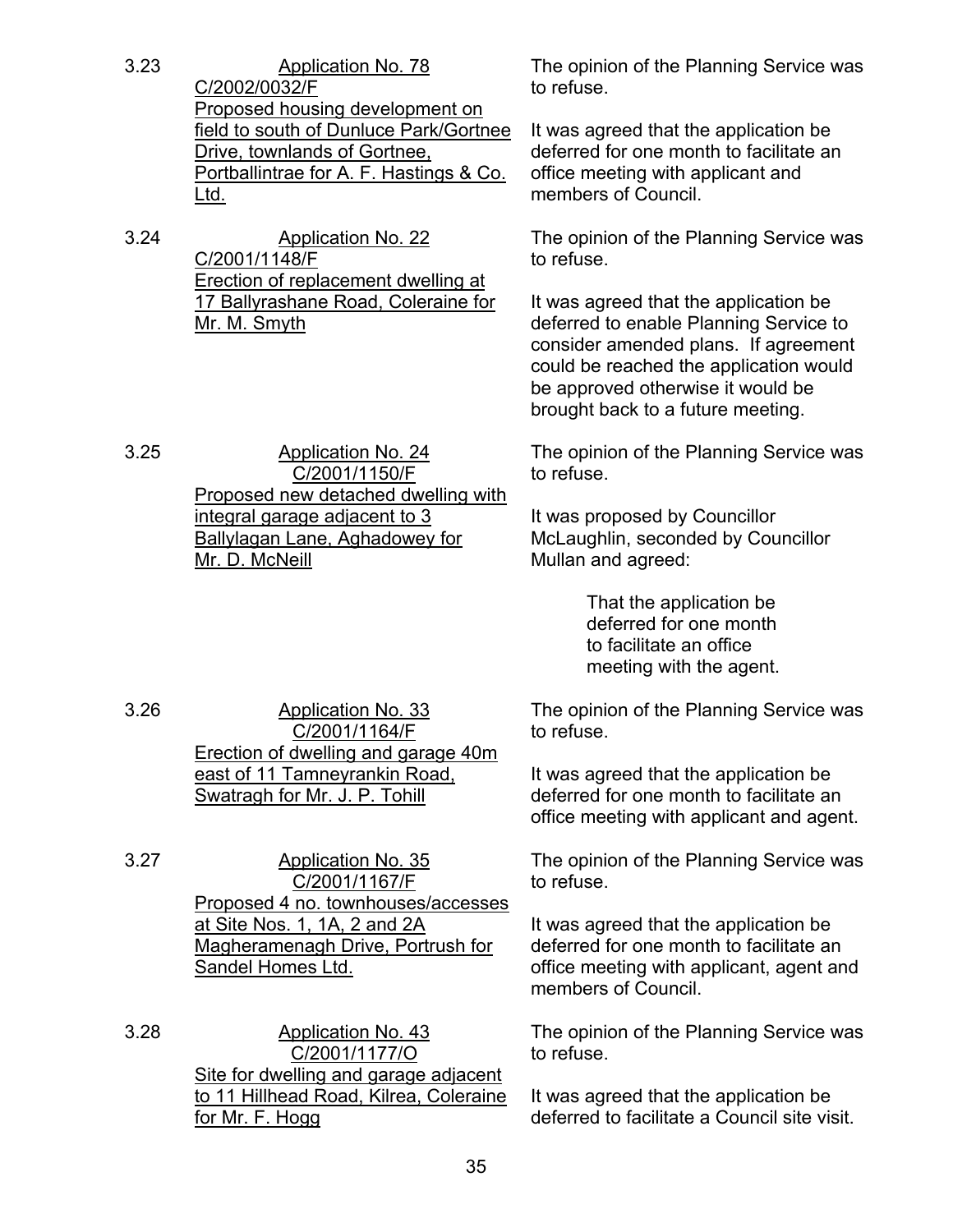- 3.29 Application No. 54 C/2001/1189/F Redevelopment of former guest house and apartments to create site for 10 no. apartments at No. 56 Mark Street, Portrush for Fletcher Homes
- 3.30 Application No. 57 C/2001/1193/O Site for dwelling with detached garage at Killyvally Road, Garvagh (adjacent to No. 92 Edenbane Road, Garvagh) for Mr. G. Boyd
- 3.31 Application No. 60 C/2001/1196/O Site for dwelling 120m west of 78 Grove Road, Garvagh for Mr. A. Holmes

3.32 Application No. 61 C/2001/1198/F

Mr. D. Sinnamon

Ms. P. Brennan

3.33 Application No. 69

3.34 Application No. 70

previous planning approval

Single dwelling (outline approval PAC Ref. 1998/A415) on land adjacent to

C/2002/0006/O Site for dwelling on lands adjacent to No. 14 Liswatty Road, Coleraine for

C/2002/0009/O Amendment of condition no. 5 on

C/2001/0628 to maximum floor area of not more than 250 msq measured internally on site to south of 85 Kinnyglass Road, Macosquin, Coleraine for Mr. and Mrs. Millar

Corbally Road, Bushmills for

The opinion of the Planning Service was to approve.

It was agreed that the application be held to enable a member to inspect the plans at County Hall.

The opinion of the Planning Service was to refuse.

It was agreed that the application be deferred for one month to facilitate a Council site visit.

The opinion of the Planning Service was to refuse.

It was proposed by Councillor Ms. Alexander, seconded by Councillor Watt and agreed:

> That the application be deferred for one month to facilitate a Council site visit.

The opinion of the Planning Service was to refuse.

It was agreed that the application be deferred for one month to facilitate an office meeting with the agent.

The opinion of the Planning Service was to refuse.

It was agreed that the application be deferred for one month to facilitate a Council site visit.

The opinion of the Planning Service was to refuse.

It was proposed by the Mayor, seconded by Councillor Mullan and agreed:

> That the application be deferred to facilitate an office meeting with the applicant and agent.

3.35 Application No. 72 The opinion of the Planning Service was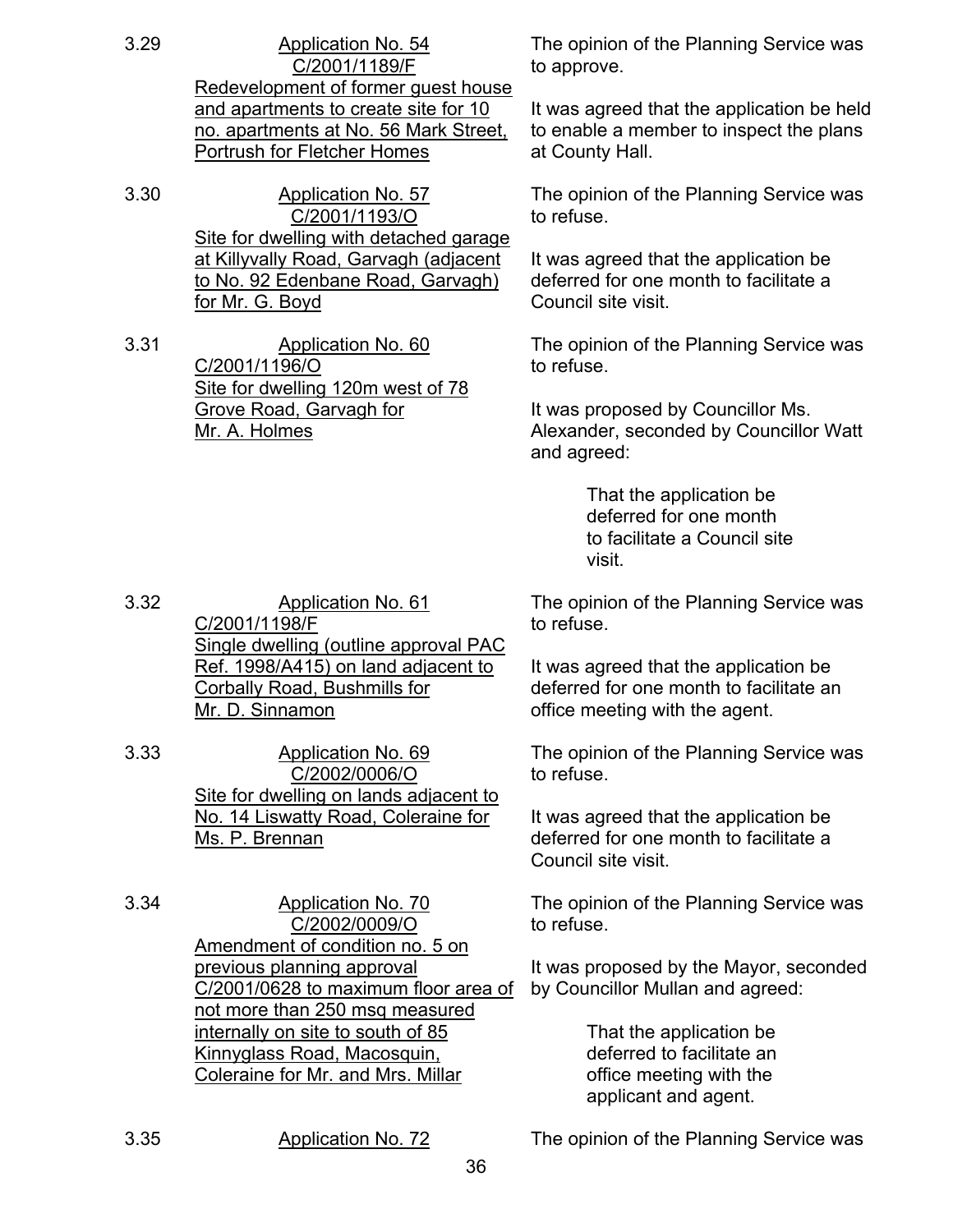C/2002/0012/F Proposed detached bungalow with detached garage on site no. 17 Newbridge Park, Coleraine for S & L Coleraine Ltd.

3.36 General Matters (a) Application No. C/2001/1114/O –

to refuse.

It was agreed that the application be deferred for one month to enable Planning Service to consider amended plans.

- Mr. J. McAteer Awaiting further information from the agent;
- (b) Application No. C/2001/1126/O Mr. S. Milliken – Awaiting Roads consultation;
- (c) Application No. C/2001/1002/O Mr. S. McClarty – Site to be inspected.

#### **4.0 THE ROYAL TOWN PLANNING INSTITUTE - TRAINING SESSION**

 Reported that The Royal Town Planning Institute Conference had arranged a Training Session for Councillors to be held in the Island Centre, Lisburn on Thursday,  $14<sup>th</sup>$  March, 2002 at 10.00 a.m.

 Any member interested in attending should contact the Principal Administrative Officer.

# **5.0 HUTCHINSON 3G UK**

 Read letter from Hutchinson 3G UK (H3G) informing Council that they had been awarded a Licence by the Department of Trade and Industry to operate a third generation mobile phone service throughout the United Kingdom and would welcome the opportunity to discuss proposals for the Borough area with Council.

 It was agreed that Hutchinson 3G UK be invited to make a presentation at the Planning Meeting to be held on  $12<sup>th</sup>$  March, 2002. It was also agreed that the meeting should commence at 7.00 p.m.

#### **6.0 NORTH WEST REGIONAL WASTE**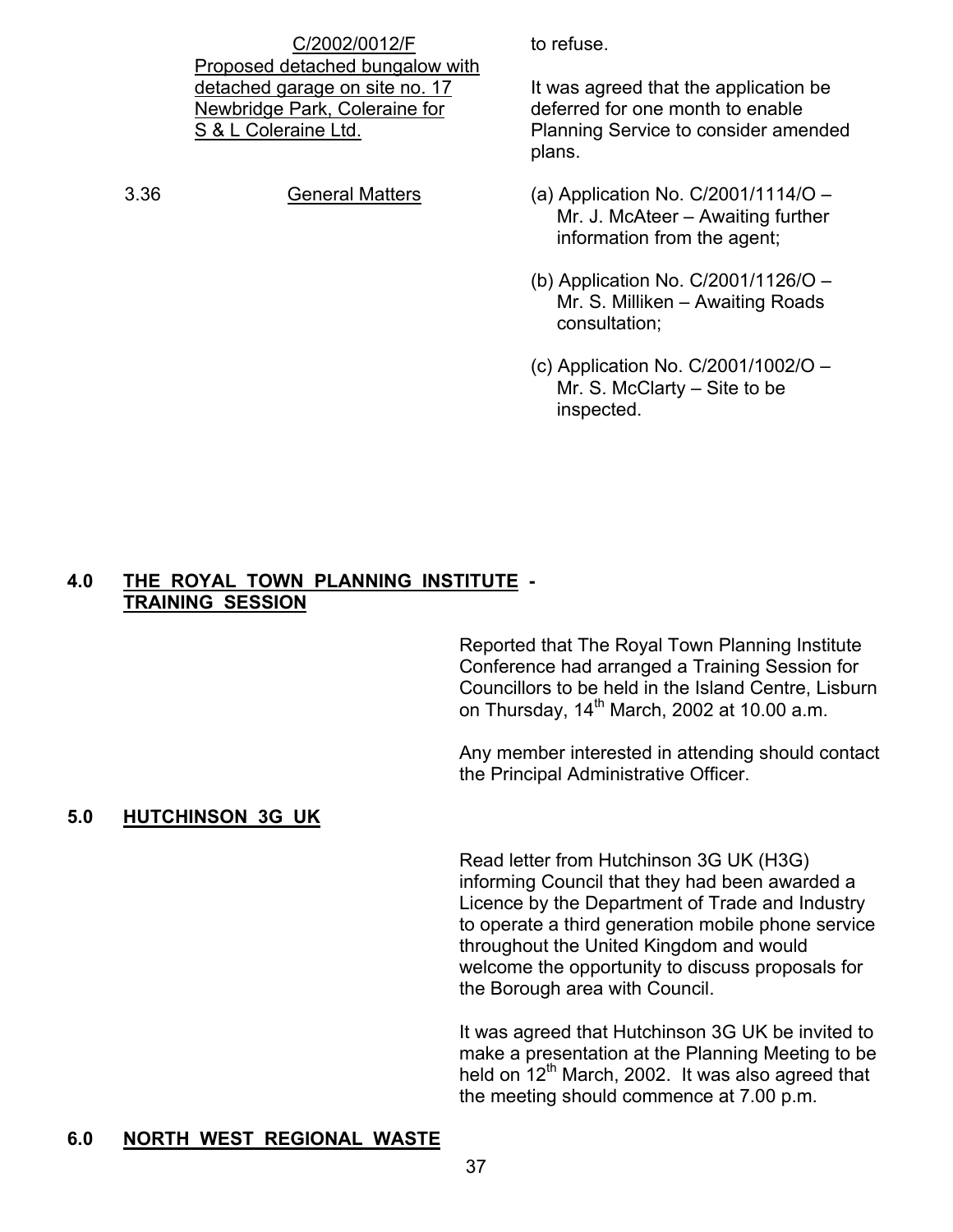# **MANAGEMENT**

The Principal Administrative Officer reminded members of the North West Regional Waste Management Plan Consultation Meeting being held on Wednesday, 13<sup>th</sup> February, 2002 at 7.30 p.m. in Coleraine Town Hall.

Noted.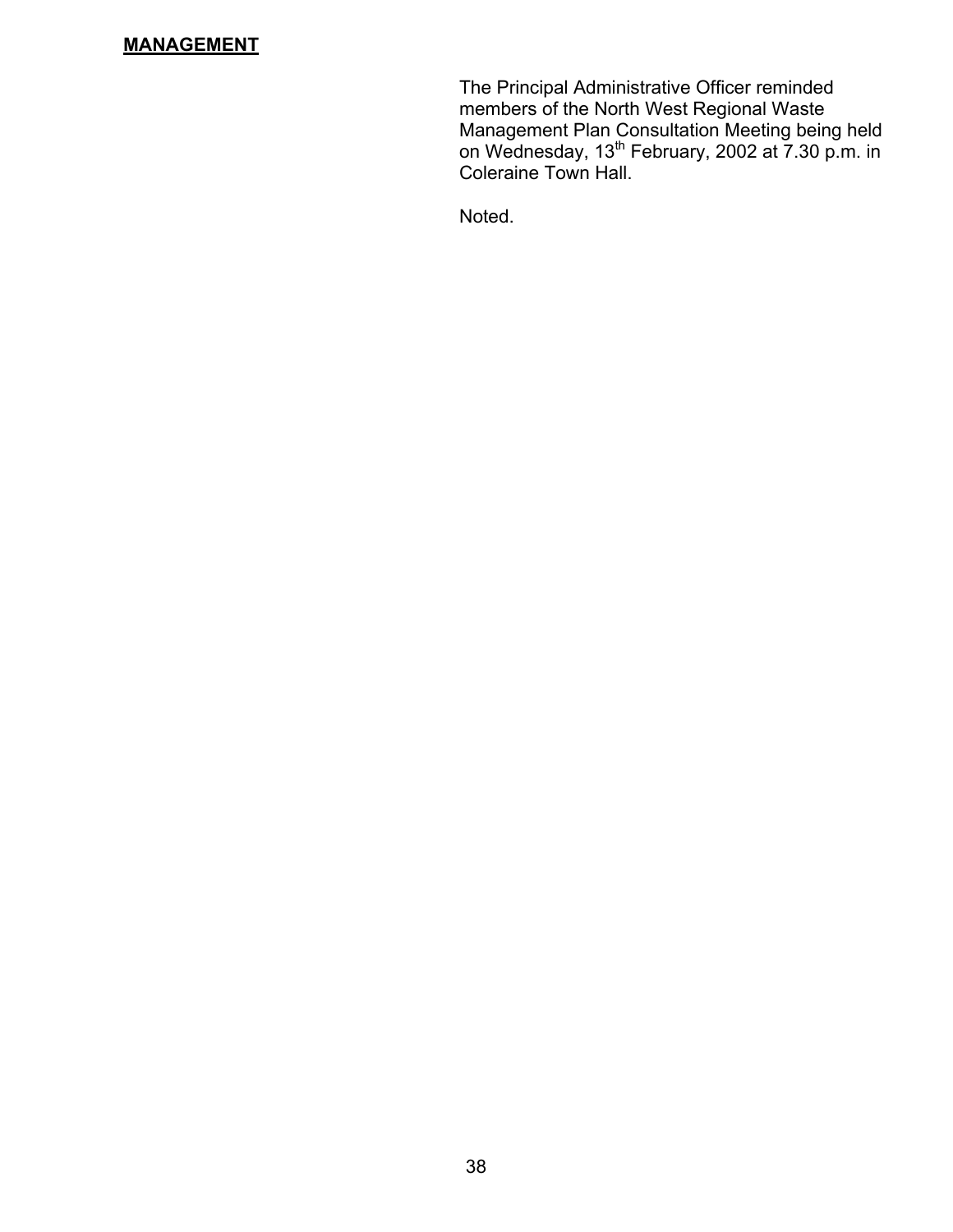# **POLICE LIAISON COMMITTEE**

# **14th February, 2002.**

| Present:                                 | Councillor E. A. Johnston (Mrs.), in the Chair                                                                                        |                                                                                                                          |
|------------------------------------------|---------------------------------------------------------------------------------------------------------------------------------------|--------------------------------------------------------------------------------------------------------------------------|
|                                          | <b>Aldermen</b>                                                                                                                       |                                                                                                                          |
|                                          | E. T. Black (Mrs.)<br>(Items $2.0 - 4.0$ )<br>W. T. Creelman                                                                          | <b>B.</b> Leonard<br>(Items $1.0 - 3.0$ )                                                                                |
|                                          | <b>Councillors</b>                                                                                                                    |                                                                                                                          |
|                                          | C. S. Alexander (Ms.)<br>(Items $2.0 - 7.0$ )<br>D. D. Barbour<br>J. M. Bradley<br>O. M. Church (Mrs.)<br>T. J. Deans<br>N. F. Hillis | W. A. King<br>D. McClarty<br>G. L. McLaughlin<br>(Items $2.0 - 6.0$ )<br>R. A. McPherson<br>A. McQuillan<br>W. J. Watt   |
| <b>Representatives</b><br>from P.S.N.I.: | (Items $1.0 - 2.0$ )                                                                                                                  | Acting Superintendent N. Kyle and Inspector J. Kinkead                                                                   |
| Officers in<br>Attendance:               | <b>Administrative Officer and Administrative Assistant</b>                                                                            | Town Clerk and Chief Executive (Items 1.0 - 3.0), Director of<br>Environmental Health, Principal Administrative Officer, |
| Apologies:                               | <b>Leisure Services</b>                                                                                                               | The Mayor and Deputy Mayor, Aldermen Mrs. Armitage and<br>McClure, Councillors Mrs. Fielding and Mullan and Director of  |

#### **1.0 WELCOME**

The Chairman welcomed everyone to the meeting.

# **2.0 SAFER DANCING INITIATIVE**

The Chairman welcomed Inspector J. Kinkead, P.S.N.I., Mr. A. Simpson, Trade Representative - Safer Dancing Committee and Mr. S. G. Montgomery, Director of Environmental Health, who were in attendance to make a presentation on the Safer Dancing Initiative (information on policies for safer dancing circulated).

The Director of Environmental Health outlined the terms of reference of Council's Door Supervisors Registration Scheme.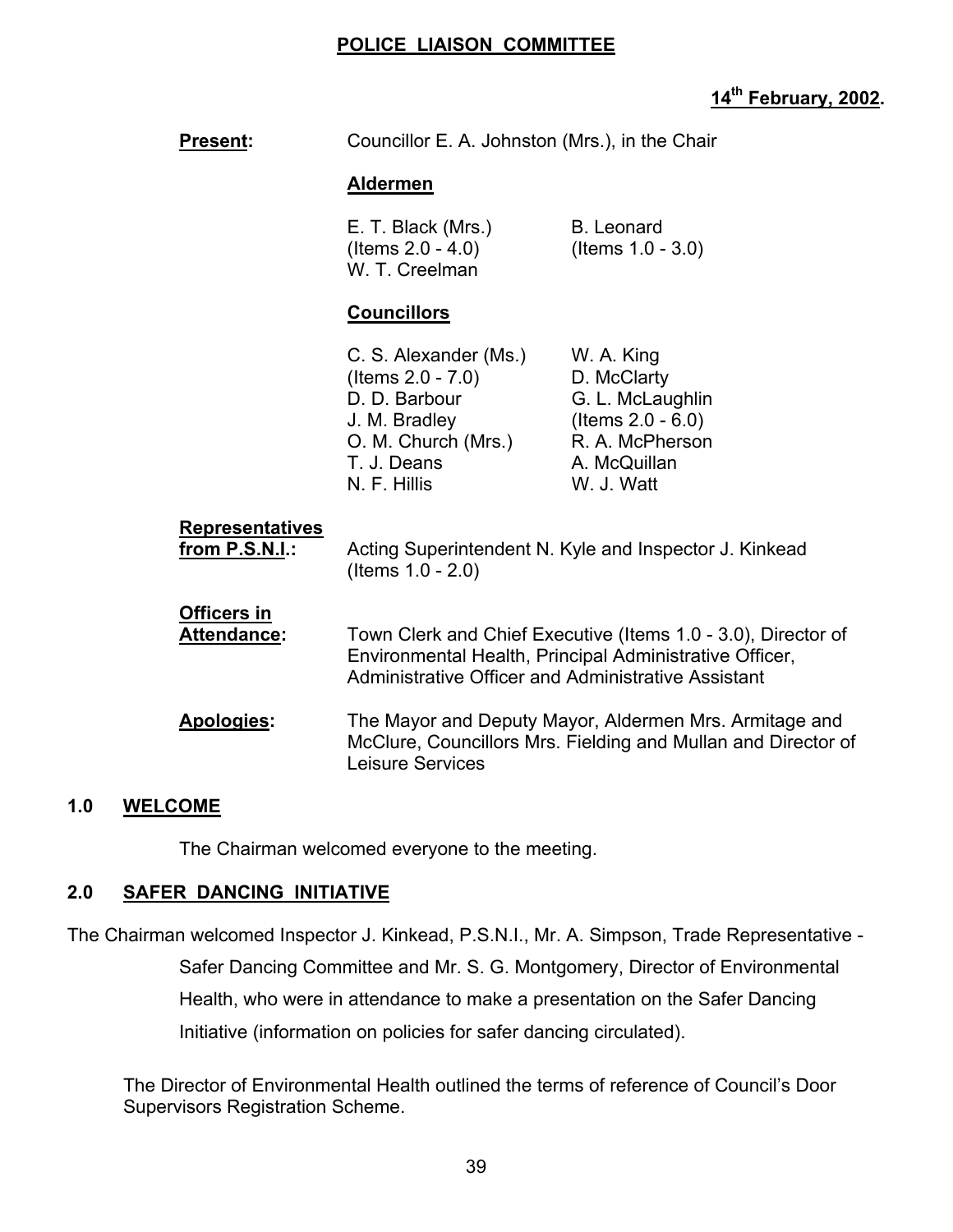Inspector Kinkead and Mr. Simpson elaborated on the conditions pertaining to Appendix 'E' - Additional Conditions for Places of Entertainment Providing Dance Events. The representatives also outlined Council's Policies to Support the Implementation of Appendix 'E' Guidelines.

A full discussion ensued on this topic during which the representatives answered various members' questions.

The Chairman thanked the representatives for their interesting and informative presentation following which Inspector Kinkead and Mr. Simpson withdrew.

#### **3.0 DRINKING IN PUBLIC PLACES - BYE-LAWS**

The Director of Environmental Health gave a review of actions taken during the period

1997 - 2001 (paper circulated) regarding the Drinking in Public Places Bye-laws.

Following discussion it was recommended that Council make representations to the Northern Ireland Assembly highlighting the deficiencies in the present bye-laws regarding enforcement action.

### **4.0 CRIME REPORTS**

 Acting Superintendent Kyle reported on statistics regarding crime, arrest figures, drug seizures and road traffic accidents in the area.

 The Acting Superintendent answered various questions posed by members on these statistics.

#### **5.0 P.S.N.I. RESOURCES**

Concern was expressed at the under-resourcing of the P.S.N.I. in the Borough.

Following discussion it was recommended that Council write to the Northern Ireland Policing Board and the Chief Constable urging the immediate appointment of additional P.S.N.I. personnel for the Borough.

#### **6.0 GENERAL MATTERS**

The following matters were raised:

- 6.1 Rural crime
- 6.2 Need for more 'beat patrols' Garvagh/Kilrea
- 6.3 Criminal damage Garvagh
- 6.4 Bank robbery Garvagh
- 6.5 Travellers
- 6.6 Need for public to supply intelligence to P.S.N.I. regarding drugs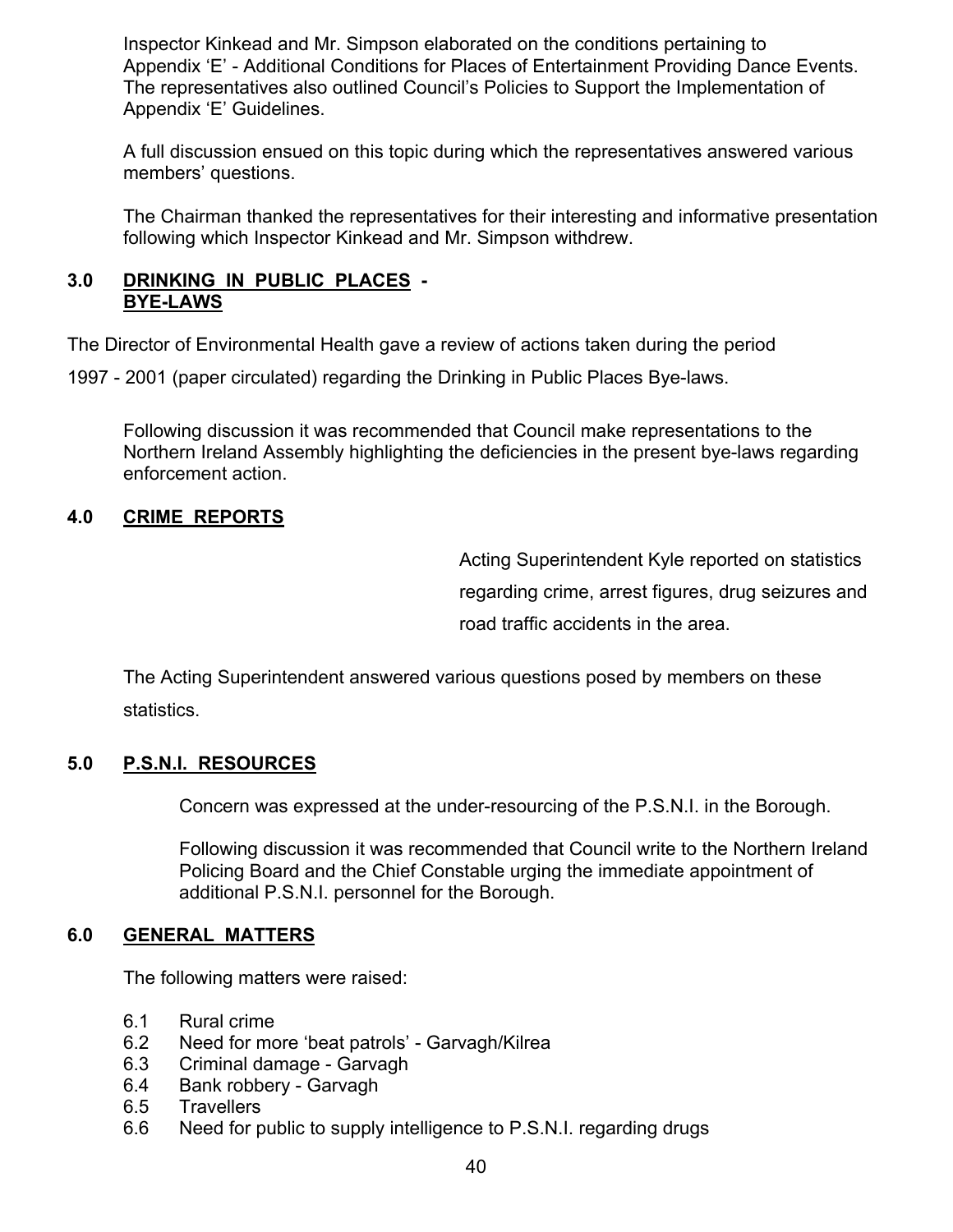6.7 Underage drinking/Drinking in Public Places Bye-laws

# **7.0 THANKS**

The Chairman thanked Acting Superintendent Kyle for attending.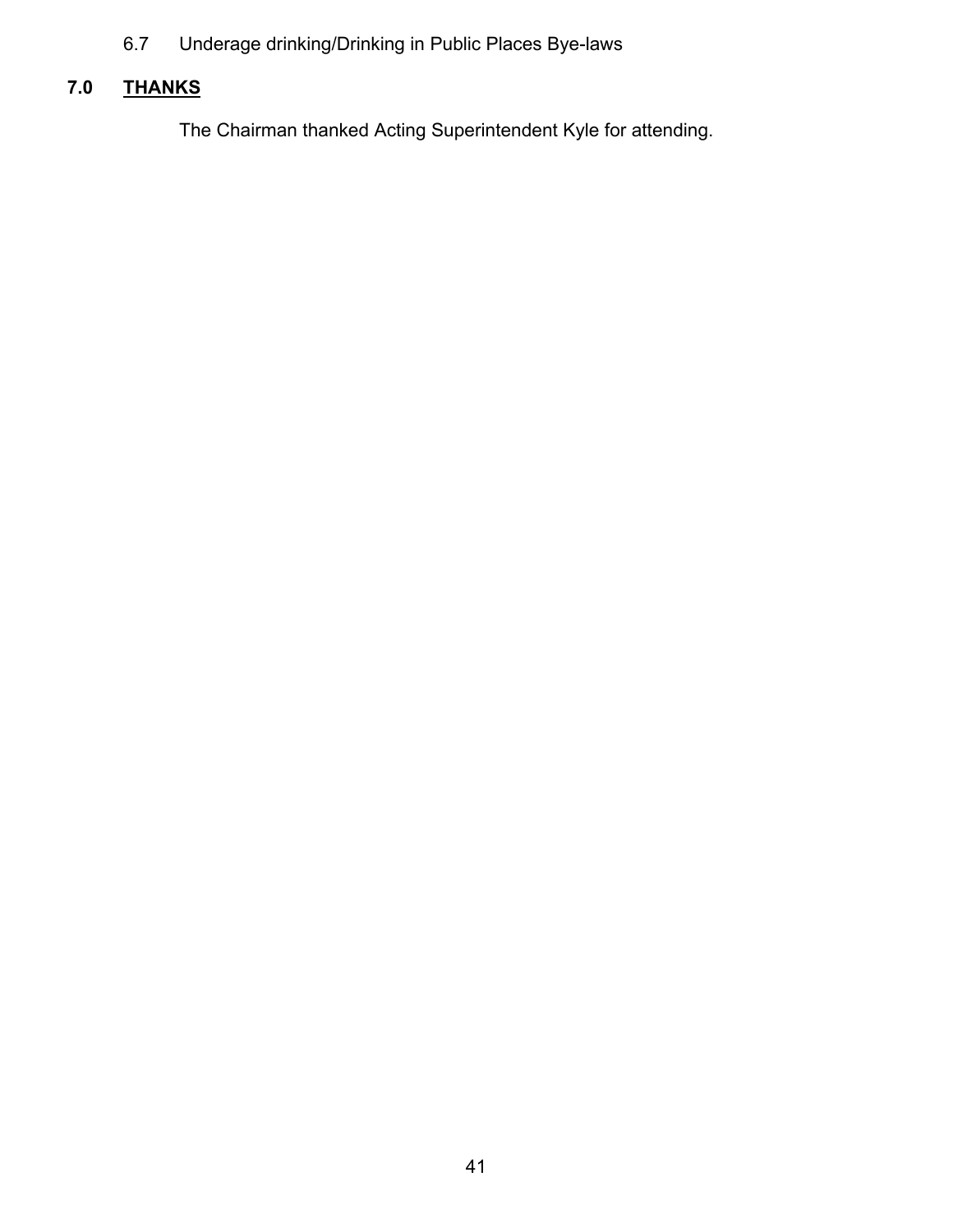# **POLICY AND DEVELOPMENT COMMITTEE**

# **19th February, 2002.**

| <b>Present:</b>            | Councillor J. M. Bradley, in the Chair                                                                                                                                             |                                                                                                                                                    |  |
|----------------------------|------------------------------------------------------------------------------------------------------------------------------------------------------------------------------------|----------------------------------------------------------------------------------------------------------------------------------------------------|--|
|                            | The Mayor, Councillor J. J. Dallat                                                                                                                                                 |                                                                                                                                                    |  |
|                            | The Deputy Mayor, Councillor R. D. Stewart                                                                                                                                         |                                                                                                                                                    |  |
|                            | <b>Aldermen</b>                                                                                                                                                                    |                                                                                                                                                    |  |
|                            | P. E. A. Armitage (Mrs.)<br>(Items $2.0 - 21.0$ )<br>E. T. Black (Mrs.)<br>(Items $1.0 - 20.1$ )                                                                                   | <b>B.</b> Leonard<br>W. J. McClure                                                                                                                 |  |
|                            | <b>Councillors</b>                                                                                                                                                                 |                                                                                                                                                    |  |
|                            | D. D. Barbour<br>(Items $1.0 - 8.1$ )<br>O. M. Church (Mrs.)<br>T. J. Deans<br>E. P. Fielding (Mrs.)<br>N. F. Hillis<br>E. A. Johnston (Mrs.)                                      | D. McClarty<br>(Items $1.0 - 20.1$ )<br>G. L. McLaughlin<br>R. A. McPherson<br>A. McQuillan<br>E. M. Mullan<br>(Items $2.0 - 21.0$ )<br>W. J. Watt |  |
| Officers in<br>Attendance: | Town Clerk and Chief Executive, Director of Corporate<br>Services, Director of Technical Services, Director of Leisure<br>Services, Head of Development Services, Policy Developme |                                                                                                                                                    |  |

s, Head of Development Services, Policy Development Officer, Personnel Officer (Items 1.0 – 3.0), Finance Officer (Items 1.0 – 2.10), Principal Administrative Officer (Items 1.0 – 5.0) and Administrative Assistant

**Apologies:** Alderman Creelman and Councillor King

#### **1.0 ALDERMAN CREELMAN**

 Members were informed that Alderman Creelman had been involved in an accident at work and had been hospitalised.

 A letter expressing members' good wishes and hopes for a speedy recovery would be sent to Alderman Creelman.

### **2.0 CORPORATE SERVICES REPORT**

The report of the Director of Corporate Services was considered (previously supplied).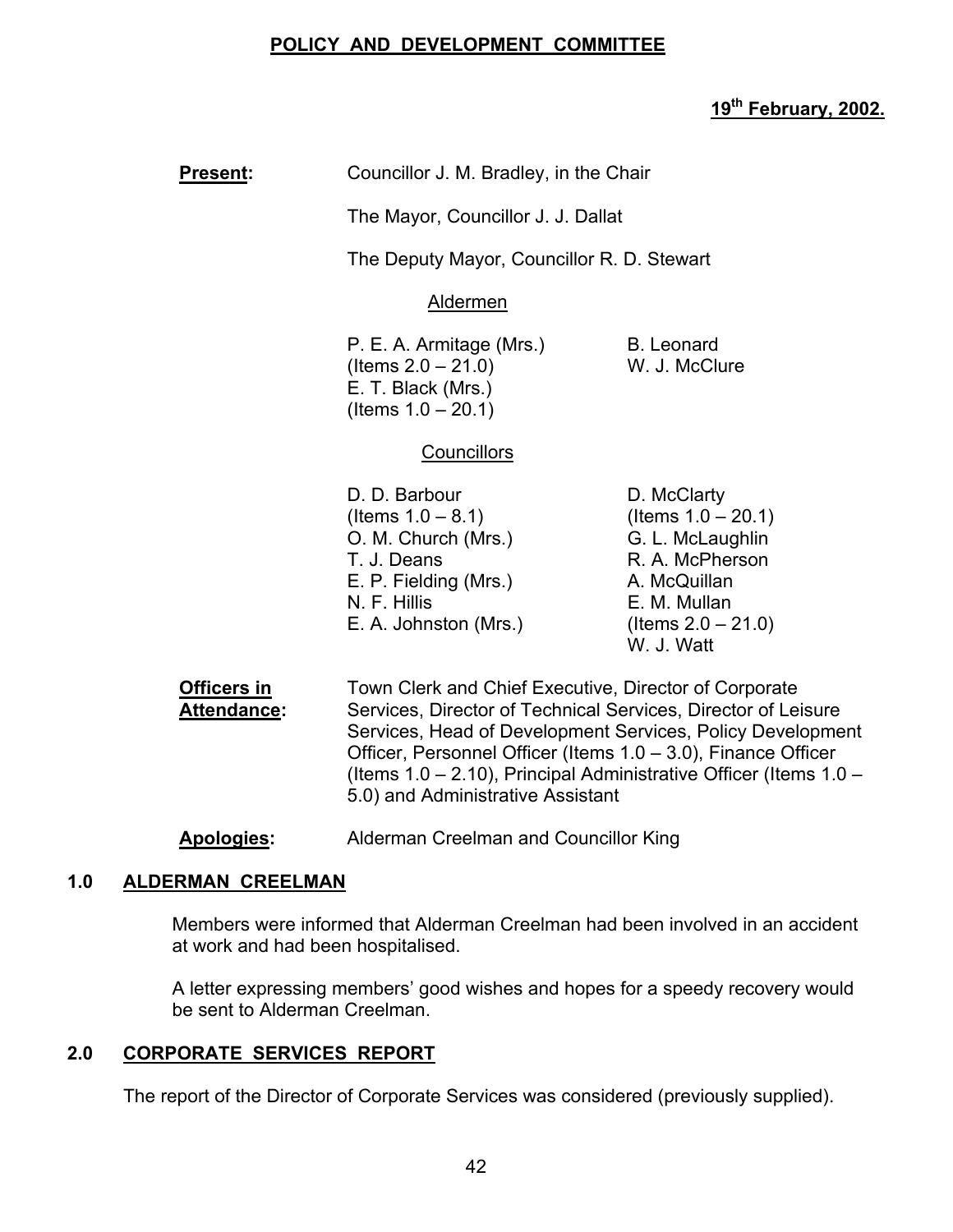| 2.2 |       | Rates Information                                      | Members' attention was drawn to the information<br>leaflets which had been circulated at the meeting,<br>viz:                                                       |
|-----|-------|--------------------------------------------------------|---------------------------------------------------------------------------------------------------------------------------------------------------------------------|
|     |       |                                                        | (a) "Your Rates Explained" – this leaflet would be<br>sent out with the rates bills in early April;<br>(b) Domestic Rates League Table - Financial<br>Year 2002/03. |
|     |       |                                                        | Noted.                                                                                                                                                              |
|     |       | 2.3 Requests for Donations                             |                                                                                                                                                                     |
|     | 2.3.1 | <b>William Keown Trust</b>                             | Recommended:                                                                                                                                                        |
|     |       |                                                        | That Council donate £350 for year<br>2001/2002.                                                                                                                     |
|     | 2.3.2 | <b>Royal National</b>                                  | Recommended:                                                                                                                                                        |
|     |       | Lifeboat Institution                                   | That Council donate £300 for year<br>2001/2002.                                                                                                                     |
|     |       | 2.4 Revision of Charges -<br><b>Council Facilities</b> |                                                                                                                                                                     |
|     | 2.4.1 | <b>Burial Grounds</b>                                  | Recommended:                                                                                                                                                        |
|     |       |                                                        | That charges for Burial Grounds for the                                                                                                                             |

year 2002/2003 be applied as follows:

| Purchase of single plot (including grant of |       |
|---------------------------------------------|-------|
| title/registration)                         | 95.00 |
| Opening and closing each grave              | 95.00 |
| Cremated ashes/newborn babies               | 25.00 |
| Permission to erect memorial stone          | 25.00 |
| Tree and plaque – Garden of Remembrance     | 60.00 |
|                                             |       |

 Those resident outside the Borough would pay double the above charges.

2.4.2 Ballyreagh Golf It was recommended:

**Course** 

 That charges for the forthcoming year be applied as follows:

# Par 3 Course

Adult – Weekday 5.25 Adult – Weekends, Public Holidays, July and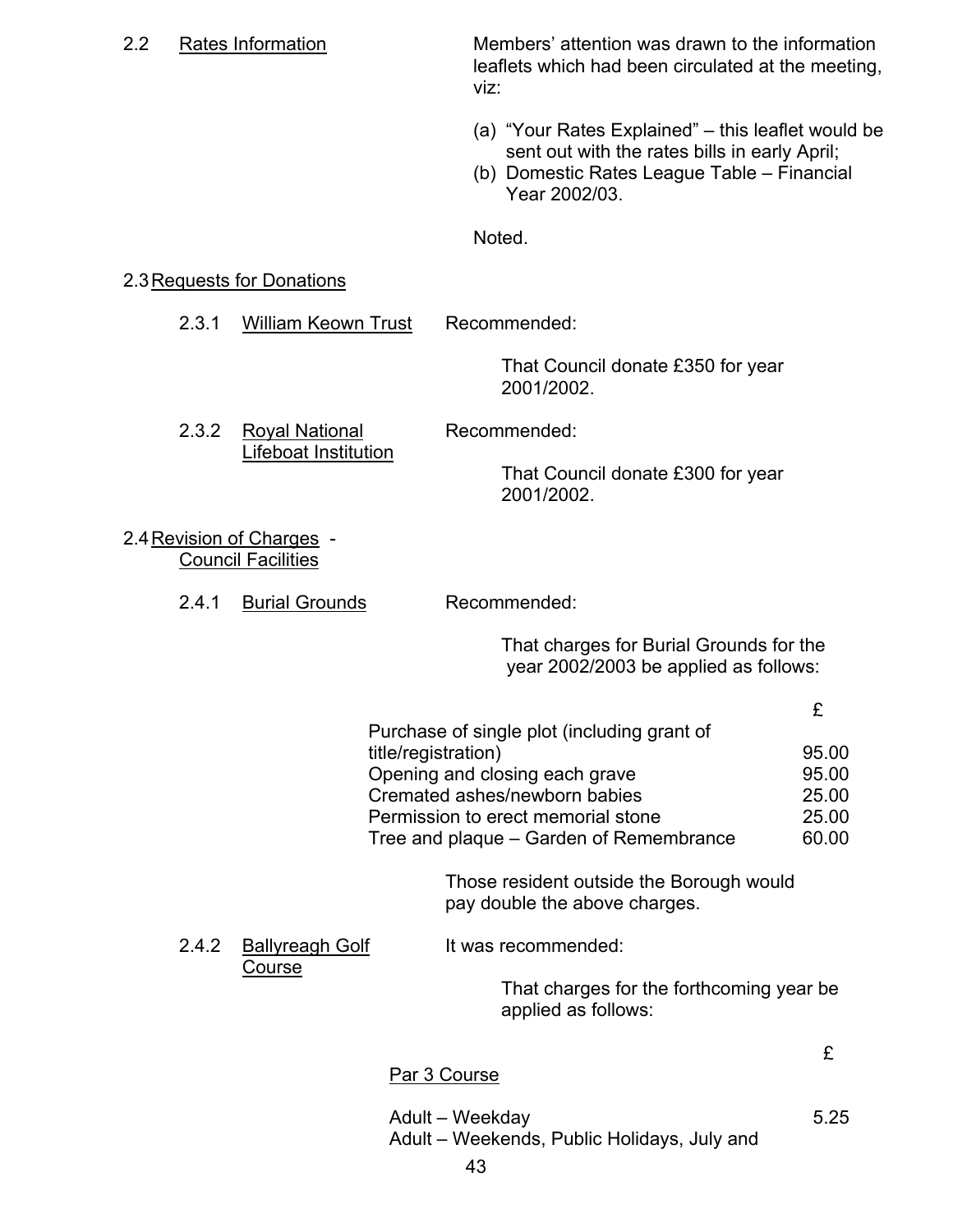|       |                            | August                                                                        | Juveniles and Senior Citizens - Weekday<br>Juveniles and Senior Citizens - Weekends,                                                                                                                                                                                          | 6.25<br>3.50                                                                     |
|-------|----------------------------|-------------------------------------------------------------------------------|-------------------------------------------------------------------------------------------------------------------------------------------------------------------------------------------------------------------------------------------------------------------------------|----------------------------------------------------------------------------------|
|       |                            | Public Holidays, July and August<br>Pitch & Putt                              | 5.25<br>£                                                                                                                                                                                                                                                                     |                                                                                  |
|       |                            |                                                                               | Adult - Weekday<br>Adult - Weekends, Public Holidays, July and                                                                                                                                                                                                                | 2.50                                                                             |
|       |                            | August<br>Juveniles and Senior Citizens - Weekday                             | 3.00<br>1.75                                                                                                                                                                                                                                                                  |                                                                                  |
|       |                            | Juveniles and Senior Citizens - Weekends,<br>Public Holidays, July and August | 2.00                                                                                                                                                                                                                                                                          |                                                                                  |
|       |                            | <b>Putting</b>                                                                |                                                                                                                                                                                                                                                                               | 0.60                                                                             |
|       |                            |                                                                               | Weekly ticket - Adult<br>- Juvenile/Senior Citizen<br>Season ticket - Adult<br>- Juvenile/Senior Citizen                                                                                                                                                                      | 26.00<br>16.00<br>100.00<br>55.00                                                |
| 2.4.3 | <b>Seasonal Facilities</b> |                                                                               | Recommended:                                                                                                                                                                                                                                                                  |                                                                                  |
|       |                            |                                                                               | That charges for Seasonal Facilities for the<br>year 2002/2003 be applied as follows:                                                                                                                                                                                         |                                                                                  |
|       |                            |                                                                               | <b>Bowling</b>                                                                                                                                                                                                                                                                | £                                                                                |
|       |                            |                                                                               | <b>Hourly Charge</b><br>Session Charge (3 hours)<br>Session Charge (Clubs)<br><b>Weekly Ticket</b><br>Weekly Ticket (Senior Citizen/Juvenile<br><b>Season Ticket</b><br>Season Ticket (Senior Citizen/Juvenile)<br>Hire of Woods<br>Hire of Shoes<br>Locker Rent (per season) | 2.00<br>4.00<br>14.00<br>11.00<br>9.00<br>34.00<br>18.00<br>1.00<br>1.00<br>2.00 |
|       |                            |                                                                               | <b>Portrush Playpark</b>                                                                                                                                                                                                                                                      | 1.40                                                                             |

Putting/Crazy Golf 0.60

# **Tennis**

| Hourly Charges - Singles (per player) | 1.50  |
|---------------------------------------|-------|
| - Doubles (per court)                 | 3.20  |
| <b>Weekly Ticket</b>                  | 8.00  |
| <b>Season Ticket</b>                  | 32.00 |
| Season Ticket (under 18)              | 18.00 |
| <b>Racquet Hire</b>                   | 1.00  |
| Shoe Hire                             | 0.80  |
|                                       |       |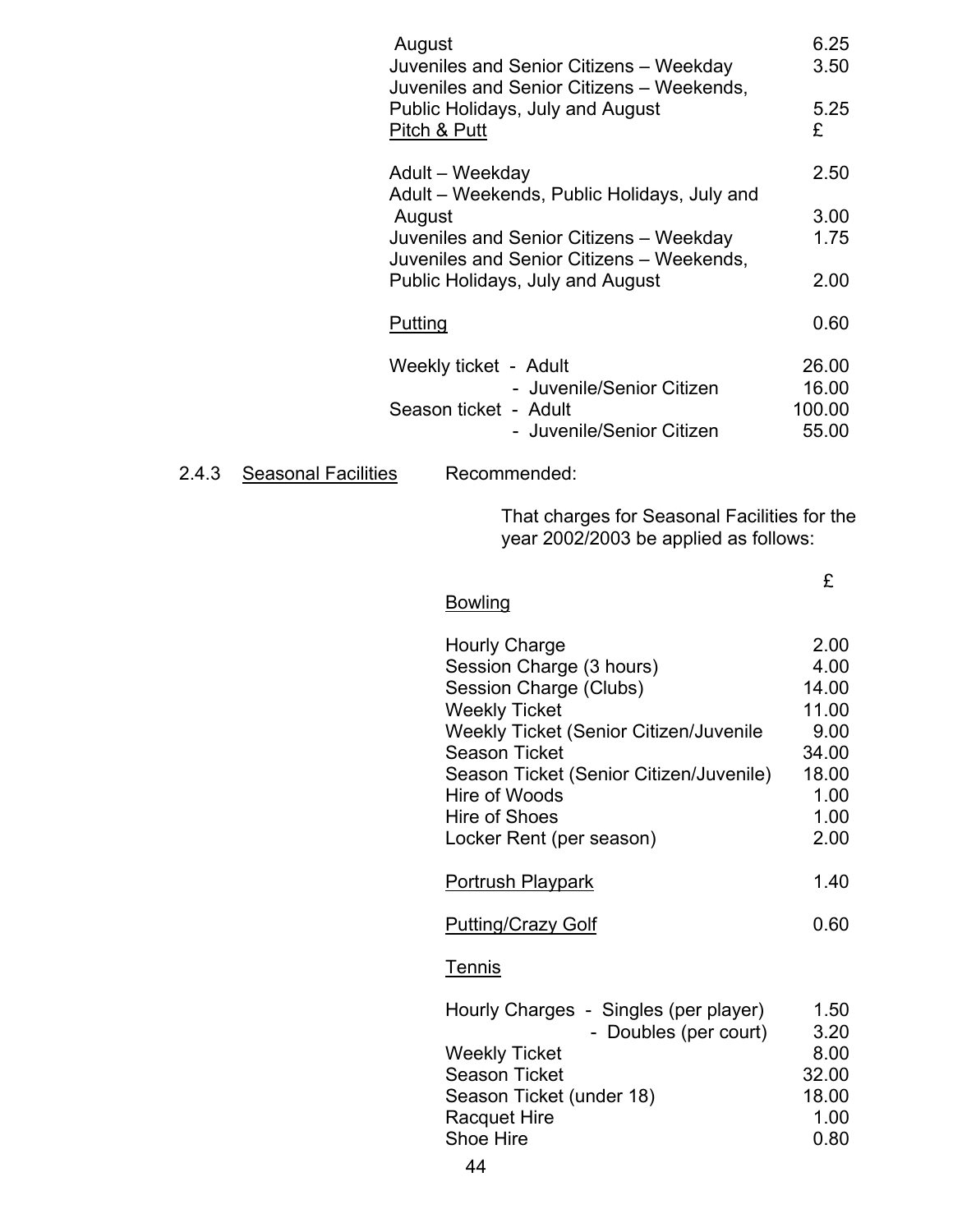|       |                       | Ball Hire (set of three)<br>Floodlighting - Member<br>- Non Member                                                                                                                                 | 0.60<br>2.00<br>3.75 |
|-------|-----------------------|----------------------------------------------------------------------------------------------------------------------------------------------------------------------------------------------------|----------------------|
|       |                       | Tennis Club Session Charge (per session) 10.00                                                                                                                                                     |                      |
| 2.4.4 | <b>Dunluce Centre</b> | Members reviewed the suggested charges for the<br>Dunluce Centre and queried a difference in the<br>charge suggested for 1 adult and 3 children as<br>opposed to that for 2 adults and 2 children. |                      |
|       |                       | It was, therefore, recommended:                                                                                                                                                                    |                      |
|       |                       | That the charges for the Dunluce Centre for<br>the forthcoming year be set as follows:                                                                                                             |                      |
|       |                       |                                                                                                                                                                                                    | £                    |
|       |                       | Finn McCool's Playground (per session):                                                                                                                                                            |                      |
|       |                       | Children under 4 years                                                                                                                                                                             | 2.75                 |
|       |                       | Children up to 14 years                                                                                                                                                                            | 3.95                 |
|       |                       | Treasure Fortress (per person)                                                                                                                                                                     | 2.75                 |
|       |                       | <b>Turbo Tours</b>                                                                                                                                                                                 | 2.75                 |
|       |                       | Inclusive ticket for all three activities                                                                                                                                                          | 7.00                 |
|       |                       | Family tickets:                                                                                                                                                                                    |                      |
|       |                       | 2 Adults plus 2 Children                                                                                                                                                                           | 21.00                |
|       |                       | 1 Adult plus 3 Children                                                                                                                                                                            | 22.50                |
|       |                       | Extra Members to a maximum of 3                                                                                                                                                                    | 6.00 each            |
| 2.4.5 | Waterworld            | On reviewing the suggested charges to be set for<br>the Waterworld facility, members queried whether<br>a general admission charge, as proposed, should                                            |                      |

Recommended:

be levied.

 That charges for Waterworld for the forthcoming year be applied as follows, subject to a review of the suggested 50p general admission charge:

|                                  | Peak  | Off-Peak |
|----------------------------------|-------|----------|
|                                  | £     | £        |
| <b>Water Play Area Admission</b> |       |          |
| (includes general admission)     | 4.50  | 3.25     |
| Water Play Area:                 |       |          |
| - Family Ticket (3 people)       | 11.75 | 8.75     |
| - Family Ticket (4 people)       | 15.60 | 11.60    |
| - Family Ticket (5 people)       | 19.50 | 14.50    |
| Water Play Area - under 6 years  | 1.50  | 1.50     |
| Group Rate (over 20 people)      | 3.50  | 3.00     |
| Sunbed                           | 3.00  | 3.00     |
|                                  |       |          |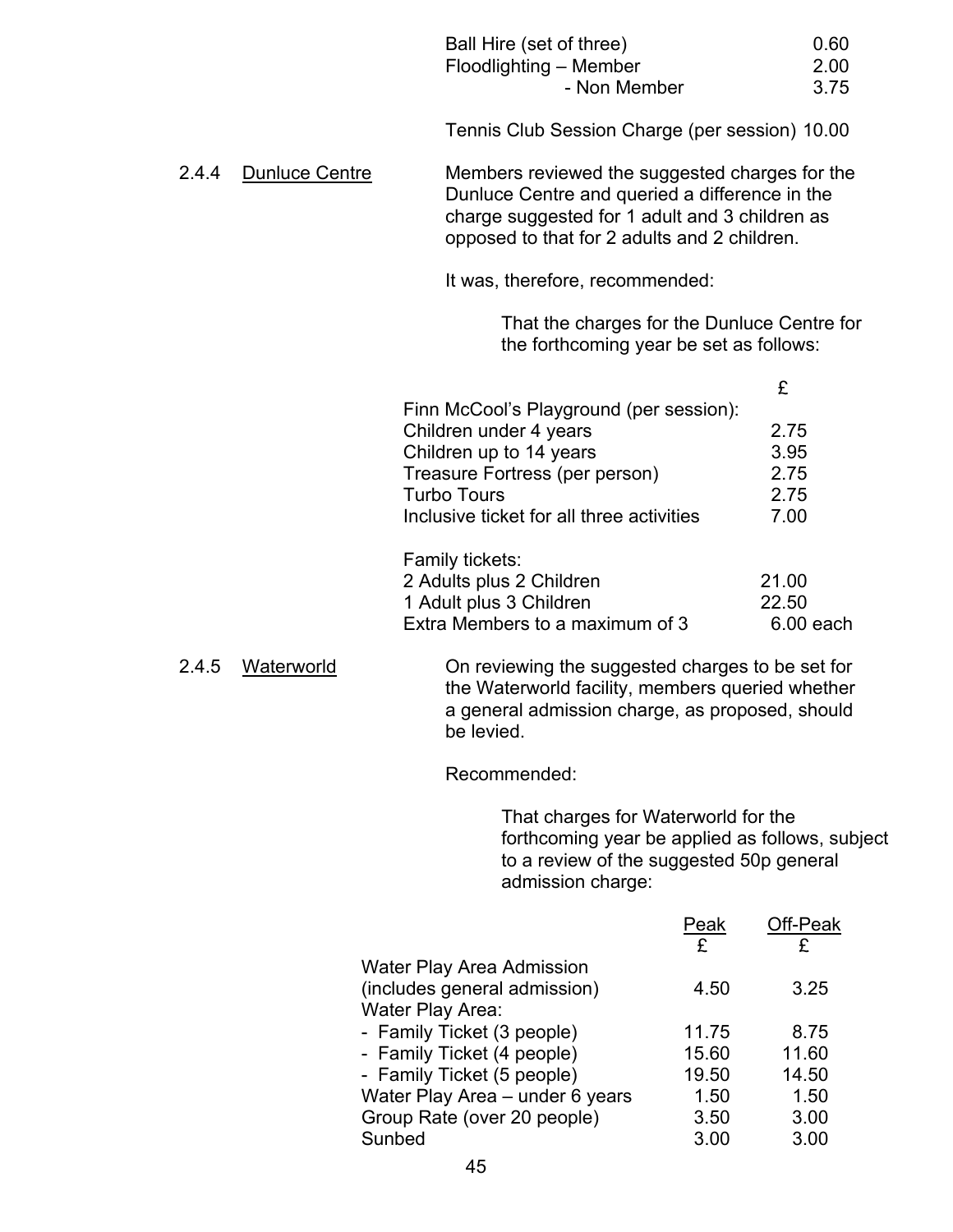|         |       |                     |          | The Director of Leisure Services would                                                                                                                                |                                               |
|---------|-------|---------------------|----------|-----------------------------------------------------------------------------------------------------------------------------------------------------------------------|-----------------------------------------------|
| discuss | 2.4.6 | Coleraine Marina    |          | the need for an admission charge with the<br>Manager of Waterworld and advise members<br>further.<br>Recommended:                                                     |                                               |
|         |       |                     |          | That the following charges be applied for the<br>year 2002/2003:                                                                                                      |                                               |
|         |       |                     |          | April - September:                                                                                                                                                    | £                                             |
|         |       |                     |          | Boats up to 25 ft<br>Minimum charge<br>Boats over 25 ft                                                                                                               | 15.50 per ft<br>250.00<br>18.50 per ft        |
|         |       |                     |          | October - March:                                                                                                                                                      |                                               |
|         |       |                     |          | Boats up to 25 ft<br>Boats over 25 ft                                                                                                                                 | 11.00 per ft<br>13.50 per ft                  |
|         |       |                     |          | Monthly:                                                                                                                                                              |                                               |
|         |       |                     |          | Boats up to 25 ft<br>Boats over 25 ft                                                                                                                                 | 100.00<br>125.00                              |
|         |       |                     |          | Rowing Boats up to 15 ft moored at<br>stone jetty:                                                                                                                    |                                               |
|         |       |                     |          | April – September<br>October - March                                                                                                                                  | 60.00<br>40.00                                |
|         |       |                     |          | Other Charges:                                                                                                                                                        |                                               |
|         |       |                     |          | Use of crane<br><b>Boat Park - Sailing Dinghies</b><br>Electricity - Hire of meter<br>- Charge per unit used<br>Slipping (unassisted and using own                    | $2.50$ per ft<br>50.00 pa<br>20.00 pa<br>0.10 |
|         |       |                     | trailer) | Slipping - Season Ticket<br>Slipping plus changing, showers etc<br>Mast Hoist with Boat Lift<br>Mast Hoist - boats moored elsewhere 25.00<br><b>Short Stay Charge</b> | 4.00<br>30.00<br>4.00<br>10.00<br>3.00        |
|         | 2.4.7 | Portstewart Harbour |          | Recommended:                                                                                                                                                          |                                               |

That the following charges be applied for the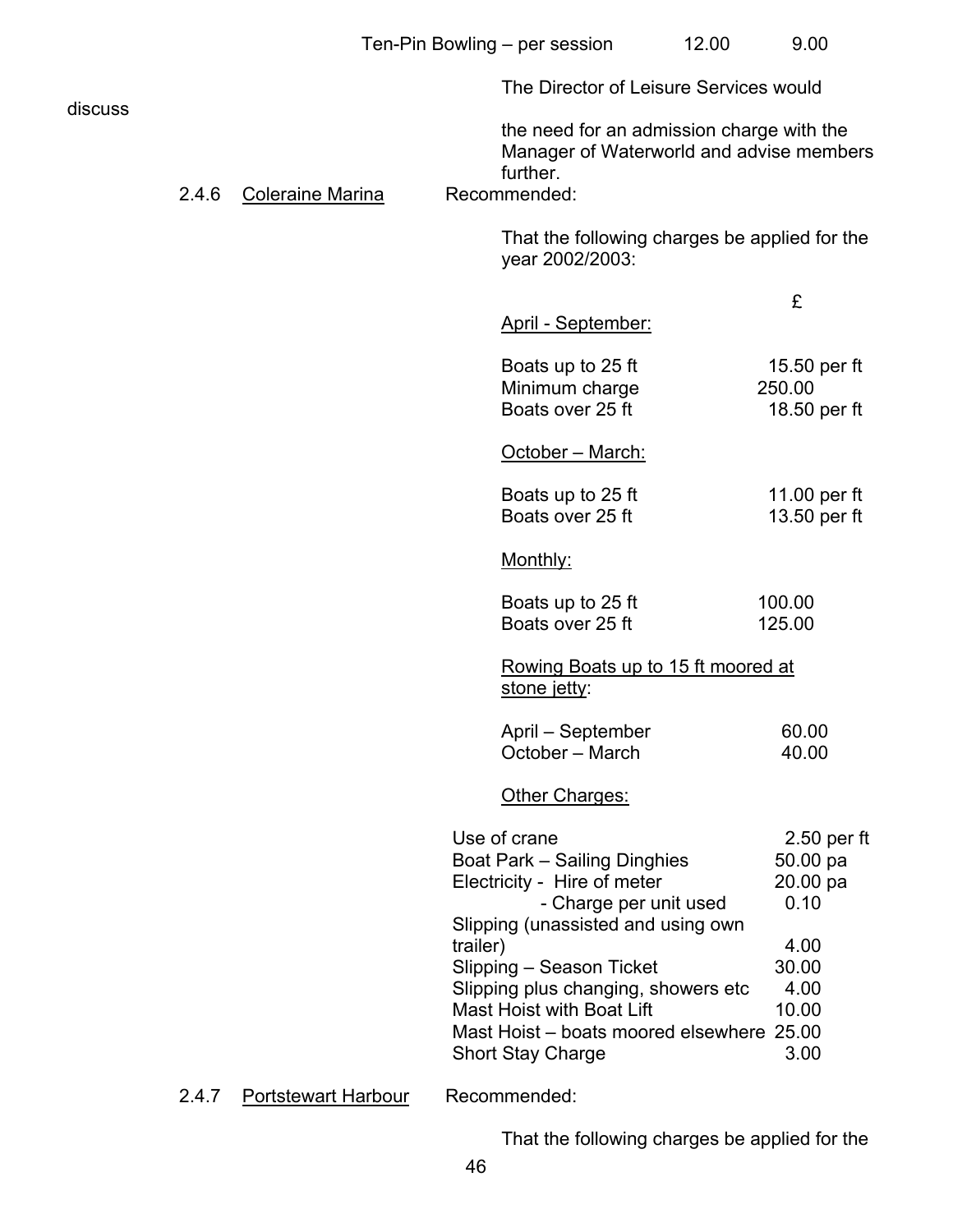year 2002/2003:

#### £

### **Season**

| Boats up to 25 ft<br>Boats over 25 ft<br>All boats in outer Harbour<br>Monthly | 12.00 per ft<br>17.00 per ft<br>$6.00$ per ft<br>£ |
|--------------------------------------------------------------------------------|----------------------------------------------------|
| Boats up to 25 ft<br>Boats over 25 ft                                          | 80.00<br>100.00                                    |
| Weekly                                                                         |                                                    |
| Boats up to 25 ft<br>Boats over 25 ft                                          | 30.00<br>35.00                                     |
| Daily Charge                                                                   | 7.00                                               |

2.4.8 Portrush Harbour Recommended:

 That the following charges be applied for the year 2002/2003:

|                                                 | £                                               |
|-------------------------------------------------|-------------------------------------------------|
| <b>Season</b>                                   |                                                 |
| Boats up to 25 ft                               | 13.50 per ft<br>Minimum charge £205.00          |
| Boats over 25 ft                                | 18.00 per ft                                    |
| <b>Monthly</b>                                  |                                                 |
| Boats up to 25 ft<br>Boats over 25 ft           | 80.00<br>100.00                                 |
| <b>Weekly</b>                                   |                                                 |
| Boats up to 25 ft<br>Boats over 25 ft           | 30.00<br>35.00                                  |
| Daily Charge                                    | 7.00                                            |
| <b>Rowing Boats</b>                             | 50.00                                           |
| <b>Other Charges</b>                            |                                                 |
| <b>Tenders</b><br><b>Covered Winter Storage</b> | 6.00<br>60.00 (70.00 for boats<br>over $25$ ft) |
| <b>Slipping Charges - Casual</b><br>47          | 3.00                                            |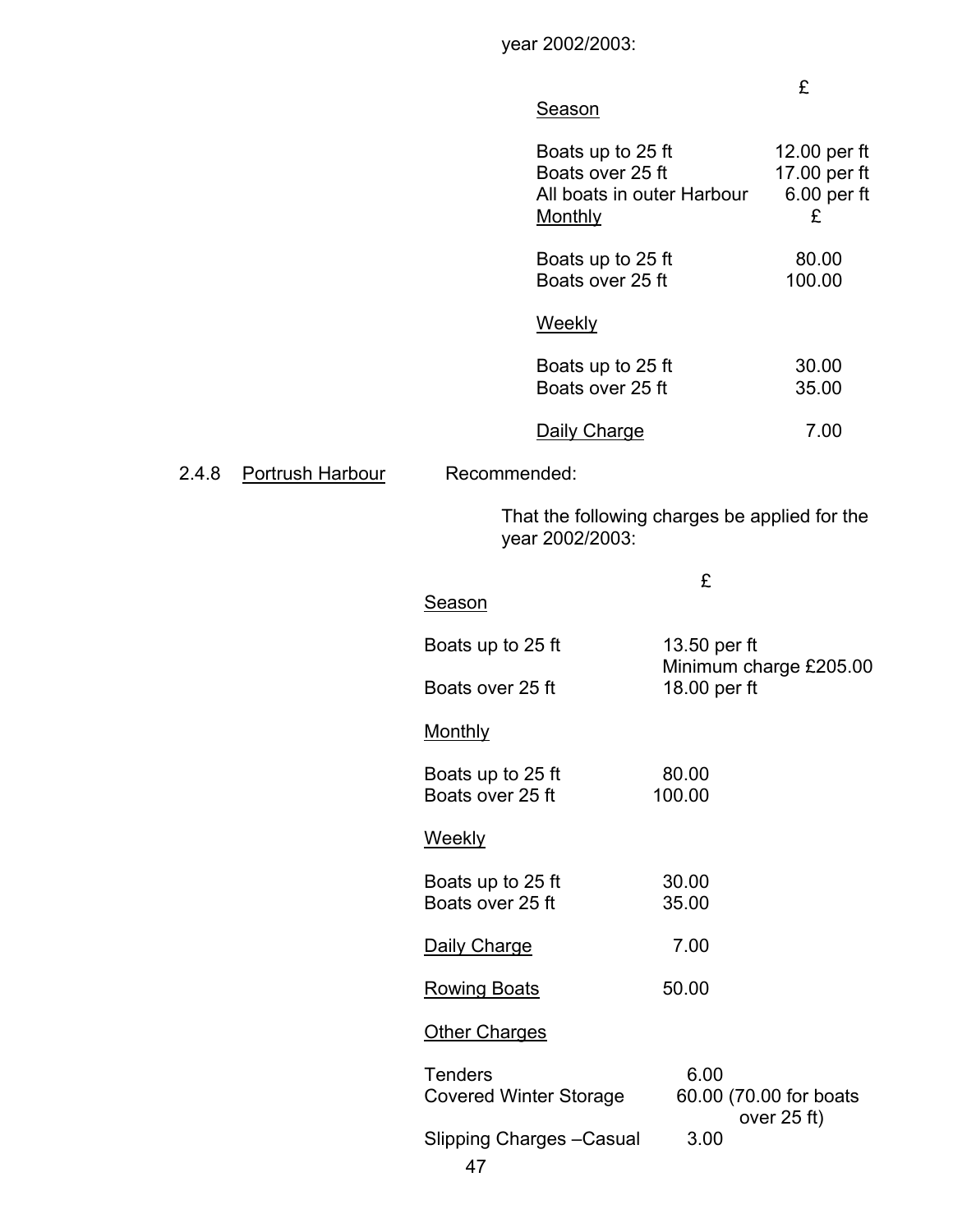Slipping Charges – Season 30.00

#### Commercial Shipping

| Pilotage             | 40.00 |
|----------------------|-------|
| Tonnage Charge (GRT) | 0.60  |
| Loading dues         | 0.60  |
| Passenger dues       | 0.30  |

 $0.60$  per ton  $0.60$  per ton

2.4.9 Waste Disposal Recommended: **Charges** 

- (a) That the charge for waste disposal be increased to £25.00 per tonne.
- (b) That a new charge of £35.00 per tonne be introduced for commercial waste companies from outside the Borough depositing waste at Craigahulliar. This charge would also apply to the handling of difficult waste for companies from both inside and outside the Borough.

2.4.10 Trade Waste Discussion ensued on the need for increased charges Collection Charges for collection of trade waste in the forthcoming year.

> After being assured by the Director of Technical Services that the proposed charges would merely cover costs of the service it was, therefore, recommended:

> > That the proposed charges for trade waste collection be applied as follows:

| £     |
|-------|
| 0.90  |
| 1.30  |
| 3.47  |
| 6.25  |
| 0.63  |
| 32.00 |
|       |

 The Director of Technical Services would present a future report on the level of usage of commercial waste disposal by agencies from outside the Borough.

2.5 Checking of Accounts Recommended:

 That the following Councillors be nominated to examine creditors' payment vouchers for

the

next three months: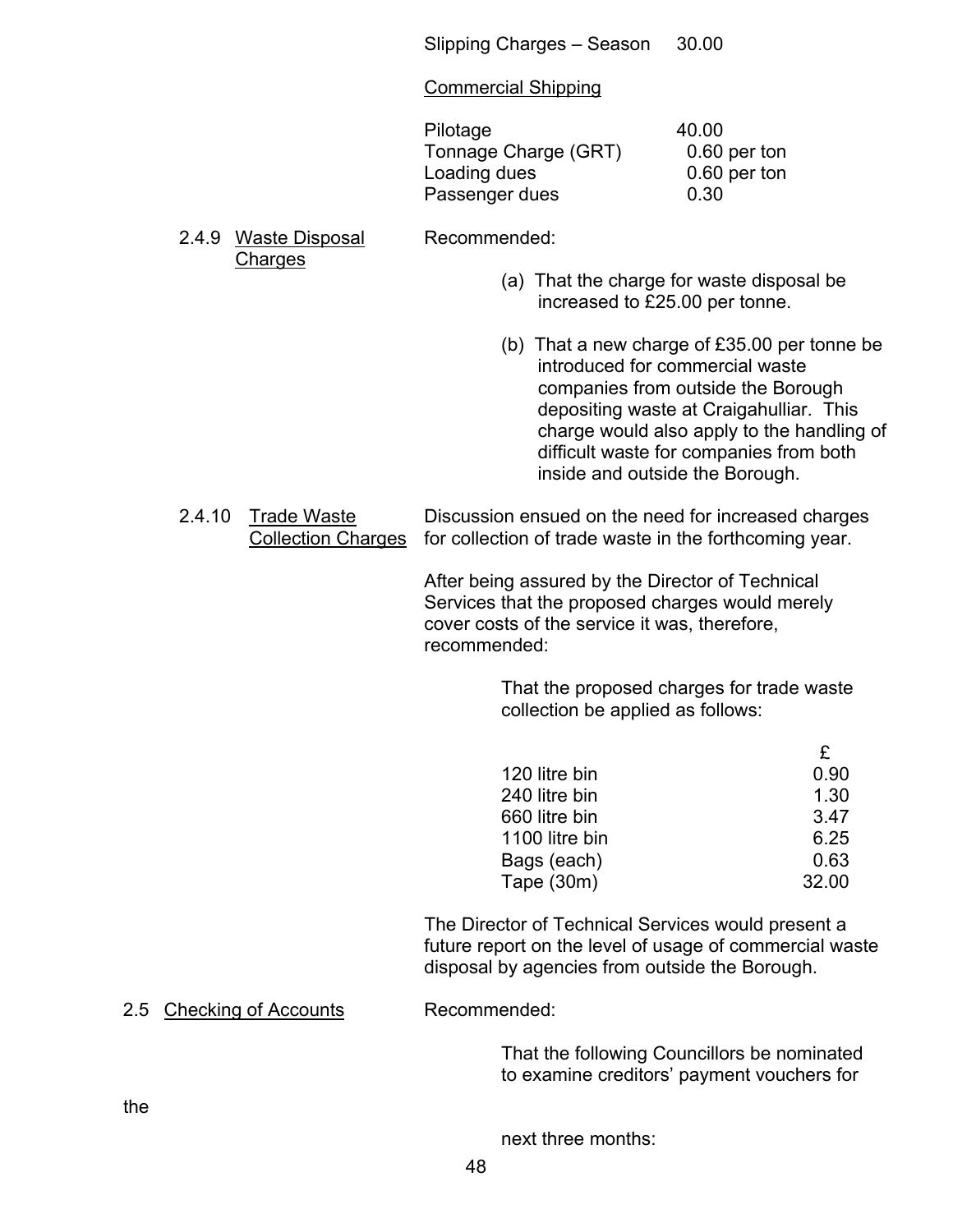2.6 Loan Sanctions Recommended: That approval be given for the raising of loan sanctions for the following items of capital expenditure: £ (a) Upgrade and extension of Fitness Suite in Coleraine Leisure Centre 530,000 £ (b) Refurbishment of Play Areas at Carrick Dhu Caravan Park and The Warren, Portstewart 64,000 (c) Resurfacing of roads at Carrick Dhu Caravan Park 13,000 (d) Purchase of 1 No. 7.5 tonne Mechanical Road Sweeper 65,000 (e) Purchase of 1 No. 3.5 tonne Mechanical Road Sweeper 43,000 2.7 Accounts **Committee noted that creditors' payments for January**, as per lists circulated, had been issued as follows: Revenue A/C - £467,125.69 Capital A/C - £402,439.91 Petty Cash A/C - £224,986.44 2.8 Data Protection Act 1998 Members were advised that in response to a prior request, the Data Protection Act 1998 had been circulated to relevant staff within Council. Noted. 2.9 Information Technology The Director of Corporate Services advised members **Strategythat preparation of an IT Strategy had** commenced and input from members would be formally requested in due course.

Noted.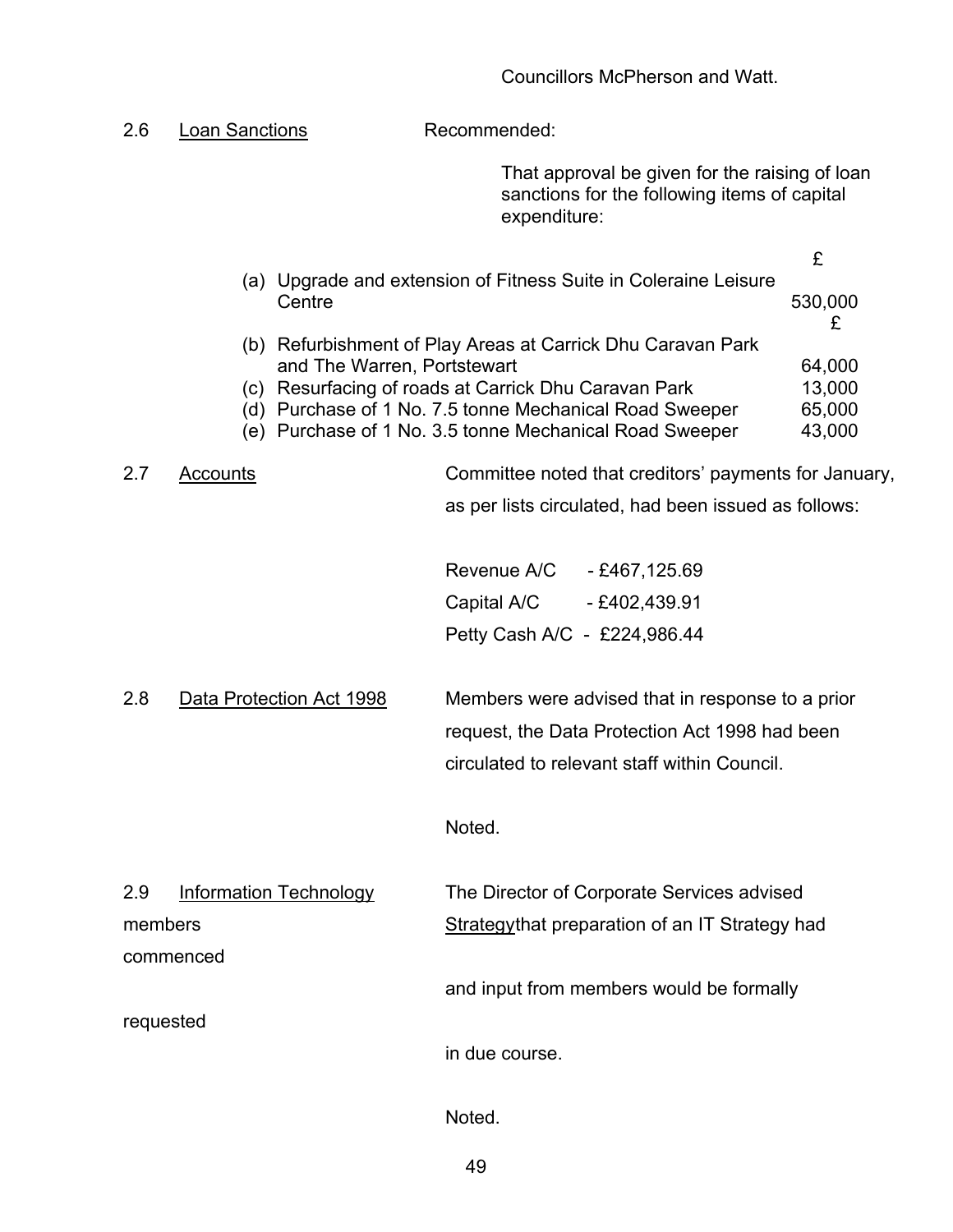2.10 New Appointments The following appointments had been made in accordance with the Local Government Staff Commission's Code of Procedure on Recruitment and Selection:

Leisure Services Department

Events Officer (replacement) - Mrs. C. McKee

 P/T Community Development Worker – Ballysally (new post) - Mrs. J. Brownlow

# **3.0 DEVELOPMENT SERVICES REPORT**

The report of the Head of Development Services was considered (previously supplied).

| 3.1 | Causeway Coast & Glens Ltd.                                | For the next three year funding period it was<br>proposed that an annual inflationary increase of                                                                                                                                                                                                                                                                                                                                                             |                               |
|-----|------------------------------------------------------------|---------------------------------------------------------------------------------------------------------------------------------------------------------------------------------------------------------------------------------------------------------------------------------------------------------------------------------------------------------------------------------------------------------------------------------------------------------------|-------------------------------|
| 3%  |                                                            | be built onto the original contribution of £25,000<br>and continued on that basis, as follows:                                                                                                                                                                                                                                                                                                                                                                |                               |
|     |                                                            | Contribution Year 4 (2002)<br>Contribution Year 5 (2003)<br>Contribution Year 6 (2004)                                                                                                                                                                                                                                                                                                                                                                        | £27,318<br>£28,137<br>£28,981 |
|     |                                                            | Recommended:                                                                                                                                                                                                                                                                                                                                                                                                                                                  |                               |
|     |                                                            | That Council grant approval for:                                                                                                                                                                                                                                                                                                                                                                                                                              |                               |
|     |                                                            | (a) the three year package of funding, as detailed;<br>(b) payment of the 2002 contribution of $£27,318;$<br>(c) making Council staff available to assist with<br>promotions, as appropriate.                                                                                                                                                                                                                                                                 |                               |
| 3.2 | <b>Causeway Coast &amp; Glens</b><br><b>Heritage Trust</b> | Following on from the work of the Causeway<br>Initiative Committee towards the establishment of<br>a sustainable tourism partnership to reflect the<br>region covered by the Causeway Coast & Glens<br>Marketing Company, it was proposed to constitute<br>the Causeway Coast & Glens Heritage Trust as a<br>company limited by guarantee. The Board would<br>be made up of 19 members, as recommended in<br>the North East Visitor and Environmental Manage- |                               |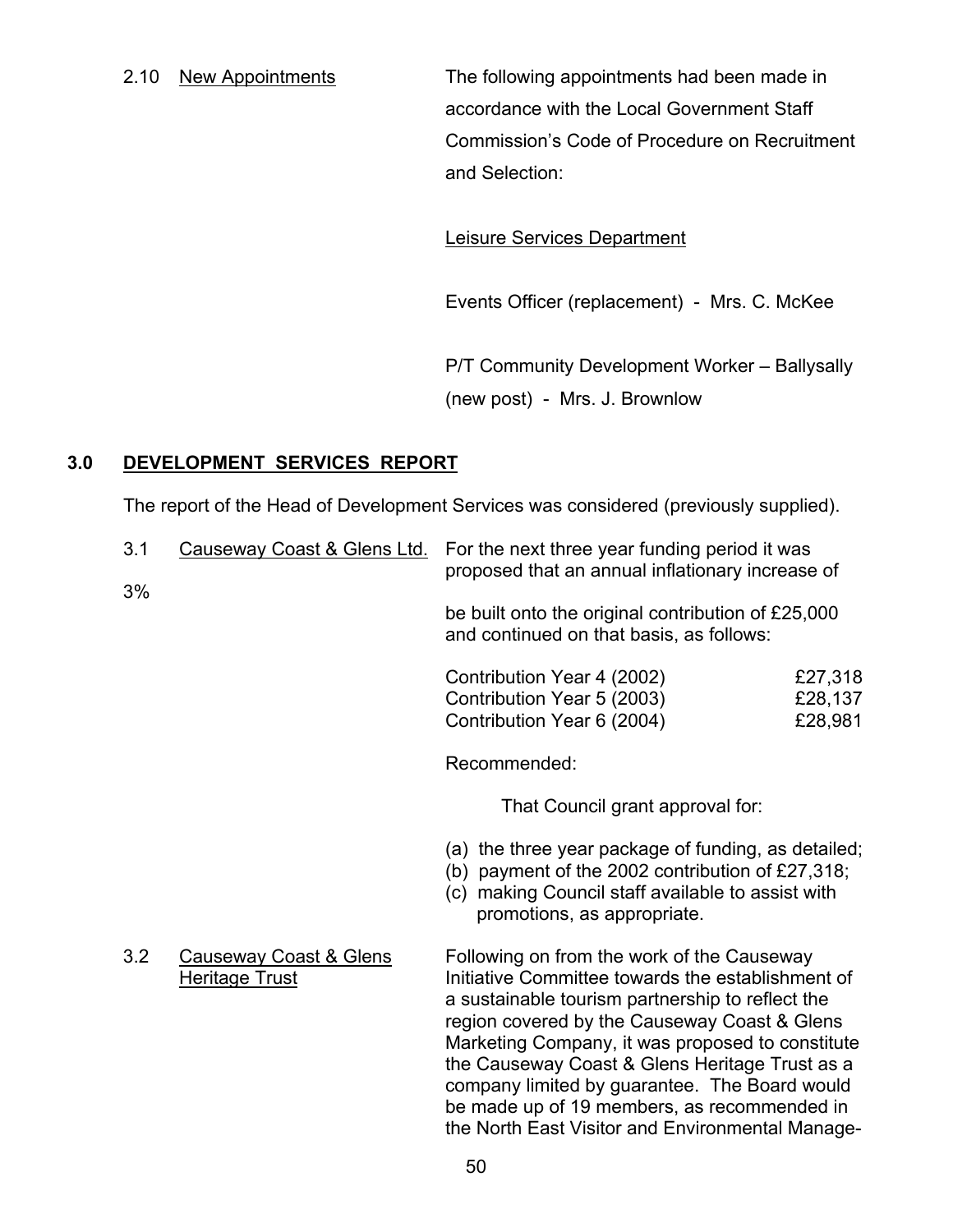|        |                                    | ment Strategy.                                                                                                                                                                                                                                                                                                                                                                                                  |
|--------|------------------------------------|-----------------------------------------------------------------------------------------------------------------------------------------------------------------------------------------------------------------------------------------------------------------------------------------------------------------------------------------------------------------------------------------------------------------|
|        |                                    | It was also proposed to set up an Advisory Group to<br>provide technical expertise and advice as required.                                                                                                                                                                                                                                                                                                      |
|        |                                    | The activities of the Trust would commence on 1 <sup>st</sup><br>June, 2002 and the first financial year would,<br>therefore, consist of a ten month period. Although a<br>major part of the funding would be drawn from<br>initiatives such as Natural Rural Resource Tourism,<br>Heritage Lottery, landfill tax etc., some core funding<br>would be required from key partners, as detailed in<br>the report. |
| far    |                                    | It was reported that three Local Authorities had so                                                                                                                                                                                                                                                                                                                                                             |
|        |                                    | indicated their willingness to participate in the<br>partnership with the issue to be raised formally at<br>Council meetings in March.                                                                                                                                                                                                                                                                          |
|        |                                    | Recommended:                                                                                                                                                                                                                                                                                                                                                                                                    |
|        |                                    | That Council agree to become a partner and<br>make a contribution of $£1,500$ for the year<br>2002/2003, followed by contributions of                                                                                                                                                                                                                                                                           |
| £5,000 |                                    | for each of the following four years.                                                                                                                                                                                                                                                                                                                                                                           |
| 3.3    | <b>Armagh Tourism Conference</b>   | Reported that Clare Tourism Council would be<br>hosting a Tourism Conference, in partnership with<br>Hospitality Ireland, on 12 <sup>th</sup> - 13 <sup>th</sup> April, 2002 in<br>Armagh. Details of speakers would be released in<br>due course.                                                                                                                                                              |
|        |                                    | Those interested should contact the Head of<br>Development Services.                                                                                                                                                                                                                                                                                                                                            |
| 3.4    | <b>Public Relations Conference</b> | Members were invited to attend a one day                                                                                                                                                                                                                                                                                                                                                                        |
|        |                                    | conference being run by Newry & Mourne District<br>Council in partnership with the Institute of Public<br>Relations, on Thursday, 7 <sup>th</sup> March, 2002. The title<br>of the conference would be "The Challenges"<br>Facing PR in 2002" and would be held in the Canal<br>Court Hotel in Newry.                                                                                                           |
|        |                                    | Those interested should contact the Head of<br>Development Services.                                                                                                                                                                                                                                                                                                                                            |
| 3.5    | <b>PR Training</b>                 | Reported that a PR training session for members<br>would be held on Tuesday 26 <sup>th</sup> March starting at<br>6.00 p.m., prior to the Council meeting. All                                                                                                                                                                                                                                                  |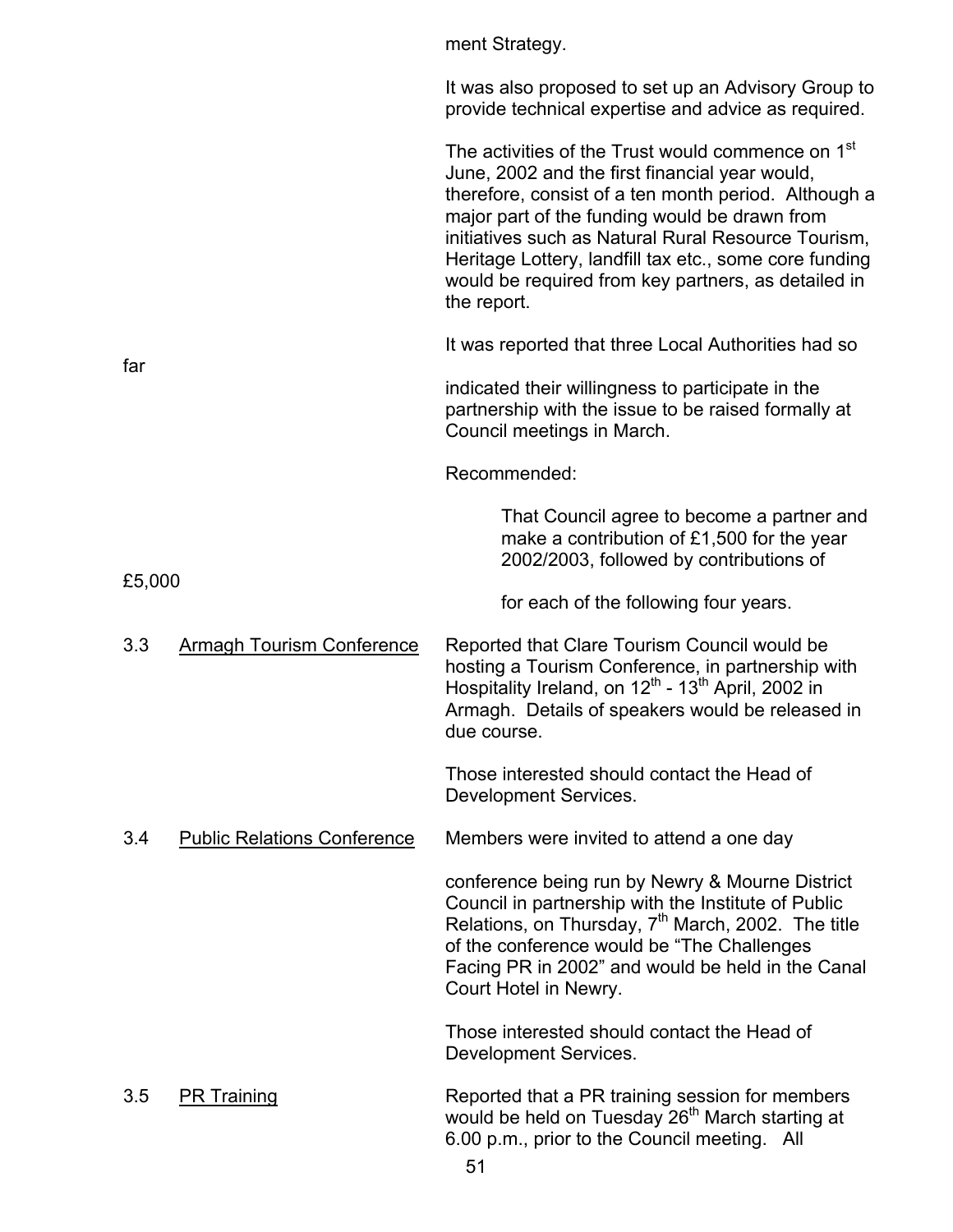members were encouraged to attend. **Noted** 3.6 Economic Development Recommended: Sub-Group That each party grouping would nominate one member to represent Council on the Economic Development Sub-Group. In response to a request from members, the Head Development Services would invite Mrs. Sharon Scott, Town Centre Manager, to a forthcoming meeting of Council to update members on the Centre Partnership. 3.7 Council Chamber Approval was given to the Head of Development Promotional Material Services to record a short promotional video of the Council Chamber, with members present, at the

2002.

Town

of

 3.8 William Johnston Memorial Members were advised that the Coleraine Borough Trust Council "North West Fest" submission to the "Project of the Year" Competition for 2001, organised by the William Johnston Memorial Trust, had been awarded first place.

start of the Council meeting on 26<sup>th</sup> February,

Recommended:

 That Council formally congratulate those involved in the submission at a later date.

# **4.0 LAND AND PROPERTY REPORT**

The report of the Principal Administrative Officer on Land and Property was considered (previously supplied).

4.1 Council Lands at Portrush W. J. Watters (Contractors) Ltd., had requested Road, Coleraine **permission to lay a sewer across Council owned**  land adjacent to 75 Portrush Road, Coleraine, a map of which was viewed at the meeting.

Recommended:

 That Council grant approval subject to appropriate compensation being assessed by the District Valuer.

- 
- 4.2 Lands at Portstewart Road, Members were advised that Mr. Sweeney had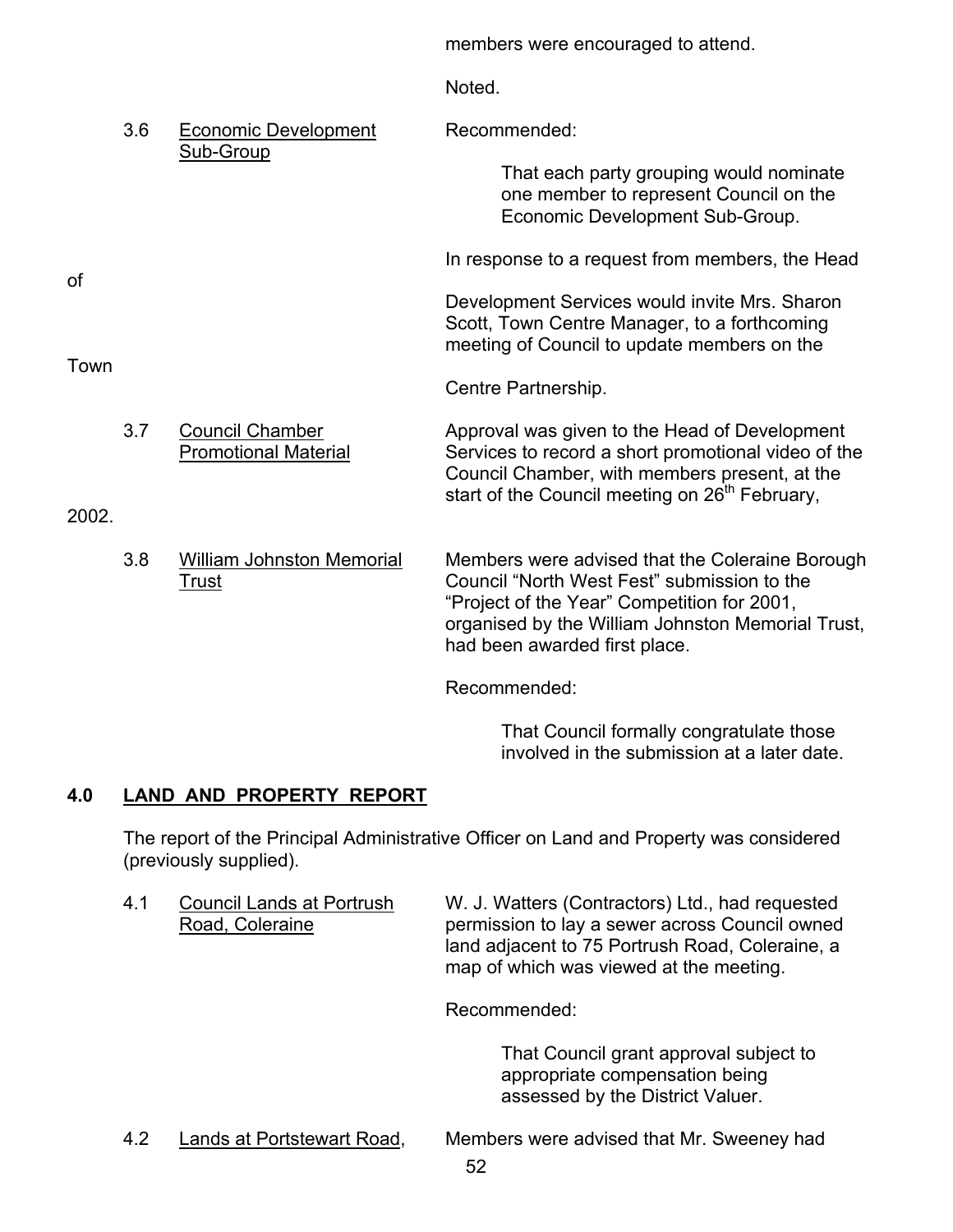|     | Coleraine (Seymour<br>Sweeney - to- Council) | indicated his intention to retain a further small area<br>of land at this location, a map of which was viewed<br>at the meeting.                                                              |
|-----|----------------------------------------------|-----------------------------------------------------------------------------------------------------------------------------------------------------------------------------------------------|
|     |                                              | Noted.                                                                                                                                                                                        |
| 4.3 | <b>Coleraine Market Yard</b><br>Project      | The Town Clerk and Chief Executive advised<br>members that, due to the historic location of this<br>site, an archaeological dig would be required<br>before any development work could begin. |
| the |                                              | It was suggested, therefore, that Council seek<br>tenders for this work as soon as possible so that                                                                                           |
|     |                                              | dig could take place over the Spring/Summer<br>period.                                                                                                                                        |
|     |                                              | Recommended:                                                                                                                                                                                  |

 That approval be given to seek tenders for the archaeological dig.

#### **5.0 PROPOSED REVIEW OF PUBLIC ADMINISTRATION**

Consideration was given to the statement from the Office of the First Minister and Deputy First Minister on Preparations for the Review of Public Administration (previously supplied).

> The Town Clerk and Chief Executive advised members that N.I.L.G.A., which was now representing all 26 councils, was seeking to make a coordinated response to the statement.

> Discussion ensued during which members expressed views on various aspects of the statement.

Recommended:

- (1) that Council welcome the issue of the Draft Terms of Reference;
- (2) that Council emphasise the need for local government interest to be formally represented on the Review Body;
- (3) that Council press for the early production of a proposed timetable and programme of work, to help reduce the uncertainty.

# **6.0 LOCAL GOVERNMENT (BEST VALUE) BILL**

Consideration was given to the report of the Town Clerk and Chief Executive on the Local Government (Best Value) Bill (previously supplied).

Noted.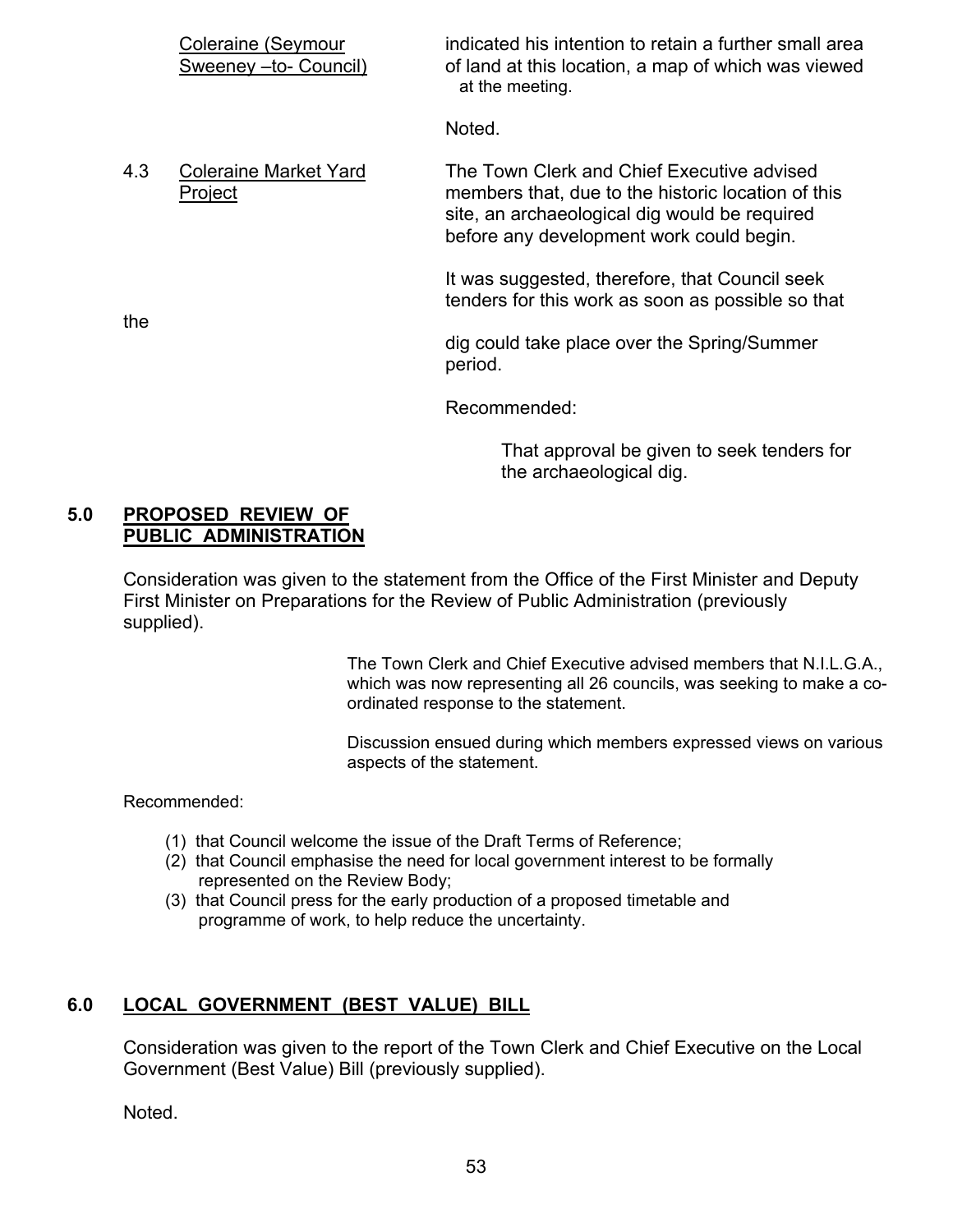# **7.0 SUB-REGIONAL ECONOMIC DEVELOPMENT**

The report of the Town Clerk and Chief Executive on Sub-Regional Economic Development and the report of Venture International, "Report on the Future of CORE", were considered (previously supplied).

Members engaged in a full discussion during which the Town Clerk and Chief Executive answered various questions.

Recommended:

 That Council participates in membership of CORE with an annual contribution of £10,000 per annum for the next four years.

### **8.0 TENDERS**

| New Roof Covering -          | Seven tenders had been returned for this work, viz: |           |  |
|------------------------------|-----------------------------------------------------|-----------|--|
| Recreation Grounds Pavilion, |                                                     |           |  |
| Portrush                     |                                                     |           |  |
|                              | 1. Lisburn Asphalt Ltd.                             | 14,400.00 |  |
|                              | 2. Craigstown Roofing and Cladding                  | 14,674.00 |  |
|                              | 3. W. H. Beckett & Co. Ltd.                         | 14,950.00 |  |
|                              | 4. City Roofing & Asphalt Services                  |           |  |
|                              | Ltd.                                                | 17,048.00 |  |
|                              | 5. Harte & Eakin (Contractors) Ltd.                 | 19,328.00 |  |
|                              |                                                     |           |  |

- 6. Durastic Roofing 24,150.00
- 7. Western Building Systems 28,094.00

 Tenders from Lisburn Asphalt Ltd. and Craigstown Roofing and Cladding had not priced for the roofing system as specified in the tender documents, but had proposed to use alternative roofing materials.

Recommended:

 That the tender from W. H. Beckett & Co. Ltd. in the sum of £14,950.00 be accepted, as the lowest tender complying with the specification.

#### 8.2 Annual Tenders 2002/03

8.2.1 Small Tools Two tenders had been received for this work, viz:

| 1. H. & T. Bellas Ltd.  | 1,165.20 |
|-------------------------|----------|
| 2. Jamison & Green Ltd. | 864.72   |

The tender from Jamison & Green Ltd. did not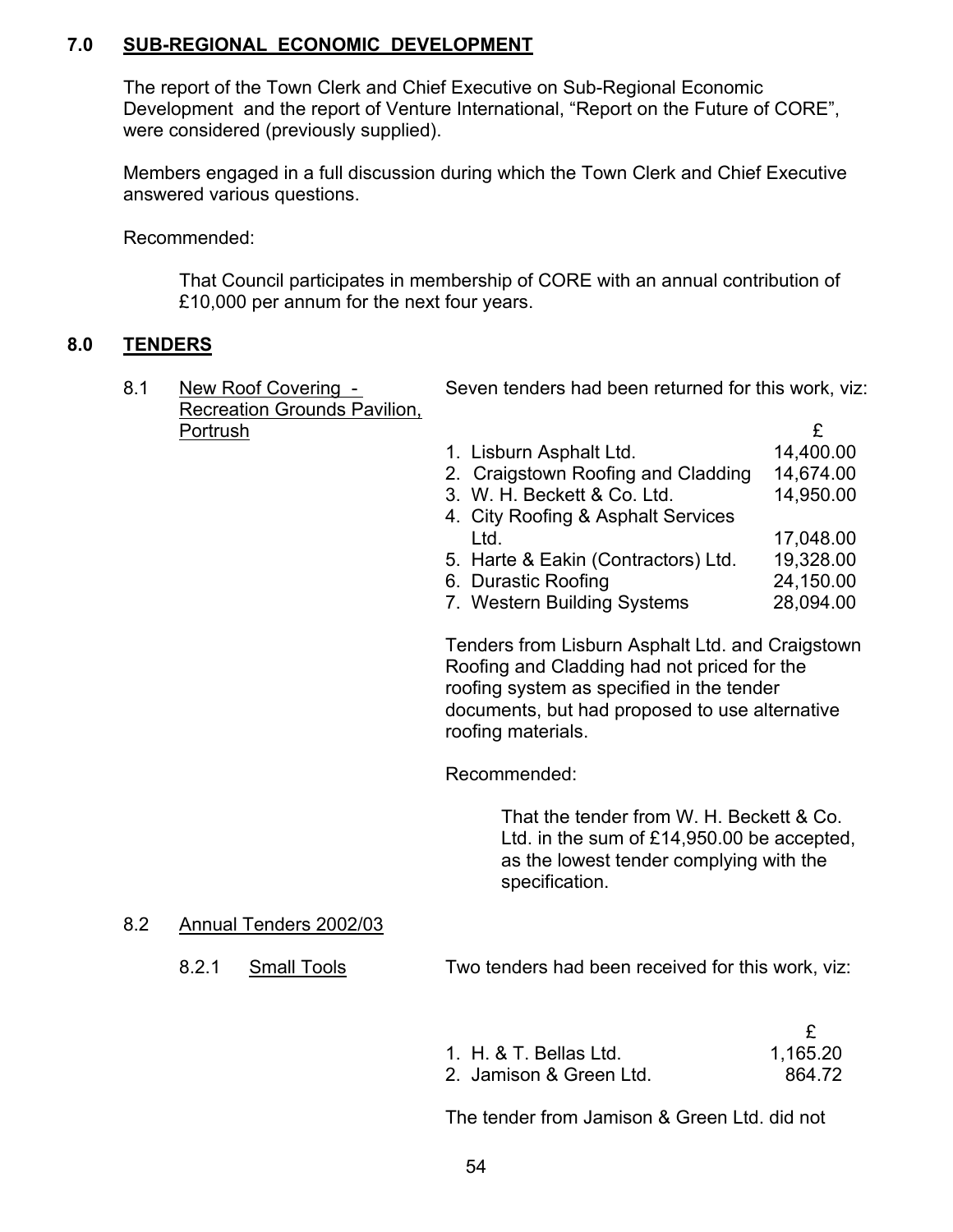include a quote for Item 5.

Recommended:

 That Jamison & Green Ltd. be accepted for bulk orders and H. & T. Bellas for smaller orders, as per the arrangement for the previous year.

8.2.2 Timber Two tenders had been received for this work, viz:

| 1. H. & T. Bellas Ltd. | 4,057.68 |
|------------------------|----------|
| 2. J. W. Jacob Timber  | 4,213.93 |

Recommended:

 That the lowest tender from H. & T. Bellas Ltd. be accepted.

# 8.2.3 Electrical Work Five tenders had been received for this work, viz:

| Tenderer                | Labour Rate per hour |            |                 |  | <b>Materials</b> |  |
|-------------------------|----------------------|------------|-----------------|--|------------------|--|
|                         | Electrician          | Apprentice | $+ \frac{9}{6}$ |  |                  |  |
| 1. D. C. Doole          | £11.00               | £ 6.80     | 20              |  |                  |  |
| 2. Nevin Electrics      | £11.35               | £ $5.20$   | 5               |  |                  |  |
| 3. R.H.K. Davidson      | £12.40               | £ 5.25     | 5               |  |                  |  |
| 4. Savage Electrics     | £15.00               | £10.00     | 10              |  |                  |  |
| 5. J.F. & H. Dowds Ltd. | £15.00               | £10.00     | 10              |  |                  |  |

Recommended:

 That tenders from D.C. Doole, Nevin Electrics and R.H.K. Davidson be accepted for different aspects of work.

 The remaining tenders would be included to provide quotations for larger maintenance jobs under the public tender limit.

8.2.4 Plumbing Work Three tenders had been received for this work, viz:

| Tenderer        |    | Labour Rate per hour |                          | <b>Materials</b> |
|-----------------|----|----------------------|--------------------------|------------------|
|                 |    | Plumber              | Apprentice               | $+ \frac{9}{6}$  |
| 1. L. J. Mullan |    | £ 8.00               | $\overline{\phantom{0}}$ | 10               |
|                 | -- |                      |                          |                  |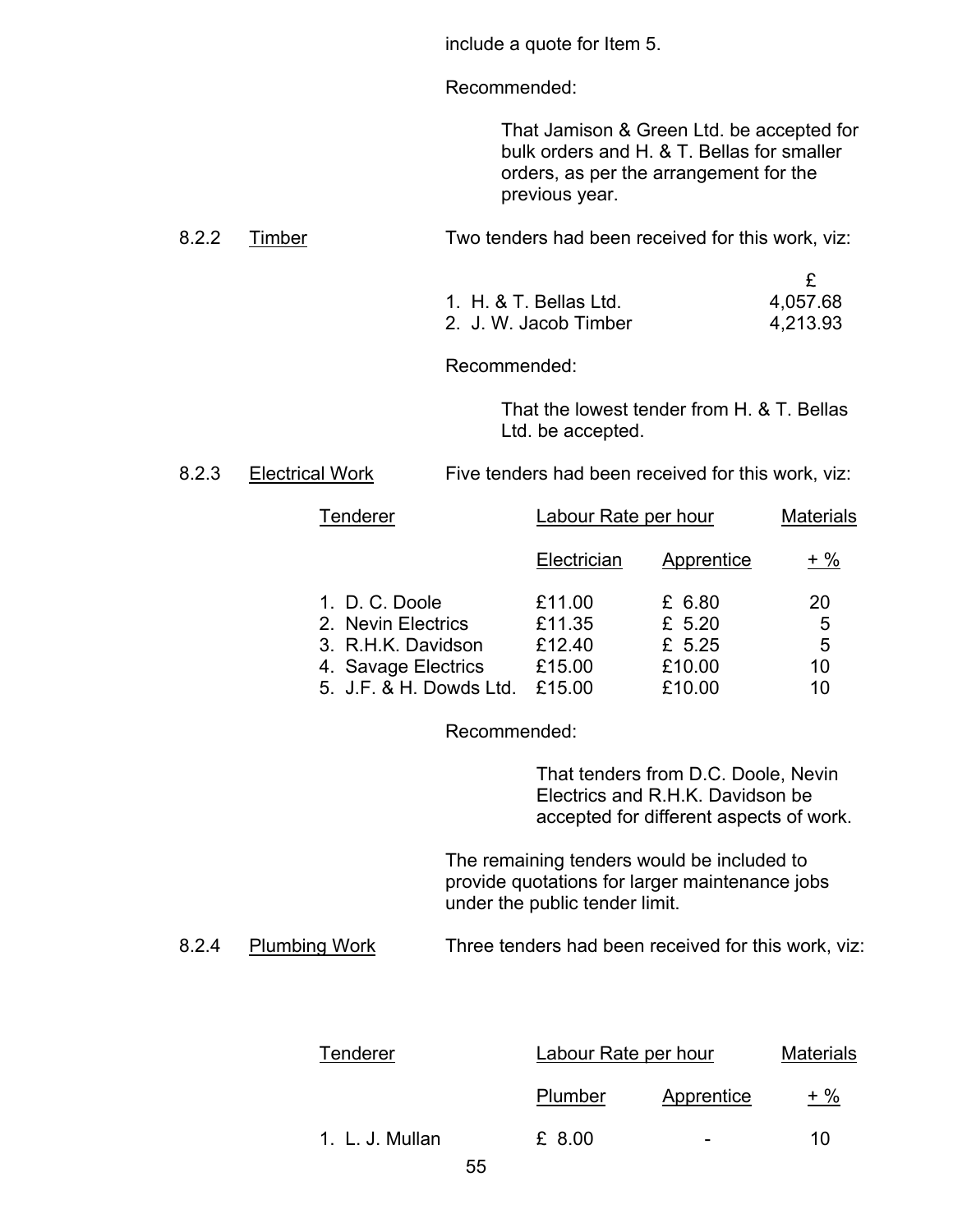| 2. P. & H. Services  | £10.50 | £ 5.50 |    |
|----------------------|--------|--------|----|
| 3. S.M.G. Plumbing & |        |        |    |
| Heating              | £39.50 | £30.75 | 10 |

#### Recommended:

 That tenders from L. J. Mullan and P. & H. Services be used at Officers' discretion for different aspects of work.

#### 8.2.5 Mechanical Work Five tenders had been received for this work, viz:

| <b>Tenderer</b>            | Labour Rate per hour |           | <b>Materials</b> |
|----------------------------|----------------------|-----------|------------------|
|                            | Fitter               | Machinist | $+$ %            |
| 1. A. Farlow (Engineering) |                      |           |                  |
| Garvagh                    | £11.50               | £13.50    | 10               |
| 2. Roe Engineering         | £14.25               | £14.25    | 30               |
| 3. G. Linton               | £15.00               |           | 10               |
| 4. S. Clyde Engineering    | £15.00               | £25.00    | 20               |
| 5. J. Rainey Commercial    | £16.50               | £17.75    | 15               |

Recommended:

 That the lowest tender from A. Farlow (Engineering) Garvagh be accepted .

 The remaining tenders would be included to provide quotations for larger maintenance jobs under the public tender limit.

#### 8.2.6 Tyres Four tenders had been received for the supply of tyres, viz:

| 1. Charles Hurst Tyres          | 27,239.50 |
|---------------------------------|-----------|
| 2. A.T.S.                       | 27,781.42 |
| 3. Motorway Tyres & Autocentres | 28,894.50 |
| 4. W. H. Nutt & Son             | 29,809.15 |
|                                 |           |

Recommended:

 That the tender from Charles Hurst Tyres be accepted as it was the lowest for tyres used most by Council and provided a local base for puncture repairs and call outs at cheaper rates.

8.2.7 Paint Done tender had been received for the supply of paint, viz:

Akzo Nobel Decorative Coatings £2,782.65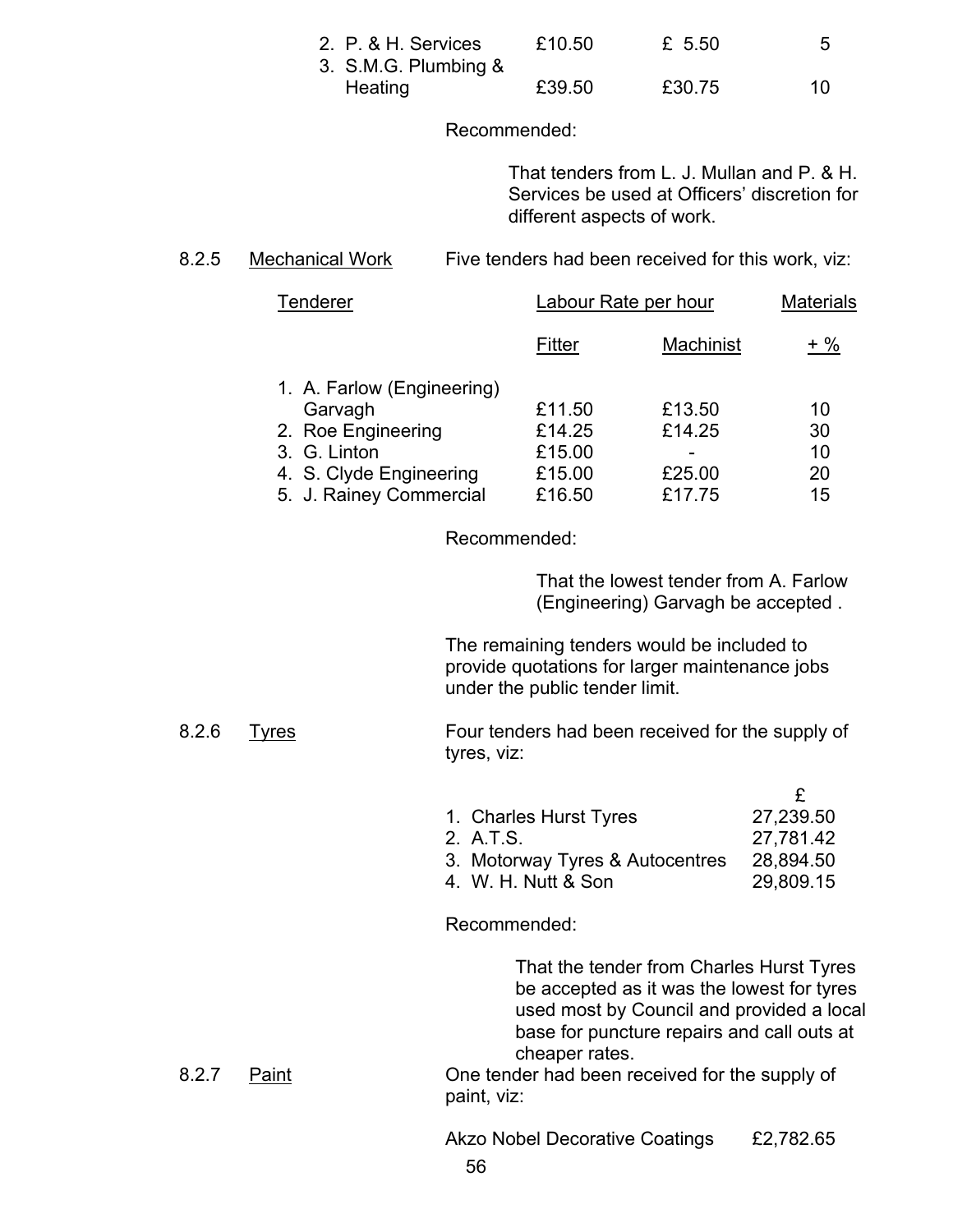Recommended:

 That the tender from Akzo Nobel Decorative Coatings be accepted.

8.2.8 Slurry Tanker Service Two tenders had been received for this service, viz:

| <b>Tenderer</b> | <b>Hourly Rate</b> |  |
|-----------------|--------------------|--|
| 1. N. Callaghan | £ 6.00             |  |
| 2. D. Clarke    | £19.50             |  |

Recommended:

 That the lowest tender, from N. Callaghan, be accepted.

8.2.9 Painting Work Four tenders had been received for this work, viz:

| Tenderer                                                                   | Labour Rate per hour                 |                                  | <b>Materials</b>     |
|----------------------------------------------------------------------------|--------------------------------------|----------------------------------|----------------------|
|                                                                            | Painter                              | Apprentice                       | + %                  |
| 1. J. McCready<br>2. N. McMullan & Son<br>3. S. Nicholl<br>4. K. Galbraith | £ 9.50<br>£10.00<br>£13.00<br>£13.00 | £7.50<br>£5.50<br>£6.00<br>£6.00 | 25<br>20<br>10<br>10 |

Recommended:

 That all tenders be accepted to be used at Officers' discretion for different aspects of work and for obtaining quotations for larger maintenance jobs under the public tender limit.

8.2.10 Joinery Work Two tenders had been received for this work, viz:

| Tenderer                          | Labour Rate per hour |                | <b>Materials</b> |
|-----------------------------------|----------------------|----------------|------------------|
|                                   | Joiner               | Apprentice     | $+$ %            |
| S. M. Oliver<br>J. Arthur Joinery | £13.00<br>£13.75     | £7.00<br>£9.25 | 15<br>10         |

Recommended:

 That both tenders be accepted to be used at Officers' discretion for different aspects of work and for obtaining quotations for larger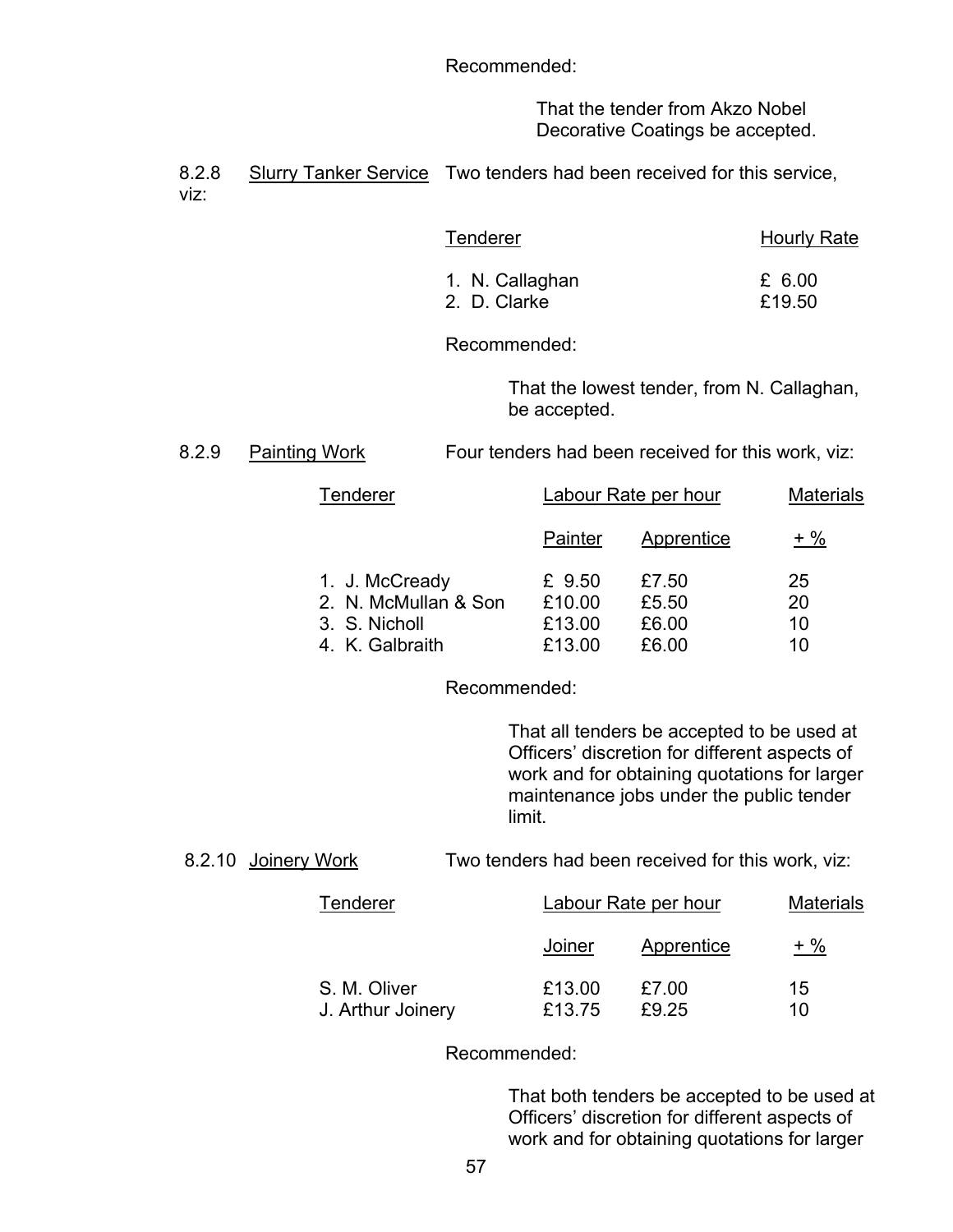maintenance jobs under the public tender limit.

#### **9.0 REVIEW OF THE PARADES COMMISSION**

Consideration was given to the letter and report of Sir George Quigley on The Parades Commission (previously supplied).

Recommended:

 That a response be formulated by each party grouping and forwarded directly to Sir George Quigley.

#### **10.0 POLICE SERVICE OF NORTHERN IRELAND - DRAFT CODE OF ETHICS**

Members' attention was drawn to the further report of Sir George Quigley on the Police Service of Northern Ireland (previously supplied).

Recommended:

 That a response be formulated by each party grouping and forwarded directly to Sir George Quigley.

#### **11.0 DEPARTMENT FOR REGIONAL DEVELOPMENT - PROPOSED REGIONAL TRANSPORTATION STRATEGY FOR NORTHERN IRELAND**

Members' attention was drawn to the report of the Department for Regional Development (previously supplied).

The Town Clerk and Chief Executive advised members that proposals for the railways aspect would be dealt with via the Northern Corridor Railways Group and the other transportation elements would be tabled in March.

Noted.

### **12.0 THE DRAINAGE COUNCIL FOR NORTHERN IRELAND**

 Read letter from the Drainage Council for Northern Ireland regarding appointments and enclosing a copy of the official press release.

Noted.

#### **13.0 RENT ASSESSMENT PANEL**

 Read letter from the Department for Social Development, Housing Policy Branch, advising the appointment of Councillor Mullan to the Rent Assessment Panel from 1<sup>st</sup> January, 2002.

Noted.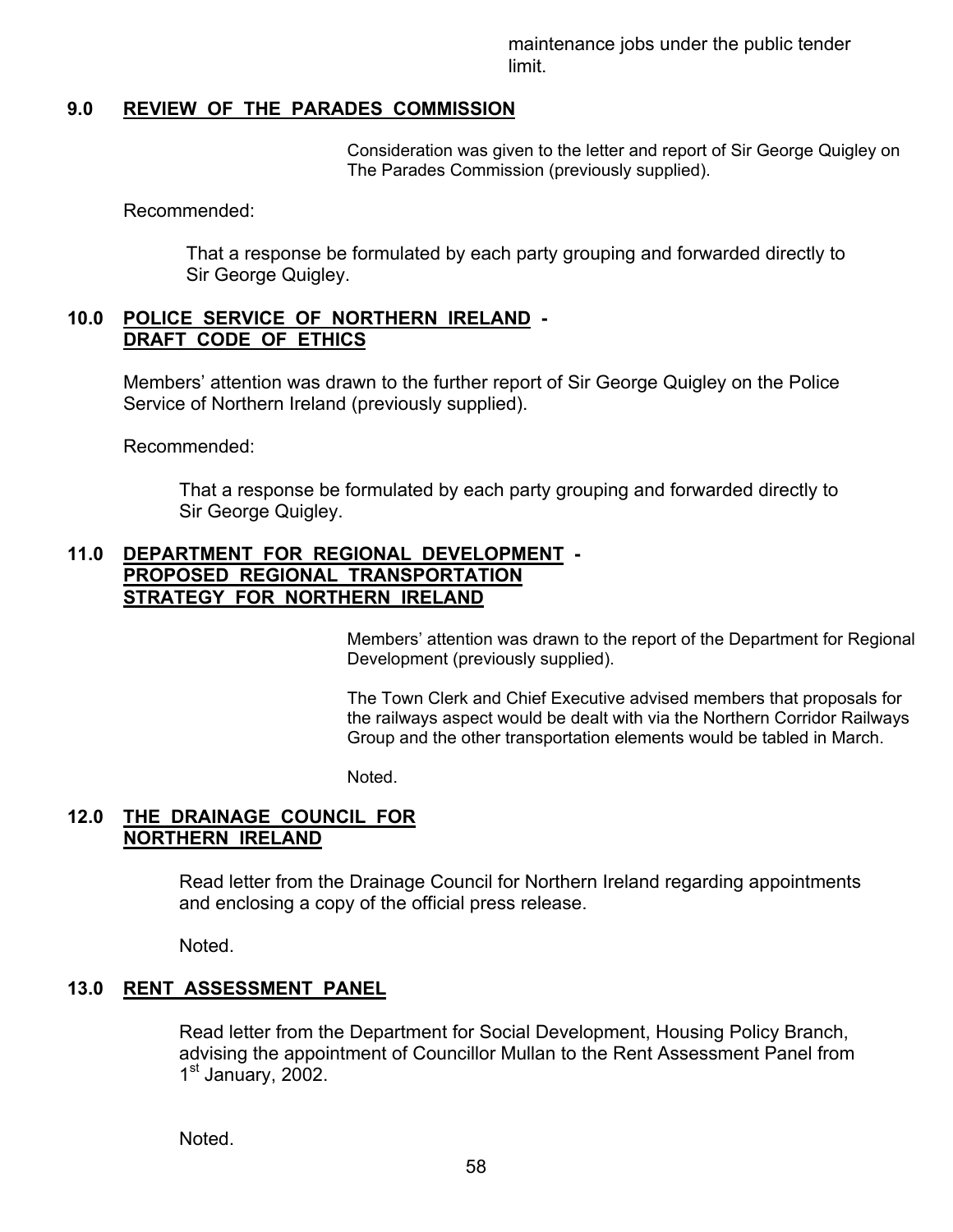#### **14.0 INTERTRADE IRELAND**

Tabled:

Corporate Plan 2002 – 2004

#### **15.0 INVEST NORTHERN IRELAND**

Tabled:

Corporate Plan 2002 – 2005: Draft for consultation 11.02.02

#### **16.0 NORTH EASTERN EDUCATION AND LIBRARY BOARD**

Tabled:

Corporate Plan 2002 – 2006: Draft for consultation January 2002

#### **17.0 NORTHERN HEALTH AND SOCIAL SERVICES BOARD**

Tabled:

- (a) Report of Homefirst Community Trust: Draft Review of Day Care Services in the Northern Health and Social Services Board Area 1999/2000 – 2001/2002
- (b) Draft Second Annual Review of the Northern Childcare Plan for 2000/01 – 2002/03

#### **18.0 ROADS SERVICE**

Tabled:

Annual Report and Accounts 2000 – 2001

#### **19.0 COMMUNITY SAFETY UNIT**

 Read letter from the Community Safety Unit advising of a Community Safety Awareness Seminar to be held in the Lodge Hotel, Coleraine on Tuesday 26<sup>th</sup> February, 2002. Invitations to the seminar were extended to the Town Clerk and Chief Executive, two Council officials and up to two elected representatives from each of the parties.

Recommended:

 That the Chairman and Vice Chairman of the Police Liaison Committee, i.e. Councillor Mrs. Johnston and the Deputy Mayor, attend the seminar.

#### **20.0 COLERAINE HARBOUR COMMISSIONERS**